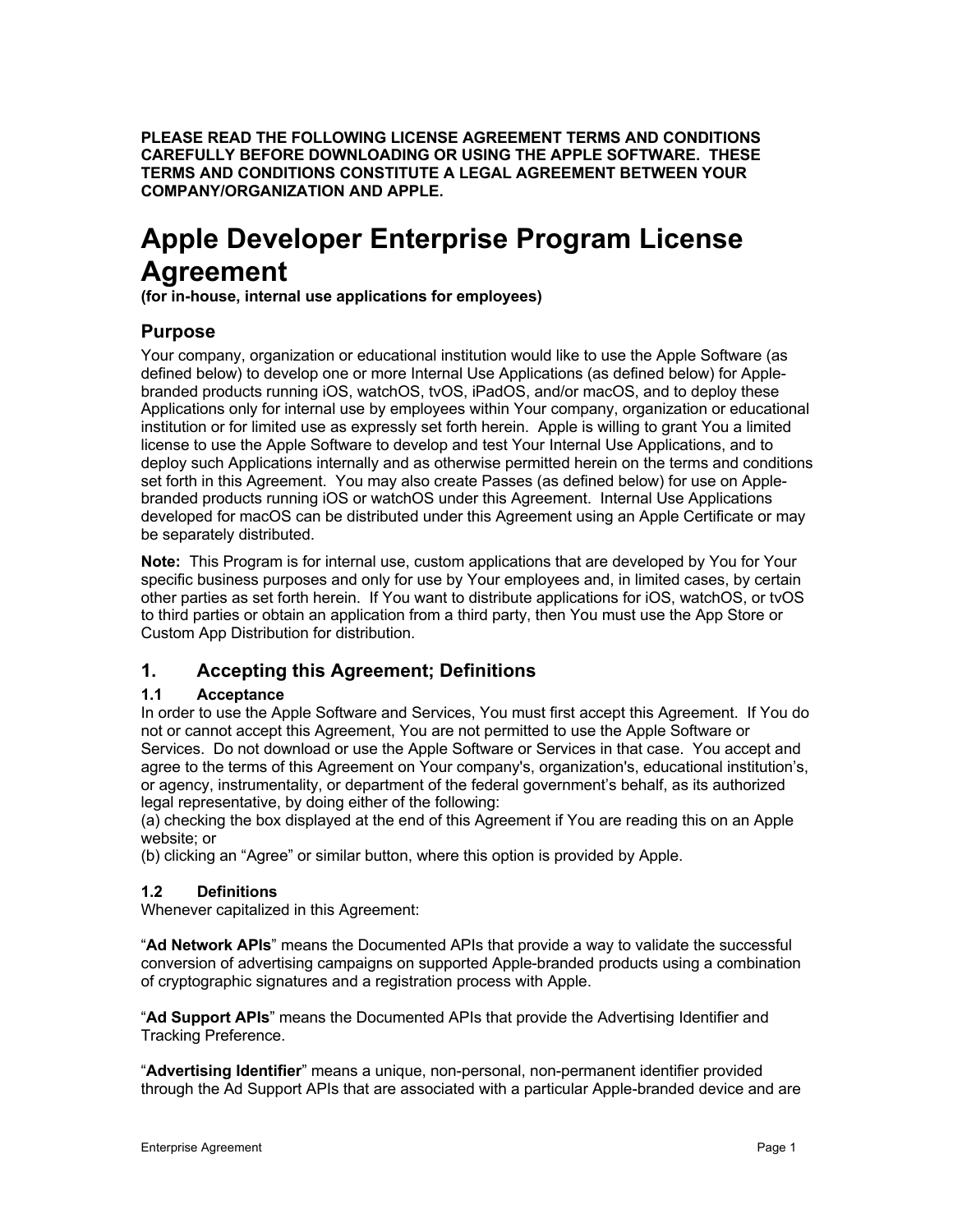to be used solely for advertising purposes, unless otherwise expressly approved by Apple in writing.

"**Agreement**" means this Apple Developer Enterprise Program License Agreement, including any attachments which are hereby incorporated by this reference. For clarity, this Agreement supersedes the iOS Developer Enterprise Program License Agreement (including any attachments thereto) and the Mac Developer Program License Agreement.

"**Apple**" means Apple Inc., a California corporation with its principal place of business at One Apple Park Way, Cupertino, California 95014, U.S.A.

"**Apple Certificates**" means the Apple-issued digital certificates provided to You by Apple under the Program.

**"Apple Maps Server API"** means the set of Documented APIs that enable You to add server-toserver mapping features or functionality to Your Applications, websites, or web applications.

"**Apple Maps Service**" means the mapping platform and Map Data provided by Apple via the MapKit API and/or Apple Maps Server API for use by You only in connection with Your Internal Use Applications, or the mapping platform and Map Data provided by Apple via MapKit JS and related map content tools (e.g., MapSnapshotter) for use by You only in connection with Your Internal Use Applications, websites, or web applications.

"**Apple Push Notification Service**" or "**APN**" means the Apple Push Notification service that Apple may provide to You to enable You to transmit Push Notifications to Your Internal Use Applications or via the MDM Protocol or for use as otherwise permitted herein.

"**APN API**" means the Documented API that enables You to use the APN to deliver a Push Notification to Your Internal Use Application or for use as otherwise permitted herein.

"**Apple Services**" or "**Services**" means the developer services that Apple may provide or make available through the Apple Software or as part of the Program for use with Your Covered Products or development, including any Updates thereto (if any) that may be provided to You by Apple under the Program.

"**Apple Software**" means Apple SDKs, iOS, watchOS, tvOS, iPadOS, and/or macOS, the Provisioning Profiles, and any other software that Apple provides to You under the Program, including any Updates thereto (if any) that may be provided to You by Apple under the Program.

"**Apple SDKs**" means the Apple-proprietary Software Development Kits (SDKs) provided hereunder, including but not limited to header files, APIs, libraries, simulators, and software (source code and object code) labeled as part of the iOS, watchOS, tvOS, iPadOS, or Mac SDK and included in the Xcode Developer Tools package for purposes of targeting Apple-branded products running iOS, watchOS, tvOS, iPadOS, and/or macOS, respectively.

"**Apple Subsidiary**" means a corporation at least fifty percent (50%) of whose outstanding shares or securities (representing the right to vote for the election of directors or other managing authority) are owned or controlled, directly or indirectly, by Apple, and that is involved in the operation of or otherwise affiliated with the App Store, and as otherwise referenced herein (e.g., Attachment 3).

"**Apple TV**" means an Apple-branded product that runs the tvOS.

"**Apple Watch**" means an Apple-branded product that runs the watchOS.

"**Authorized Developers**" means Your employees and contractors, members of Your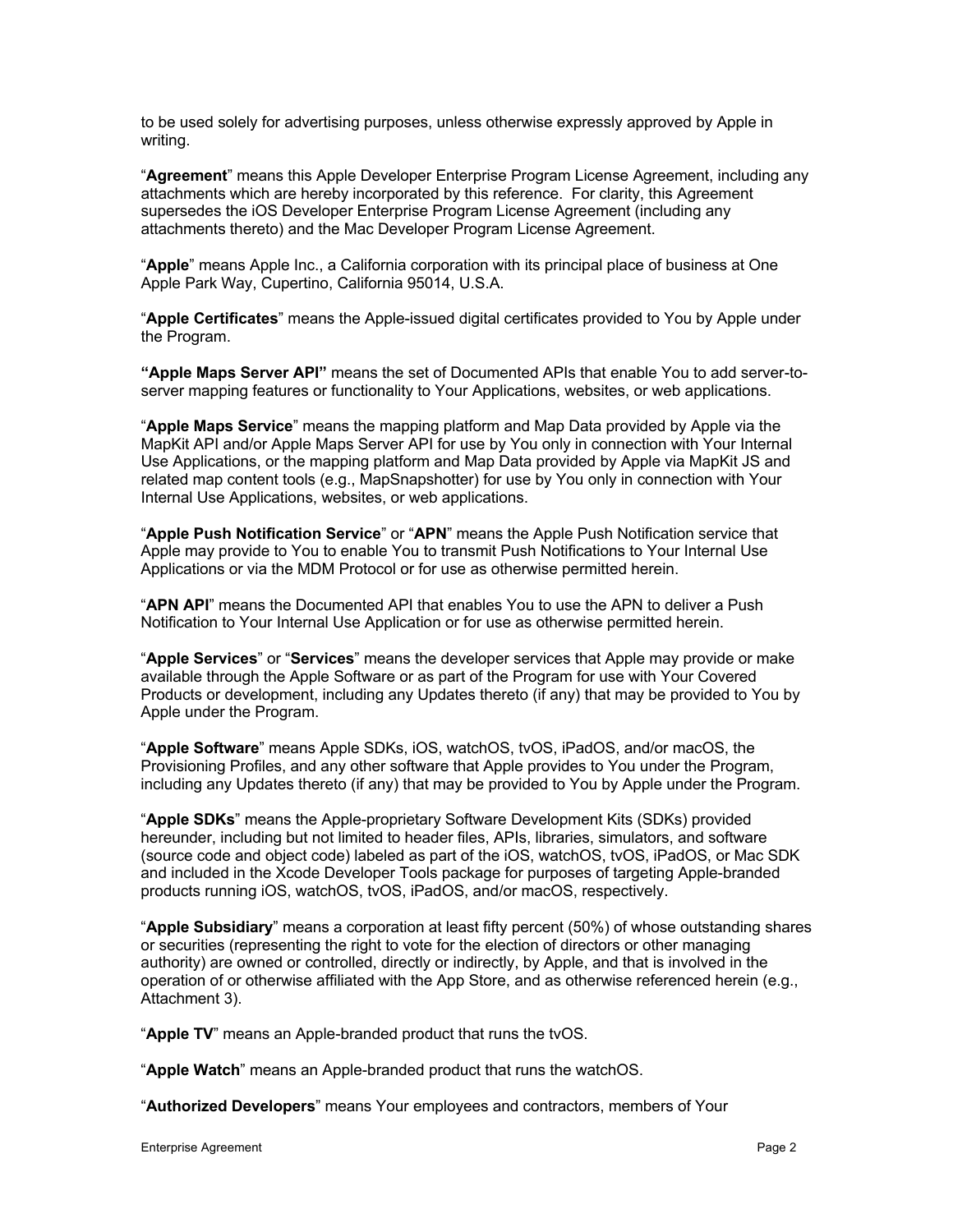organization or, if You are an educational institution, Your faculty and staff who (a) each have an active and valid Apple Developer account with Apple, (b) have a demonstrable need to know or use the Apple Software in order to develop and test Covered Products, and (c) to the extent such individuals will have access to Apple Confidential Information, each have written and binding agreements with You to protect the unauthorized use and disclosure of such Apple Confidential Information.

"**Authorized Test Units**" means Apple-branded hardware units owned or controlled by You that have been designated by You for Your own testing and development purposes under this Program, and if You permit, Apple-branded hardware units owned or controlled by Your Authorized Developers so long as such units are used for testing and development purposes on Your behalf and only as permitted hereunder.

"**ClassKit APIs**" means the Documented APIs that enable You to send student progress data for use in a school-managed environment.

"**CloudKit APIs**" means the Documented APIs that enable Your Internal Use Applications, Web Software and/or Your end-users (if You permit them) to read, write, query and/or retrieve structured data from public and/or private containers in iCloud.

"**Compatible Products**" means enterprise server software products that enable management of supported Apple-branded products through the use of the MDM Protocol (which Apple may provide to You at its option), and whose primary purpose is enterprise device management. For clarity, products that are for consumer or personal use are excluded from Compatible Products, except as otherwise expressly permitted in writing by Apple.

"**Configuration Profile(s)**" means an XML file that allows You to distribute configuration information (e.g., VPN or Wi-Fi settings) and restrictions on device features (e.g., disabling the camera) to compatible Apple-branded products through Apple Configurator or other similar Applebranded software tools, email, a webpage, or over-the-air deployment, or via MDM.

"**Contract Employees**" means individuals who perform work or provide services on Your (or Your Permitted Entity's) behalf on a non-piece-rate basis, and who have internal use access to Your (or Your Permitted Entity's) private information technology systems (e.g., VPN) and/or secured physical premises (e.g., badge access to corporate facilities). For clarity, "gig workers" who perform work or provide services in the form of piece-rate or task-based transactions are not included in this definition.

"**Covered Products**" means Your Internal Use Applications, Libraries, Passes, and/or Safari Push Notifications developed under this Agreement.

"**Demo Recipient**" means a current user of Your products or services or a user to whom You are providing a demonstration of Your products or services.

"**Deployment Devices**" collectively means (a) Authorized Test Units, and (b) other supported Apple-branded products owned or controlled by: (i) You or Your Permitted Entity, and/or (ii) Your Employees or Permitted Users but only to the extent that You (or Your Permitted Entity) have the ability to remove or disable Your Internal Use Application from such devices.

"**DeviceCheck APIs**" means the set of APIs, including server-side APIs, that enable You to set and query two bits of data associated with a device and the date on which such bits were last updated.

"**DeviceCheck Data**" means the data stored and returned through the DeviceCheck APIs.

"**Documentation**" means any technical or other specifications or documentation that Apple may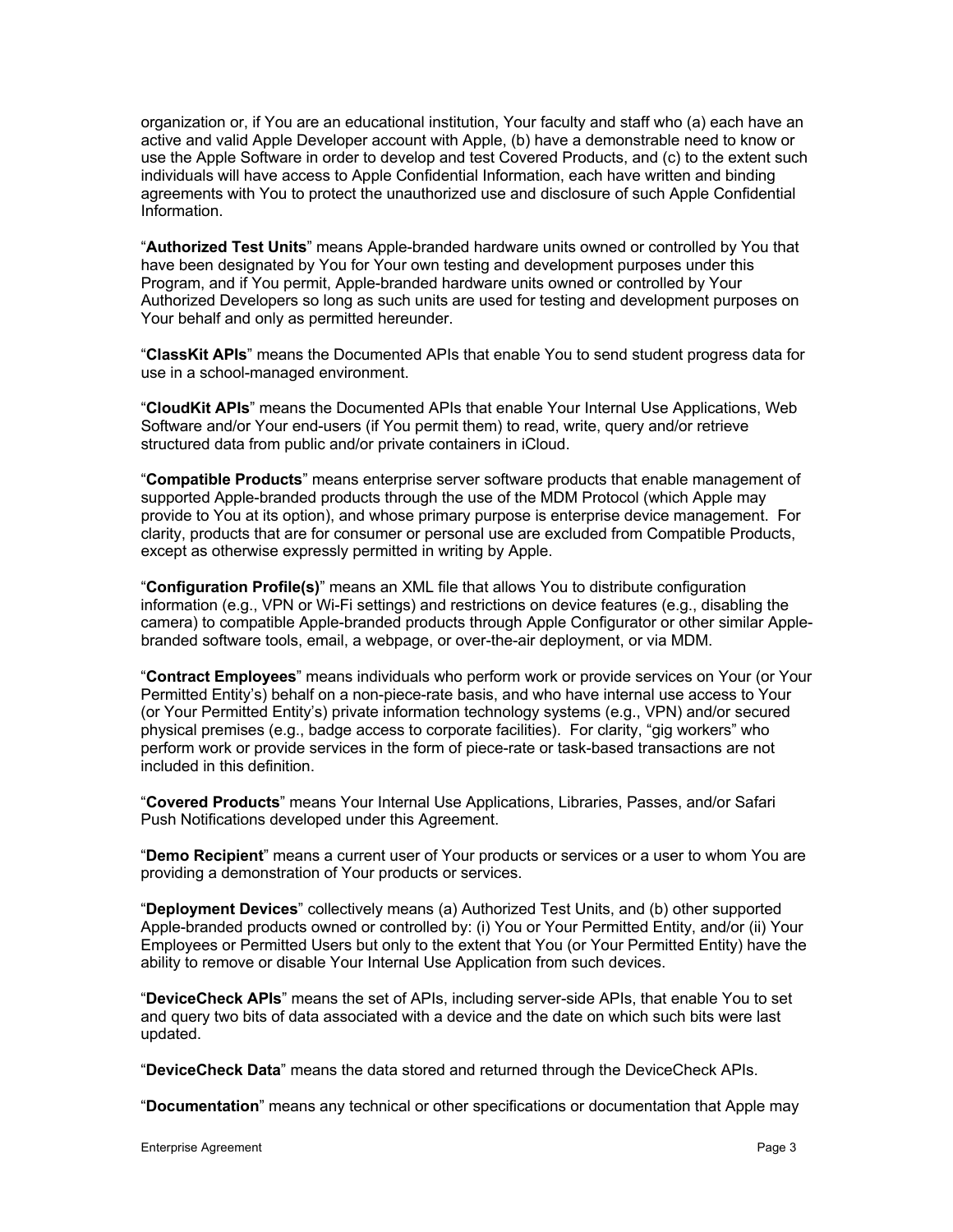provide to You for use in connection with the Apple Software, Apple Services, Apple Certificates, or otherwise as part of the Program, including the App Store Review Guidelines.

"**Documented API(s)**" means the Application Programming Interface(s) documented by Apple in published Apple Documentation and which are contained in the Apple Software.

"**Employees**" means employees (as legally defined) of Your company or organization, or of Your MDM Customer's company or organization.

"**Face Data**" means information related to human faces (e.g., face mesh data, facial map data, face modeling data, facial coordinates or facial landmark data, including data from an uploaded photo) that is obtained from a user's device and/or through the use of the Apple Software (e.g., through ARKit, the Camera APIs, or the Photo APIs), or that is provided by a user in or through an Internal Use Application (e.g., uploads for a facial analysis service).

"**FOSS**" (Free and Open Source Software) means any software that is subject to terms that, as a condition of use, copying, modification or redistribution, require such software and/or derivative works thereof to be disclosed or distributed in source code form, to be licensed for the purpose of making derivative works, or to be redistributed free of charge, including without limitation software distributed under the GNU General Public License or GNU Lesser/Library GPL.

"**HealthKit APIs**" means the Documented APIs that enable reading, writing, queries and/or retrieval of an end-user's health and/or fitness information in Apple's Health application.

"**HomeKit Accessory Protocol**" means the proprietary protocol licensed by Apple under the MFi Program that enables home accessories designed to work with the HomeKit APIs (e.g., lights, locks) to communicate with supported Apple-branded products.

"**HomeKit APIs**" means the Documented APIs that enable reading, writing, queries and/or retrieval of an end-user's home configuration or home automation information from that enduser's designated area of Apple's HomeKit Database.

"**HomeKit Database**" means Apple's repository for storing and managing information about an end-user's Licensed HomeKit Accessories and associated information.

"**iCloud**" or "**iCloud service**" means the iCloud online service provided by Apple that includes remote online storage.

"**iCloud Storage APIs**" means the Documented APIs that allow storage and/or retrieval of usergenerated documents and other files, and allow storage and/or retrieval of key value data (e.g., a list of stocks in a finance App, settings for an App) for Internal Use Applications and Web Software through the use of iCloud.

"**Internal Use Application**" means a software program (including extensions, fonts, media, and Libraries that are enclosed in a single software bundle) that is developed by You on a custom basis for Your own in-house business purposes (e.g., an inventory app specific to Your business) for specific use with an Apple-branded product running iOS, watchOS, tvOS, iPadOS, and/or macOS, as applicable, and solely for internal use (e.g., not downloadable on a public website) by Your Employees or Permitted Users (and Authorized Developers for testing and development only), or as otherwise expressly permitted in **Section 2.1(f)**. Except as otherwise expressly permitted herein, specifically excluded from Internal Use Applications are any programs or applications that may be used, distributed, or otherwise made available to other companies, contractors (except for contractors who are developing the Internal Use Application for You on a custom basis and therefore need to use or have access to such Application), distributors, vendors, resellers, end-users or members of the general public. For the sake of clarity, Internal Use Applications do not include third-party applications even if some customization has been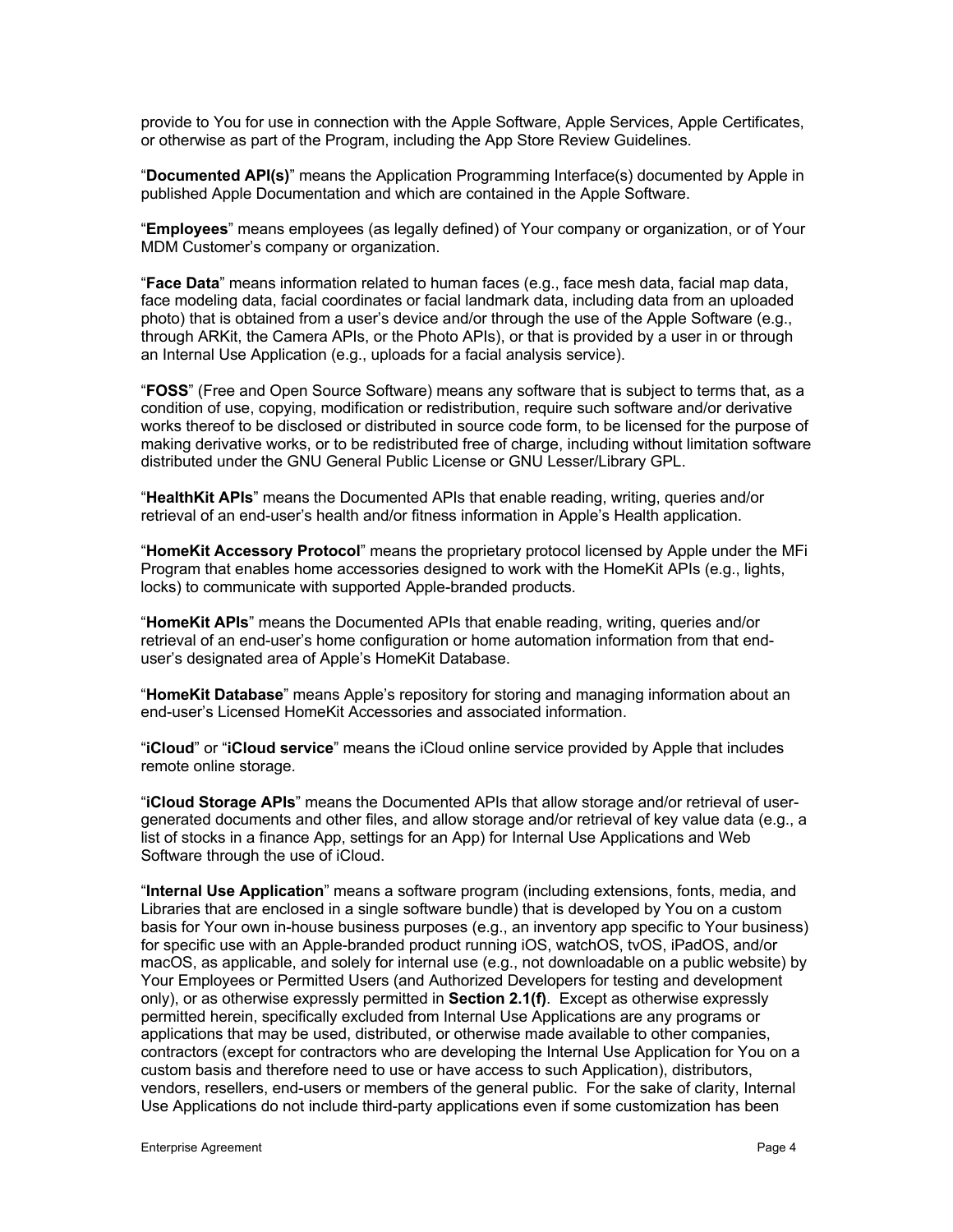done and Internal Use Applications may not be made publicly available.

"**iOS**" means the iOS operating system software provided by Apple for use by You only in connection with Your Internal Use Application development and testing, including any successor versions thereof.

"**iOS Product**" means an Apple-branded product that runs iOS or iPadOS.

"**iPadOS**" means the iPadOS operating system software provided by Apple for use by You only in connection with Your Internal Use Application development and testing, including any successor versions thereof.

"**iPod Accessory Protocol**" or "**iAP**" means Apple's proprietary protocol for communicating with supported Apple-branded products and which is licensed under the MFi Program.

"**Library**" means a code module that cannot be installed or executed separately from an Internal Use Application and that is developed by You in compliance with the Documentation and Program Requirements only for use with iOS Products, Apple Watch, or Apple TV.

"**Licensed HomeKit Accessories**" means hardware accessories licensed under the MFi Program that support the HomeKit Accessory Protocol.

"**Local Notification**" means a message, including any content or data therein, that Your Internal Use Application delivers to end-users at a pre-determined time or when Your Internal Use Application is running in the background and another application is running in the foreground.

"**macOS**" means the macOS operating system software provided by Apple for use by You, including any successor versions thereof.

"**macOS Product**" means an Apple-branded product that runs macOS.

"**Map Data**" means any content, data or information provided through the Apple Maps Service including, but not limited to, imagery, terrain data, latitude and longitude coordinates, transit data, points of interest and traffic data.

"**MapKit API**" means the Documented client-side API that enables You to add mapping features or functionality to Internal Use Applications.

"**MapKit JS**" means the JavaScript library that enables You to add mapping features or functionality to Your Internal Use Applications, websites, or web applications.

"**Mobile Device Management**" (MDM) means the device management functionality and related APIs provided by Apple that enable remote management and configuration of supported Applebranded products through the use of the MDM Protocol and Apple-issued certificates.

"**MDM Certificate**" means the Apple-issued digital certificate that is made available either at identity.apple.com to MDM Customers who provide Apple with a validated request, or within the Developer Program portal in connection with the use of a Push Application ID.

"**MDM Customer**" means a commercial enterprise, such as a business organization, educational institution, or government agency that is a customer of Your Compatible Products. For avoidance of doubt, MDM Customer specifically excludes consumers or personal users, except as otherwise expressly permitted in writing by Apple.

"**MDM Protocol**" means the proprietary protocol documentation that Apple, at its option, may provide to You under this Agreement to enable You to interact with, manage, configure and query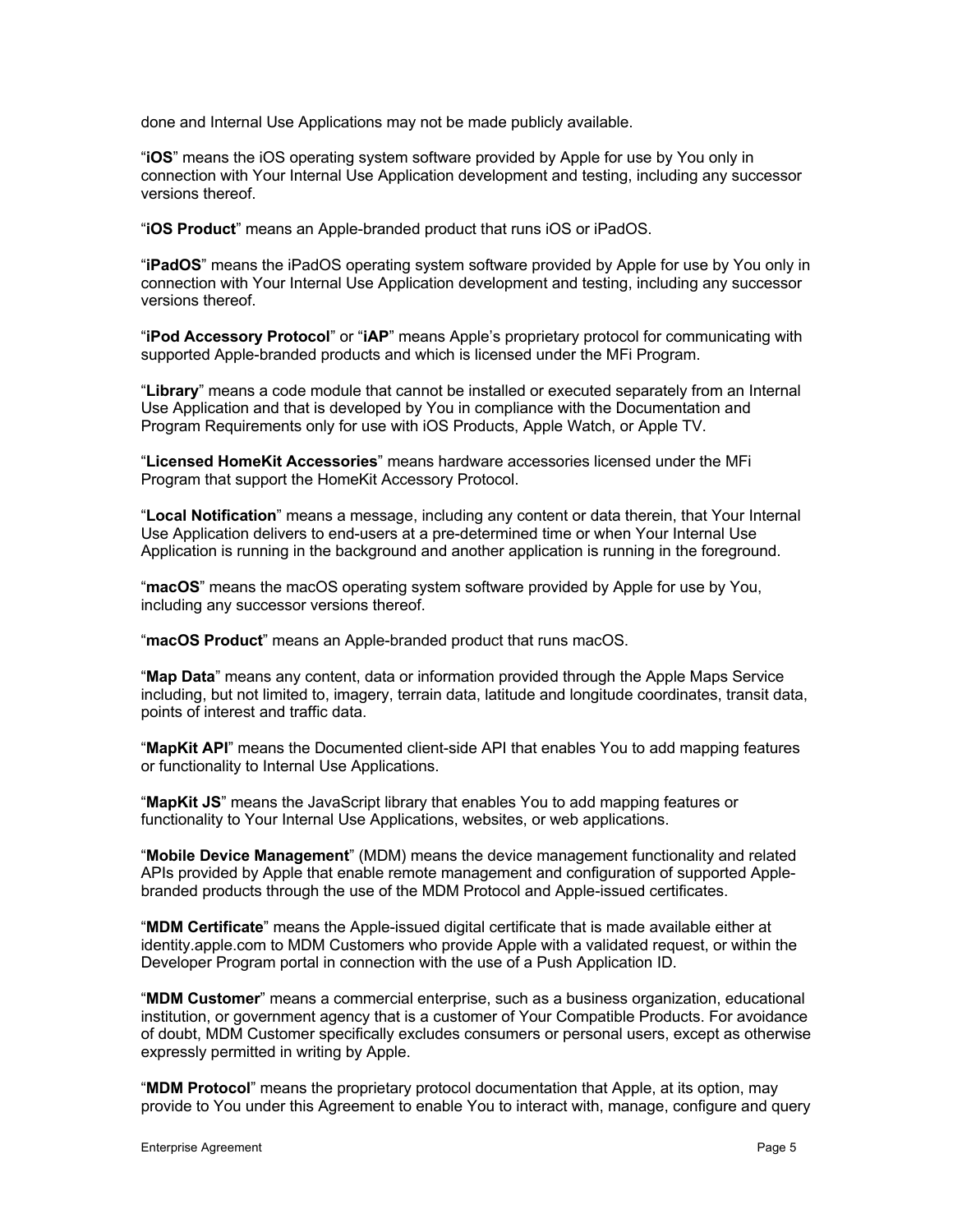supported Apple-branded products as expressly permitted herein.

"**MDM Signing Certificate**" means the Apple-issued digital certificate that Apple, at its option, may provide to You under this Agreement to enable You to authenticate Your MDM Customers to Apple.

"**MFi Accessory**" means a non-Apple branded hardware device that interfaces, communicates, or otherwise interoperates with or controls an Apple-branded product using technology licensed under the MFi Program (e.g., the ability to control a supported Apple-branded product through the iPod Accessory Protocol).

"**MFi Licensee**" means a party who has been granted a license by Apple under the MFi Program.

"**MFi Program**" means a separate Apple program that offers developers, among other things, a license to incorporate or use certain Apple technology in or with hardware accessories or devices for purposes of interfacing, communicating or otherwise interoperating with or controlling select Apple-branded products.

"**Motion & Fitness APIs**" means the Documented APIs that are controlled by the Motion & Fitness privacy setting in a compatible Apple-branded product and that enable access to motion and fitness sensor data (e.g., body motion, step count, stairs climbed), unless the end-user has disabled access to such data.

"**Multitasking**" means the ability of Internal Use Applications to run in the background while other Applications are also running.

"**MusicKit APIs**" means the set of APIs that enable Apple Music users to access their subscription through Your Internal Use Application or as otherwise permitted by Apple in the Documentation.

"**MusicKit Content**" means music, video, and/or graphical content rendered through the MusicKit APIs.

"**MusicKit JS**" means the JavaScript library that enables Apple Music users to access their subscription through Your Internal Use Applications, websites, or web applications.

"**Network Extension Framework**" means the Documented APIs that provide Applications with the ability to customize certain networking features of compatible Apple-branded products (e.g., customizing the authentication process for WiFi Hotspots, VPN features, and content filtering mechanisms).

"**Pass(es)**" means one or more digital passes (e.g., movie tickets, coupons, loyalty reward vouchers, boarding passes, membership cards, etc.) developed by You under this Agreement, under Your own trademark or brand, and which are signed with Your Pass Type ID.

"**Pass Type ID**" means the combination of an Apple Certificate and Push Application ID that is used by You to sign Your Passes and/or communicate with the APN.

"**Permitted Entity**" means (a) if You are a vehicle manufacturer, Your authorized vehicle dealerships and certified service partners; (b) if You are a hotel holding company, hotel properties operating under Your name, trademark or brand (or a name, trademark or brand it owns or controls); or (c) other similar entities that Apple may approve in writing in its sole discretion.

"**Permitted Users**" means employees of Your Permitted Entity, Contract Employees of You or Your Permitted Entity, and other authorized users approved by Apple in advance and in writing, all of whom have written and binding agreements with You or Your Permitted Entity to protect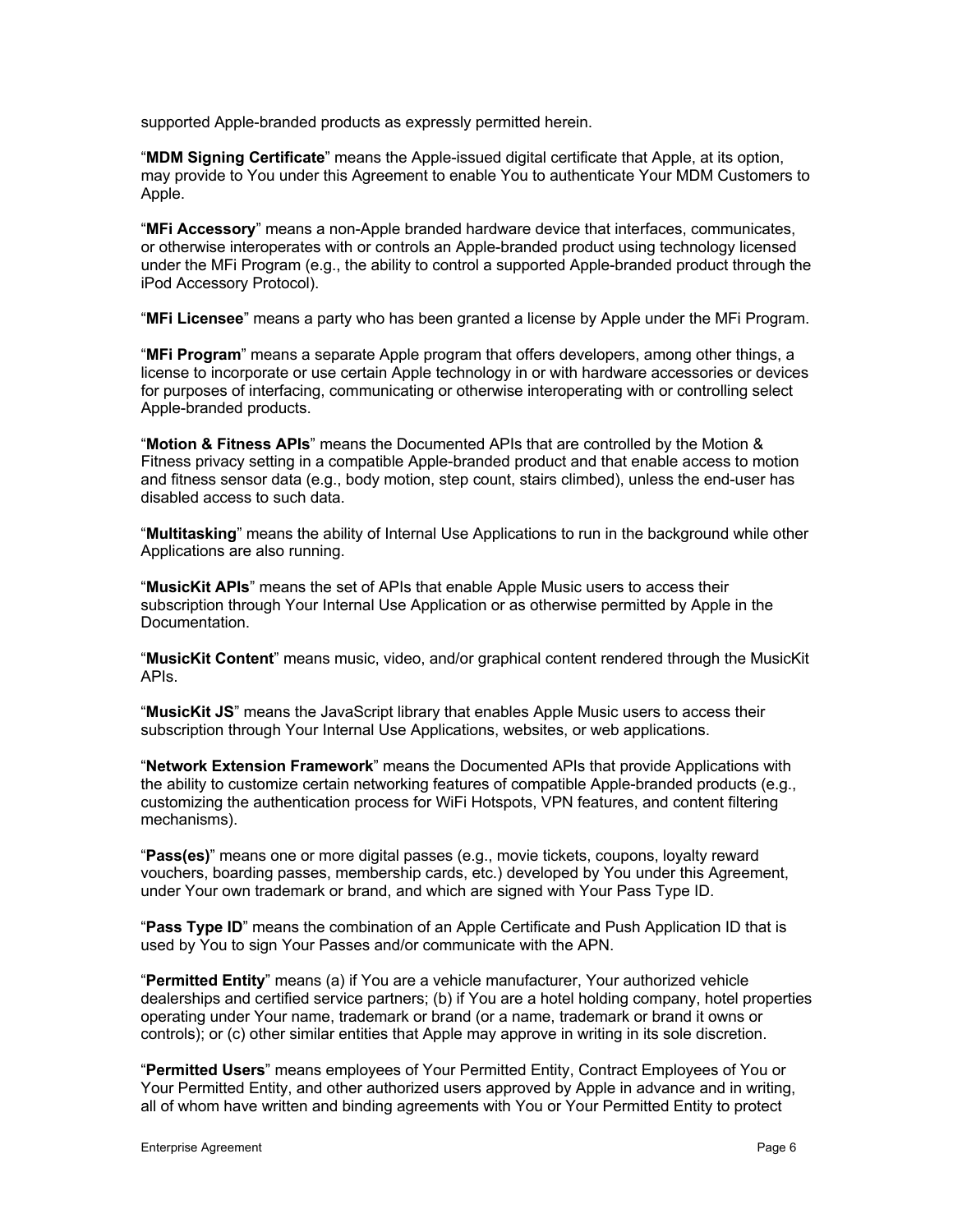Your Internal Use Application from unauthorized use in accordance with the terms of this Agreement. In addition, the term "Permitted Users" shall include the following additional parties only: if You are an educational institution, the term "Permitted Users" also includes faculty, staff and students of Your institution, and if You are a hospital, the term "Permitted Users" also includes credentialed physicians, referring physicians and clinicians.

"**Program**" means the overall development, testing, digital signing, and limited distribution program contemplated in this Agreement.

"**Program Requirements**" mean the technical, human interface, design, product category, security, performance, and other criteria and requirements specified by Apple, including but not limited to the current set of requirements set forth in **Section 3.3**, as they may be modified from time to time by Apple in accordance with this Agreement.

"**Provisioning Profiles**" means the files (including applicable entitlements or other identifiers) that are provided by Apple for use by You in connection with Your Internal Use Application development and testing, and limited distribution of Your Internal Use Applications as permitted hereunder.

"**Push Application ID**" means the unique identification number or other identifier that Apple assigns to an Internal Use Application, Pass or Site in order to permit it to access and use the APN, or for use with MDM or to deliver Configuration Profiles.

"**Push Notification**" or "**Safari Push Notification**" means a notification, including any content or data therein, that You transmit to end-users for delivery in Your Internal Use Application, Your Pass, and/or in the case of macOS, to the macOS desktop of users of Your Site who have opted in to receive such messages through Safari on macOS, and/or that is delivered through the use of MDM or to deliver Configuration Profiles.

"**ShazamKit APIs**" means the Documented APIs that enable You to add audio-based recognition features or functionality to Your Internal Use Application.

"**ShazamKit Content**" means metadata, music, and/or graphical content provided by Apple and rendered through the ShazamKit APIs, including but not limited to MusicKit Content.

"**SiriKit**" means the set of APIs that allow Your Application to access or provide SiriKit domains, intents, shortcuts, donations, and other related functionality, as set forth in the Documentation.

"**Site**" means a website provided by You under Your own name, trademark or brand.

"**Term**" means the period described in **Section 11**.

"**Tracking Preference**" means the Apple setting that enables an end-user to set an ad tracking preference.

"**tvOS**" means the tvOS operating system software, including any successor versions thereof.

"**Updates**" means bug fixes, updates, upgrades, modifications, enhancements, supplements, and new releases or versions of the Apple Software or Services, or to any part of the Apple Software or Services.

"**Wallet**" means Apple's application that has the ability to store and display Passes for use on iOS Products, Apple Watch, or Safari on macOS.

"**WatchKit Extension**" means an extension bundled as part of Your Internal Use Application that accesses the WatchKit framework on iOS to run and display a WatchKit app on the watchOS.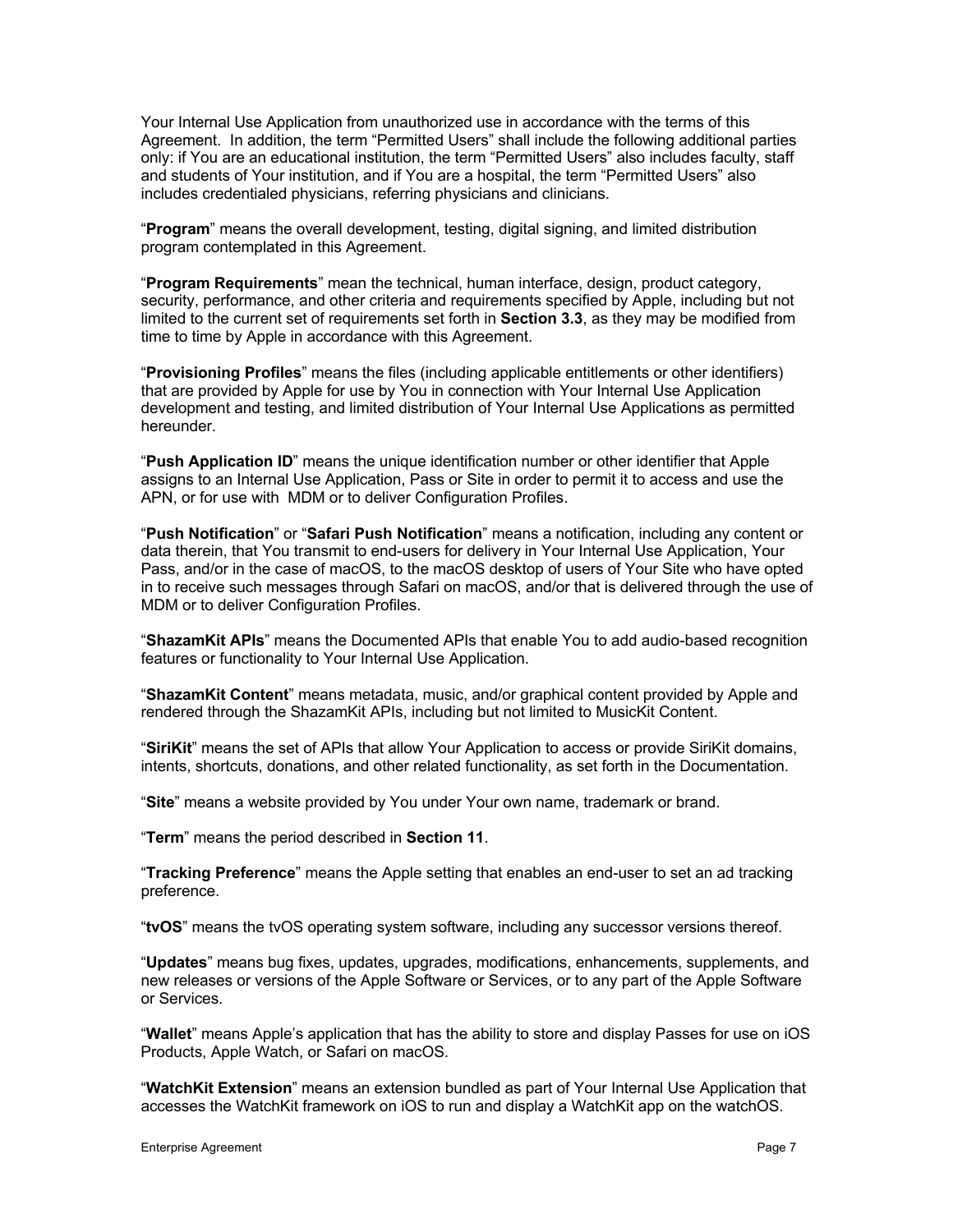"**watchOS**" means the watchOS operating system software, including any successor versions thereof.

"**Web Software**" means web-based versions of Your software applications that have the same title and substantially equivalent features and functionality as Your Internal Use Application (e.g., feature parity).

"**Website Push ID**" means the combination of an Apple Certificate and Push Application ID that is used by You to sign Your Site's registration bundle and/or communicate with the APN

"**You**" and "**Your**" means and refers to the legal entity (whether the company, organization, educational institution, or governmental agency, instrumentality, or department) that has accepted this Agreement under its own developer account and is using the Apple Software or otherwise exercising rights under this Agreement.

**Note:** For the sake of clarity, You may authorize contractors to develop Internal Use Applications on Your behalf, but any such Internal Use Applications must be owned by You, developed under Your own developer account, and deployed as Internal Use Applications only as expressly permitted herein. You are responsible to Apple for Your contractors' activities under Your account (e.g., adding them to Your team to perform development work for You) and their compliance with this Agreement. Any actions undertaken by Your contractors arising out of this Agreement shall be deemed to have been taken by You, and You (in addition to Your contractors) shall be responsible to Apple for all such actions.

# **2. Internal Use License and Restrictions**

### **2.1 Permitted Uses and Restrictions; Program services**

Subject to the terms and conditions of this Agreement, Apple hereby grants You during the Term, a limited, non-exclusive, personal, revocable, non-sublicensable and non-transferable license to:

(a) Install a reasonable number of copies of the Apple Software on Apple-branded computers owned or controlled by You, to be used internally by You or Your Authorized Developers for the sole purpose of developing or testing Your Covered Products, except as otherwise expressly permitted in this Agreement;

(b) Make and distribute a reasonable number of copies of the Documentation to Authorized Developers for their internal use only and for the sole purpose of developing or testing Your Covered Products, except as otherwise expressly permitted in this Agreement;

(c) Install Provisioning Profiles on each of Your Authorized Test Units, up to the number of Authorized Test Units that You have acquired licenses for, to be used internally by You or Your Authorized Developers for the sole purpose of developing and testing Your Covered Products, except as otherwise expressly permitted in this Agreement;

(d) Distribute Provisioning Profiles only to Your Authorized Developers and only in conjunction with Your Internal Use Applications for the purpose of developing and testing Your Internal Use Applications on Authorized Test Devices;

(e) Distribute Provisioning Profiles only to Your Employees and/or Permitted Users in conjunction with Your deployment of Your Internal Use Applications on Deployment Devices for internal use by Your Employees and/or Permitted Users;

(f) Allow Your Demo Recipients to use Your Internal Use Applications on Deployment Devices, but only (i) on Your physical premises and/or on Your Permitted Entity's physical premises while under the direct supervision of Your Employees or Permitted Users (e.g., a user study conducted in a lab on Your premises), or (ii) in other locations, provided all such use is while under the direct supervision and physical control of Your Employees or Permitted Users (e.g., a sales presentation by an Employee); and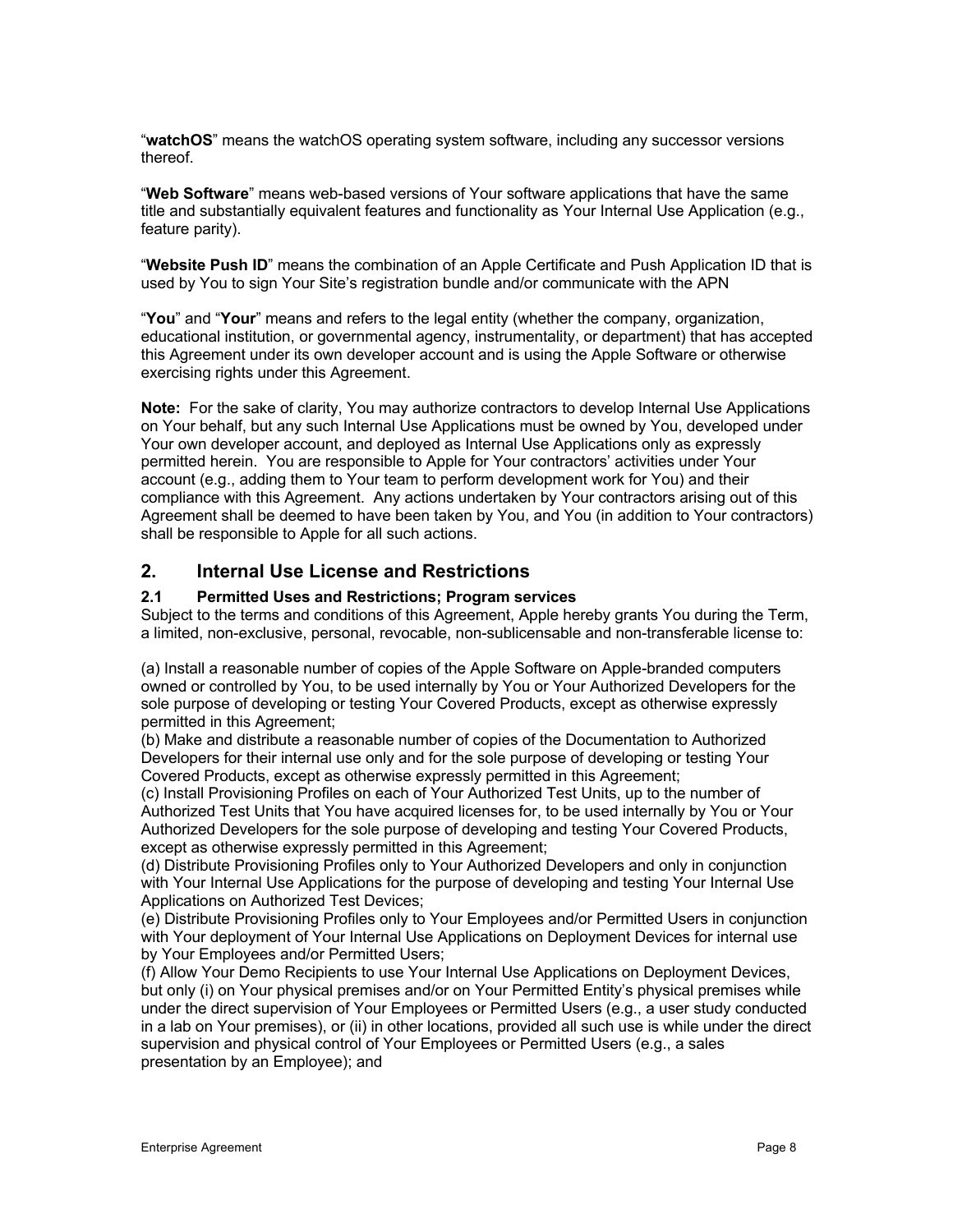(g) Incorporate the Apple Certificates issued to You pursuant to this Agreement for purposes of digitally signing Your Internal Use Applications, Passes, Safari Push Notifications, and as otherwise expressly permitted by this Agreement.

Except as set forth in **Section 2.1**, You may not use, distribute or otherwise make Your Internal Use Applications available to any third parties in any way. You may permit Your Permitted Entity to deploy Your Internal Use Applications to Permitted Users on Your behalf, provided that such deployment is at least as restrictive and protective of Apple as the terms of this Agreement (e.g., posting the App on a public website or non-authenticated server would be prohibited). Any actions undertaken by Your Permitted Entity in relation to such deployment and/or arising out of this Agreement shall be deemed to have been taken by You, and You (in addition to Your Permitted Entity) shall be responsible to Apple for all such actions. Apple reserves the right to set the limited number of devices that each Licensee may register as an Authorized Test Unit and obtain licenses for under this Program.

Apple may provide access to services by or through the Program for You to use with Your developer account (e.g., device or app provisioning, managing teams or other account resources). You agree to access such services only through the Program web portal (which is accessed through Apple's developer website) or through Apple-branded products that are designed to work in conjunction with the Program (e.g., Xcode) and only as authorized by Apple. If You (or Your Authorized Developers) access Your developer account through these other Apple-branded products, You acknowledge and agree that this Agreement shall continue to apply to any use of Your developer account and to any features or functionality of the Program that are made available to You (or Your Authorized Developers) in this manner (e.g., Apple Certificates and Provisioning Profiles can be used only in the limited manner permitted herein, etc.). You agree not to create or attempt to create a substitute or similar service through use of or access to the services provided by or through the Program. If Apple provides power and performance metrics for Your Internal Use Application, You agree that such metrics may be used solely for Your own internal use and may not be provided to any third party (except as set forth in Section 2.9). Further, You may only access such services using the Apple ID associated with Your developer account or authentication credentials (e.g., keys, tokens, password) associated with Your developer account, and You are fully responsible for safeguarding Your Apple ID and authentication credentials from compromise and for using them only as authorized by Apple and in accordance with the terms of this Agreement, including but not limited to **Section 2.8** and **5**. Except as otherwise expressly permitted herein, You agree not to share, sell, resell, rent, lease, lend, or otherwise provide access to Your developer account or any services provided therewith, in whole or in part, to anyone who is not an Authorized Developer on Your team, and You agree not to solicit or request Apple Developer Program members to provide You with their Apple IDs, authentication credentials, and/or related account information and materials (e.g., Apple Certificates used for distribution). You understand that each team member must have their own Apple ID or authentication credentials to access Your account, and You shall be fully responsible for all activity performed through or in connection with Your account. To the extent that You own or control an Apple-branded computer running Apple's macOS Server or Xcode Server ("**Server**") and would like to use it for Your own development purposes in connection with the Program, You agree to use Your own Apple ID or other authentication credentials for such Server, and You shall be responsible for all actions performed by such Server.

# **2.2 Authorized Test Units and Pre-Release Apple Software**

As long as an Authorized Test Unit contains any pre-release versions of the Apple Software or uses pre-release versions of Services, You agree to restrict access to such Authorized Test Unit to Your Authorized Developers and to not disclose, show, rent, lease, lend, sell or otherwise transfer such Authorized Test Unit to any third party. You further agree to take reasonable precautions to safeguard, and to instruct Your Authorized Developers to safeguard, all Authorized Test Units from loss or theft.

# **You acknowledge that by installing any pre-release Apple Software or using any pre-**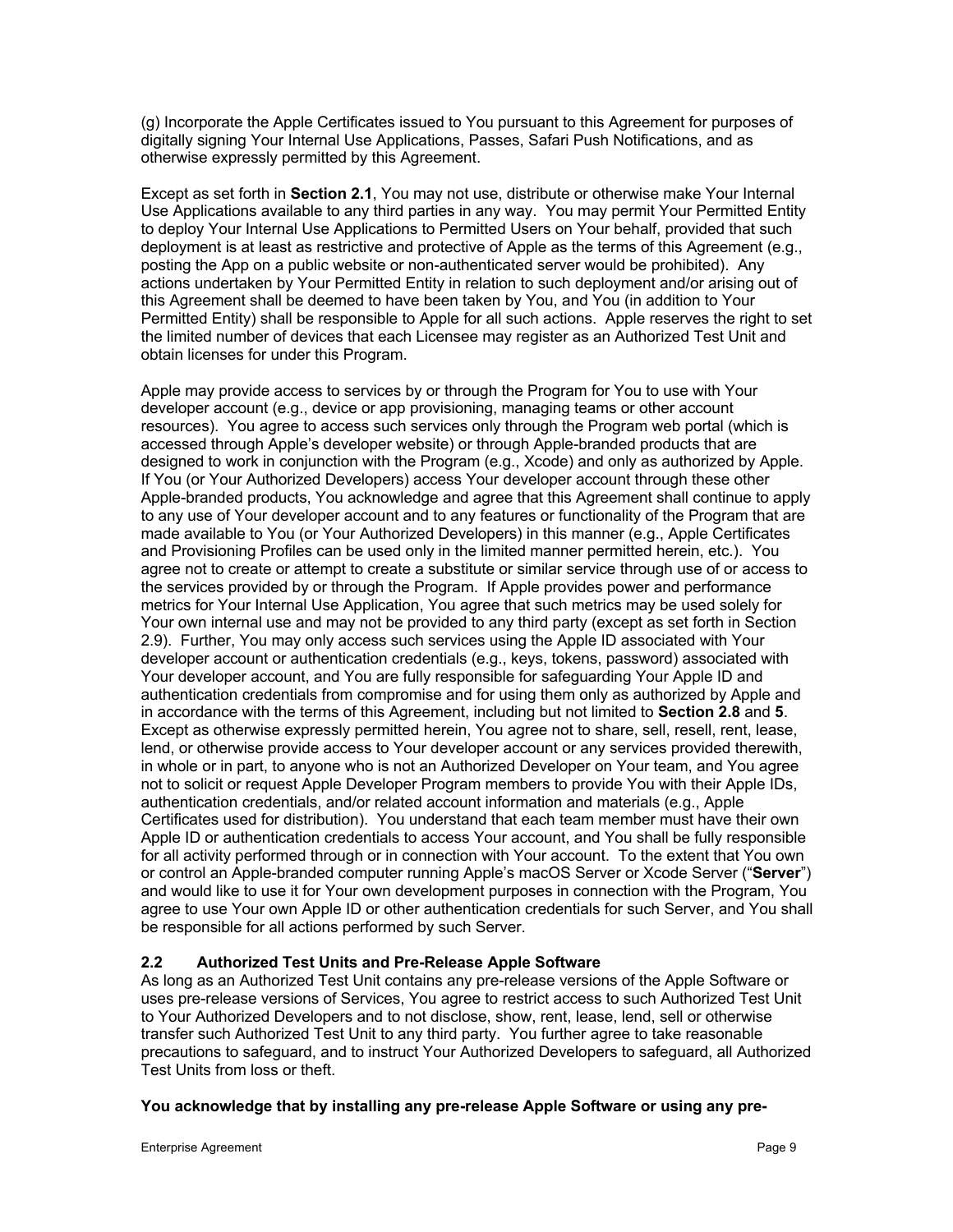**release Services on Your Authorized Test Units, these Units may be "locked" into testing mode and may not be capable of being restored to their original condition.** Any use of any pre-release Apple Software or pre-release Services are for evaluation and development purposes only, and You should not use any pre-release Apple Software or pre-release Services in a commercial operating environment or with important data. You should back up any data prior to using the pre-release Apple Software or pre-release Services. Apple shall not be responsible for any costs, expenses or other liabilities You may incur as a result of provisioning Your Deployment Devices or Authorized Test Units, Your Covered Product development or the installation or use of this Apple Software or any pre-release Apple Services, including but not limited to any damage to any equipment, or any damage, loss, or corruption of any software, information or data.

# **2.3 Confidential Nature of Pre-Release Apple Software and Services**

From time to time during the Term, Apple may provide You with pre-release versions of the Apple Software or Services that constitute Apple Confidential Information and are subject to the confidentiality obligations of this Agreement, except as otherwise set forth herein. Such prerelease Apple Software and Services should not be relied upon to perform in the same manner as a final-release, commercial-grade product, nor used with data that is not sufficiently and regularly backed up, and may include features, functionality or APIs for software or services that are not yet available. You acknowledge that Apple may not have publicly announced the availability of such pre-release Apple Software or Services, that Apple has not promised or guaranteed to You that such pre-release software or services will be announced or made available to anyone in the future, and that Apple has no express or implied obligation to You to announce or commercially introduce such software or services or any similar or compatible technology. You expressly acknowledge and agree that any research or development that You perform with respect to prerelease versions of the Apple Software or Services is done entirely at Your own risk. You agree not to provide any pre-release versions of the Apple Software or Services to anyone other than Your Authorized Developers.

# **2.4 Copies**

You agree to retain and reproduce in full the Apple copyright, disclaimers and other proprietary notices (as they appear in the Apple Software and Documentation provided) in all copies of the Apple Software and Documentation that You are permitted to make under this Agreement.

# **2.5 Ownership**

Apple retains all rights, title, and interest in and to the Apple Software, Services, and any Updates it may make available to You under this Agreement. You agree to cooperate with Apple to maintain Apple's ownership of the Apple Software and Services, and, to the extent that You become aware of any claims relating to the Apple Software or Services, You agree to use reasonable efforts to promptly provide notice of any such claims to Apple. The parties acknowledge that this Agreement does not give Apple any ownership interest in Your Covered Products.

# **2.6 No Other Permitted Uses**

Except as otherwise set forth in this Agreement, You agree not to rent, lease, lend, upload to or host on any website or server, sell, redistribute, or sublicense the Apple Software, Apple Certificates, or any Services, in whole or in part, or to enable others to do so. You may not use the Apple Software, Apple Certificates, or any Services provided hereunder for any purpose not expressly permitted by this Agreement, including any applicable Attachments. You agree not to install, use or run the Apple SDKs on any non-Apple-branded computer, and not to install, use or run iOS, watchOS, tvOS, iPadOS, macOS and Provisioning Profiles on or in connection with devices other than Apple-branded products, or to enable others to do so. You may not and You agree not to, or to enable others to, copy (except as expressly permitted under this Agreement), decompile, reverse engineer, disassemble, attempt to derive the source code of, modify, decrypt, or create derivative works of the Apple Software, Apple Certificates or any Services provided by the Apple Software or otherwise provided hereunder, or any part thereof (except as and only to the extent any foregoing restriction is prohibited by applicable law or to the extent as may be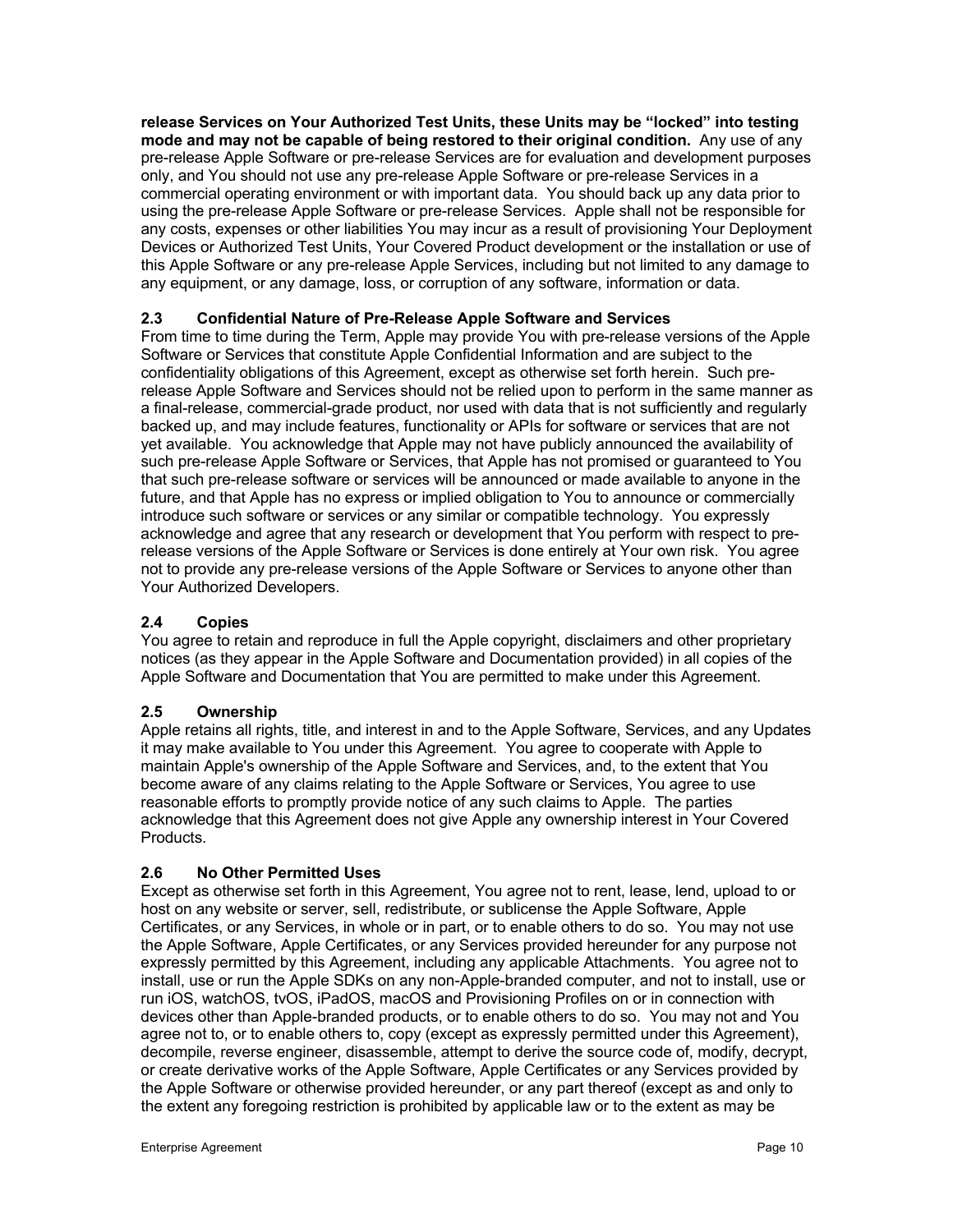permitted by licensing terms governing use of open-sourced components or sample code included with the Apple Software). You agree not to exploit any Apple Software, Apple Certificates, or Services provided hereunder in any unauthorized way whatsoever, including but not limited to, by trespass or burdening network capacity, or by harvesting or misusing data provided by such Apple Software, Apple Certificates, or Services. Any attempt to do so is a violation of the rights of Apple and its licensors of the Apple Software or Services. If You breach any of the foregoing restrictions, You may be subject to prosecution and damages. All licenses not expressly granted in this Agreement are reserved and no other licenses, immunity or rights, express or implied are granted by Apple, by implication, estoppel, or otherwise. This Agreement does not grant You any rights to use any trademarks, logos or service marks belonging to Apple, including but not limited to the iPhone or iPod word marks. If You make reference to any Apple products or technology or use Apple's trademarks, You agree to comply with the published guidelines at https://www.apple.com/legal/intellectual-property/guidelinesfor3rdparties.html, as they may be modified by Apple from time to time.

### **2.7 Updates; No Support or Maintenance**

Apple may extend, enhance, or otherwise modify the Apple Software or Services (or any part thereof) provided hereunder at any time without notice, but Apple shall not be obligated to provide You with any Updates to the Apple Software or Services. If Updates are made available by Apple, the terms of this Agreement will govern such Updates, unless the Update is accompanied by a separate license in which case the terms of that license will govern. You understand that such modifications may require You to change or update Your Covered Products. Further, You acknowledge and agree that such modifications may affect Your ability to use, access, or interact with the Apple Software and Services. Apple is not obligated to provide any maintenance, technical or other support for the Apple Software or Services. You acknowledge that Apple has no express or implied obligation to announce or make available any Updates to the Apple Software or to any Services to anyone in the future. Should an Update be made available, it may have APIs, features, services or functionality that are different from those found in the Apple Software licensed hereunder or the services provided hereunder.

### **2.8 Use of Apple Services**

Apple may provide access to Apple Services that Your Covered Products may call through APIs in the Apple Software and/or that Apple makes available to You through other mechanisms, e.g., through the use of keys that Apple may make accessible to You under the Program. You agree to access such Apple Services only through the mechanisms provided by Apple for such access and only for use on Apple-branded products. Except as permitted in **Section 2.9 (Third-Party Service Providers)** or as otherwise set forth herein, You agree not to share access to mechanisms provided to You by Apple for the use of the Services with any third party. Further, You agree not to create or attempt to create a substitute or similar service through use of or access to the Apple Services.

You agree to access and use such Services only as necessary for providing services and functionality for Your Covered Products that are eligible to use such Services and only as permitted by Apple in writing, including in the Documentation. You may not use the Apple Services in any manner that is inconsistent with the terms of this Agreement or that infringes any intellectual property rights of a third party or Apple, or that violates any applicable laws or regulations. You agree that the Apple Services contain proprietary content, information and material owned by Apple and its licensors, and protected by applicable intellectual property and other laws. You may not use such proprietary content, information or materials in any way whatsoever, except for the permitted uses of the Apple Services under this Agreement, or as otherwise agreed by Apple in writing.

You understand there may be storage capacity, transmission, and/or transactional limits for the Apple Services both for You as a developer and for Your end-users. If You reach or Your enduser reaches such limits, then You or Your end-user may be unable to use the Apple Services or may be unable to access or retrieve data from such Services through Your Covered Products or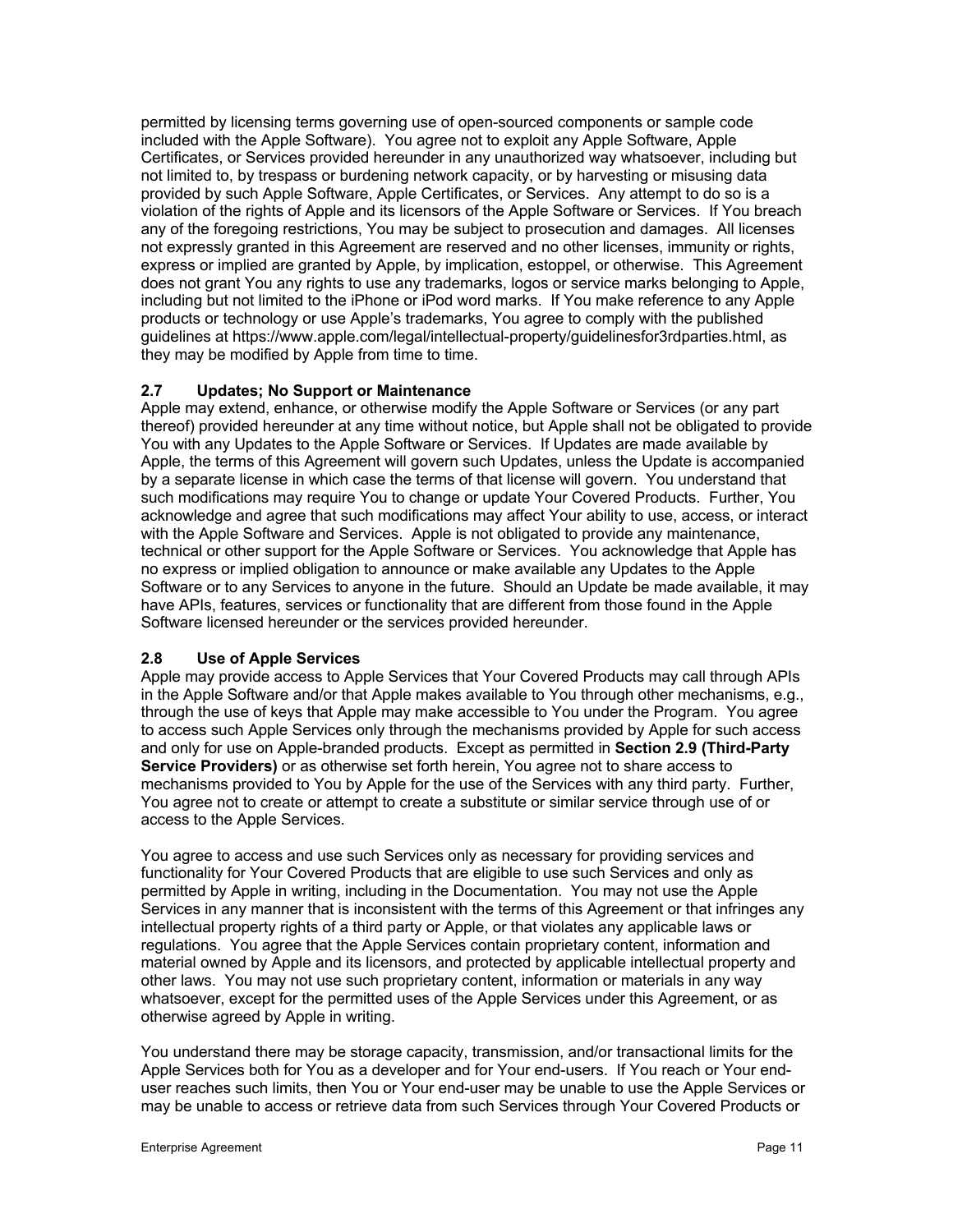through the applicable end-user accounts. You agree not to charge any fees to end-users solely for access to or use of the Apple Services through Your Covered Products or for any content, data or information provided therein, and You agree not to sell access to the Apple Services in any way. You agree not to fraudulently create any end-user accounts or induce any end-user to violate the terms of their applicable end-user terms or service agreement with Apple or to violate any Apple usage policies for such end-user services. Except as expressly set forth herein, You agree not to interfere with an end-user's ability to access or use any such services.

Apple reserves the right to change, suspend, deprecate, deny, limit, or disable access to the Apple Services, or any part thereof, at any time without notice (including but not limited to revoking entitlements or changing any APIs in the Apple Software that enable access to the Services or not providing You with an entitlement). In no event will Apple be liable for the removal of or disabling of access to any of the foregoing. Apple may also impose limits and restrictions on the use of or access to the Apple Services, may remove the Apple Services for indefinite time periods, may revoke Your access to the Apple Services, or may cancel the Apple Services (or any part thereof) at any time without notice or liability to You and in its sole discretion.

Apple does not guarantee the availability, accuracy, completeness, reliability, or timeliness of any data or information displayed by any Apple Services. To the extent You choose to use the Apple Services with Your Covered Products, You are responsible for Your reliance on any such data or information. You are responsible for Your use of the Apple Software and Apple Services, and if You use such Services, then it is Your responsibility to maintain appropriate alternate backup of all Your content, information and data, including but not limited to any content that You may provide to Apple for hosting as part of Your use of the Services. You understand and agree that You may not be able to access certain Apple Services upon expiration or termination of this Agreement and that Apple reserves the right to suspend access to or delete content, data or information that You or Your Covered Product have stored through Your use of such Services provided hereunder. You should review the Documentation and policy notices posted by Apple prior to using any Apple Services.

Apple Services may not be available in all languages or in all countries or regions, and Apple makes no representation that any such Services would be appropriate, accurate or available for use in any particular location or product. To the extent You choose to use the Apple Services with Your Applications, You do so at Your own initiative and are responsible for compliance with any applicable laws. Apple reserves the right to charge fees for Your use of the Apple Services. Apple will inform You of any Apple Service fees or fee changes by email and information about such fees will be posted in the Program web portal or the CloudKit console. Apple Service availability and pricing are subject to change. Further, Apple Services may not be made available for all Covered Products and may not be made available to all developers. Apple reserves the right to not provide (or to cease providing) the Apple Services to any or all developers at any time in its sole discretion.

### **2.9 Third-Party Service Providers**

Unless otherwise prohibited by Apple in the Documentation or this Agreement, You are permitted to employ or retain a third party ("**Service Provider**") to assist You in using the Apple Software and Services provided pursuant to this Agreement, including, but not limited to, engaging any such Service Provider to maintain and administer Your Internal Use Applications' servers on Your behalf, provided that any such Service Provider's use of the Apple Software and Services or any materials associated therewith is done solely on Your behalf and only in accordance with these terms. You agree to have a binding written agreement with Your Service Provider with terms at least as restrictive and protective of Apple as those set forth herein. Any actions undertaken by any such Service Provider in relation to Your Internal Use Applications or use of the Apple Software or Apple Services and/or arising out of this Agreement shall be deemed to have been taken by You, and You (in addition to the Service Provider) shall be responsible to Apple for all such actions (or any inactions). In the event of any actions or inactions by the Service Provider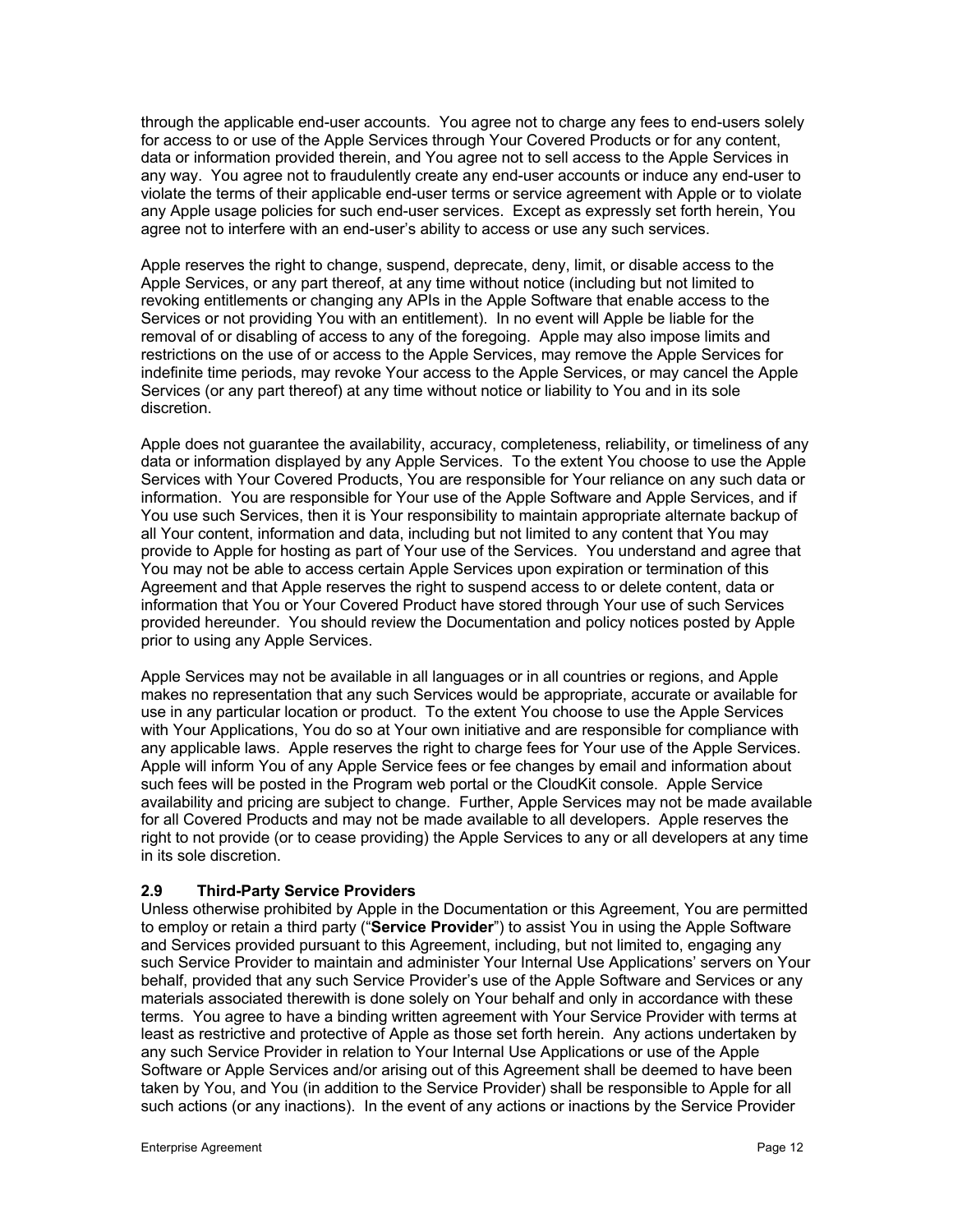that would constitute a violation of this Agreement or otherwise cause any harm, Apple reserves the right to require You to cease using such Service Provider.

# **3. Your Obligations**

# **3.1 General**

You certify to Apple and agree that:

(a) You are of the legal age of majority in the jurisdiction in which You reside (at least 18 years of age in many countries or regions) and have the right and authority to enter into this Agreement on behalf of Your company, organization, educational institution, or agency, instrumentality, or department of the federal government and to legally bind such entity or organization to the terms and obligations of this Agreement;

(b) All information provided by You to Apple or Your end-users in connection with this Agreement or Your Covered Products will be current, true, accurate, supportable and complete and, with regard to information You provide to Apple, You will promptly notify Apple of any changes to such information. It is Your responsibility to inform Apple of any such changes so that Apple may contact You regarding Your Program account;

(c) You will comply with the terms of and fulfill Your obligations under this Agreement; (d) You agree to monitor and be responsible for Your Authorized Developers', Employees', Permitted Users', and Demo Recipients' use of the Apple Software, Services and Deployment Devices, including but not limited to obtaining any required consents for Your Employees' use of the Apple Software and Services, and You agree to monitor and be fully responsible for use of Your Internal Use Applications by Your Authorized Developers, Employees, Permitted Users and Demo Recipients;

(e) You will be solely responsible for all costs, expenses, losses and liabilities incurred, and activities undertaken by You, Your Permitted Entity, Your Authorized Developers, Employees, Your Permitted Users, and Your Demo Recipients in connection with the Apple Software, Services, the Deployment Devices, Your Covered Products and Your related development and deployment efforts pursuant to this Agreement; and

(f) You will not act in any manner which conflicts or interferes with any existing commitment or obligation You may have and no agreement previously entered into by You will interfere with Your performance of Your obligations under this Agreement.

# **3.2 Use of the Apple Software and Apple Services**

As a condition to using the Apple Software and any Apple Services, You agree that: (a) You will use the Apple Software and any services only for the purposes and in the manner expressly permitted by this Agreement and in accordance with all applicable laws and regulations;

(b) You will not use the Apple Software or any Apple Services: (1) for any unlawful or illegal activity, nor to develop any Covered Product, which would commit or facilitate the commission of a crime, or other tortious, unlawful or illegal act; (2) to threaten, incite, or promote violence, terrorism, or other serious harm; or (3) to create or distribute any content or activity that promotes child sexual exploitation or abuse;

(c) Your Internal Use Application, Library and/or Pass will be developed in compliance with the Documentation and the Program Requirements, the current set of which is set forth in **Section 3.3** below;

(d) To the best of Your knowledge and belief, Your Covered Products do not and will not violate, misappropriate, or infringe any Apple or third party copyrights, trademarks, rights of privacy and publicity, trade secrets, patents, or other proprietary or legal rights (e.g., musical composition or performance rights, video rights, photography or image rights, logo rights, third party data rights, etc. for content and materials that may be included in Your Internal Use Application or Pass); (e) You will not, through use of the Apple Software, Apple Certificates, Apple Services or otherwise, create any Covered Product or other code or program that would: (1) disable, hack or otherwise interfere with any security, digital signing, digital rights management, verification or authentication mechanisms implemented in or by iOS, watchOS, iPadOS, tvOS, the Apple Software, or any Services, or other Apple software or technology, or enable others to do so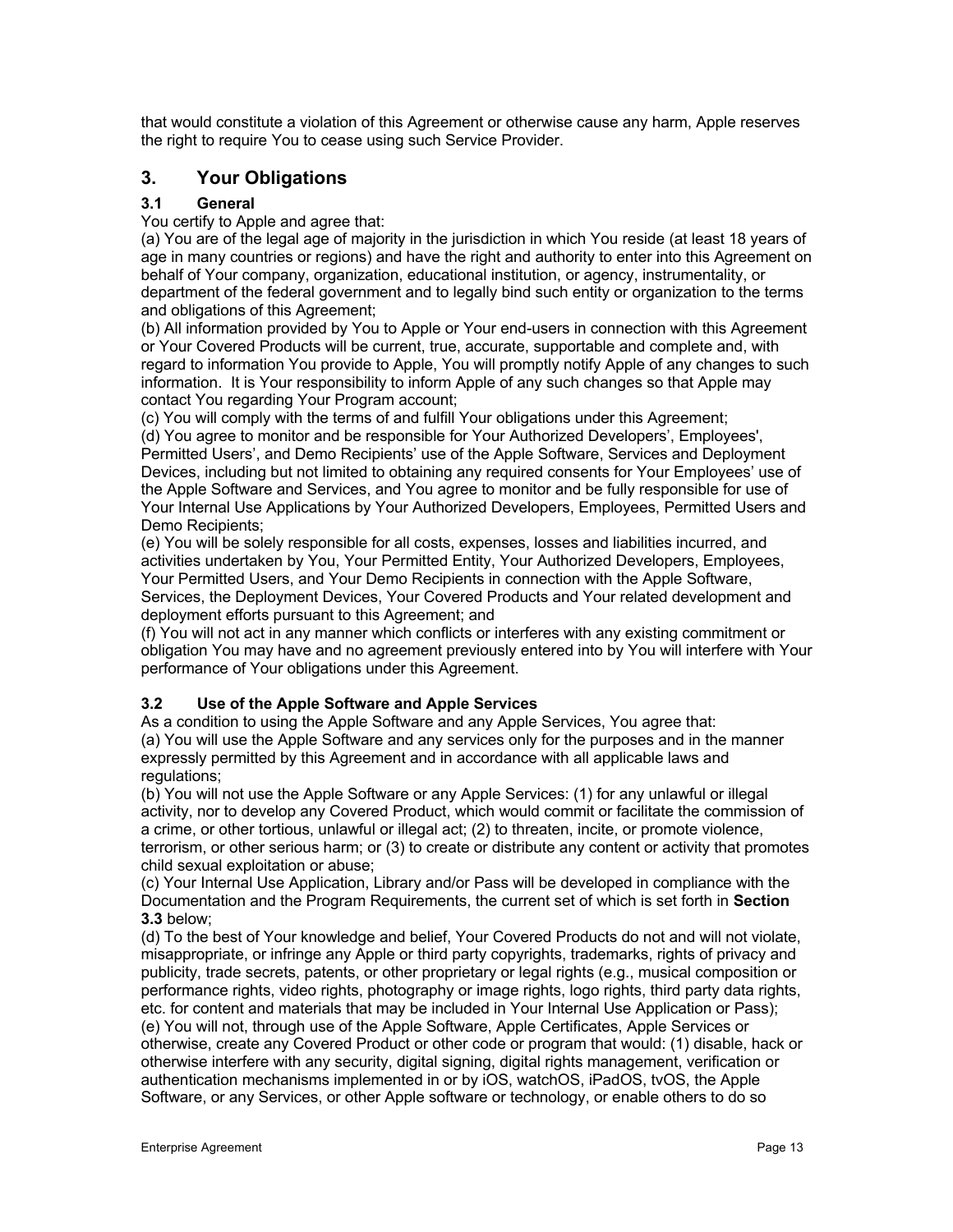(except to the extent expressly permitted by Apple in writing); or (2) violate the security, integrity, or availability of any user, network, computer or communications system;

(f) You will not, directly or indirectly, commit any act intended to interfere with the Apple Software or Services, the intent of this Agreement, or Apple's business practices including, but not limited to, taking actions that may hinder the performance or intended use of the Apple Software, or the Program. Further, You will not engage, or encourage others to engage, in any unlawful, unfair, misleading, fraudulent, improper, or dishonest acts or business practices relating to Your Covered Products (e.g., deceptive business practices, unfair competition); and

(g) Except for testing and development purposes as expressly permitted herein, Internal Use Applications or Passes developed using the Apple Software may only be deployed to and used by Your Employees or Permitted Users for internal use purposes or for limited use by Demo Recipients on Deployment Devices on Your (or Your Permitted Entity's) physical premises or in other locations, but in both cases only when the use is under Your (or Your Permitted Entity's) direct supervision and physical control as set forth in **Section 2.1(f)**. Except as expressly set forth herein, Internal Use Applications or Passes shall not be used, distributed or made available to other companies, customers, consumers, contractors (except for contractors who are developing the Internal Use Application or Pass for You on a custom basis and therefore need to use or have access to such Internal Use Application or Pass), distributors, vendors, resellers, end-users or members of the general public in any manner. Further, You may not host Internal Use Applications in any locations that are accessible to anyone other than Your Authorized Developers, Employees, and Permitted Users (e.g. not on a public website, repository, file hosting service, etc.) and must take all reasonable steps to prevent Internal Use Applications from being downloaded and accessed by anyone other than such parties.

# **3.3 Program Requirements for Internal Use Applications, Libraries and Passes**

Any Internal Use Application for an iOS Product, Apple Watch, or Apple TV that will be distributed as permitted herein must be developed in compliance with the Documentation and the Program Requirements, the current set of which is set forth below in this **Section 3.3**. Libraries and Passes are subject to the same criteria:

# **APIs and Functionality:**

**3.3.1** Internal Use Applications may only use Documented APIs in the manner prescribed by Apple and must not use or call any private APIs.

**3.3.2** Except as set forth in the next paragraph, an Internal Use Application may not download or install executable code. Interpreted code may be downloaded to an Internal Use Application but only so long as such code: (a) does not change the primary purpose of the Internal Use Application by providing features or functionality that are inconsistent with the intended purpose of the Internal Use Application, (b) does not create a store or storefront for other code or applications, and (c) does not bypass signing, sandbox, or other security features of the OS.

An Internal Use Application that is a programming environment intended for use in learning how to program may download and run executable code so long as the following requirements are met: (i) no more than 80 percent of such Internal Use Application's viewing area or screen may be taken over with executable code, except as otherwise permitted in the Documentation, (ii) such Internal Use Application must present a reasonably conspicuous indicator to the user within the Application to indicate that the user is in a programming environment, (iii) such Internal Use Application must not create a store or storefront for other code or applications, and (iv) the source code provided by such Internal Use Application must be completely viewable and editable by the user (e.g., no pre-compiled libraries or frameworks may be included with the code downloaded).

**3.3.3** An Internal Use Application that will be used by Demo Recipient may not permit commerce, credits or purchases of any kind to be made through the use of such Application, without Apple's express prior written consent. Further, You may not charge Your Permitted Entity, or any Demo Recipients, Employees, or Permitted Users, in any way for the use of such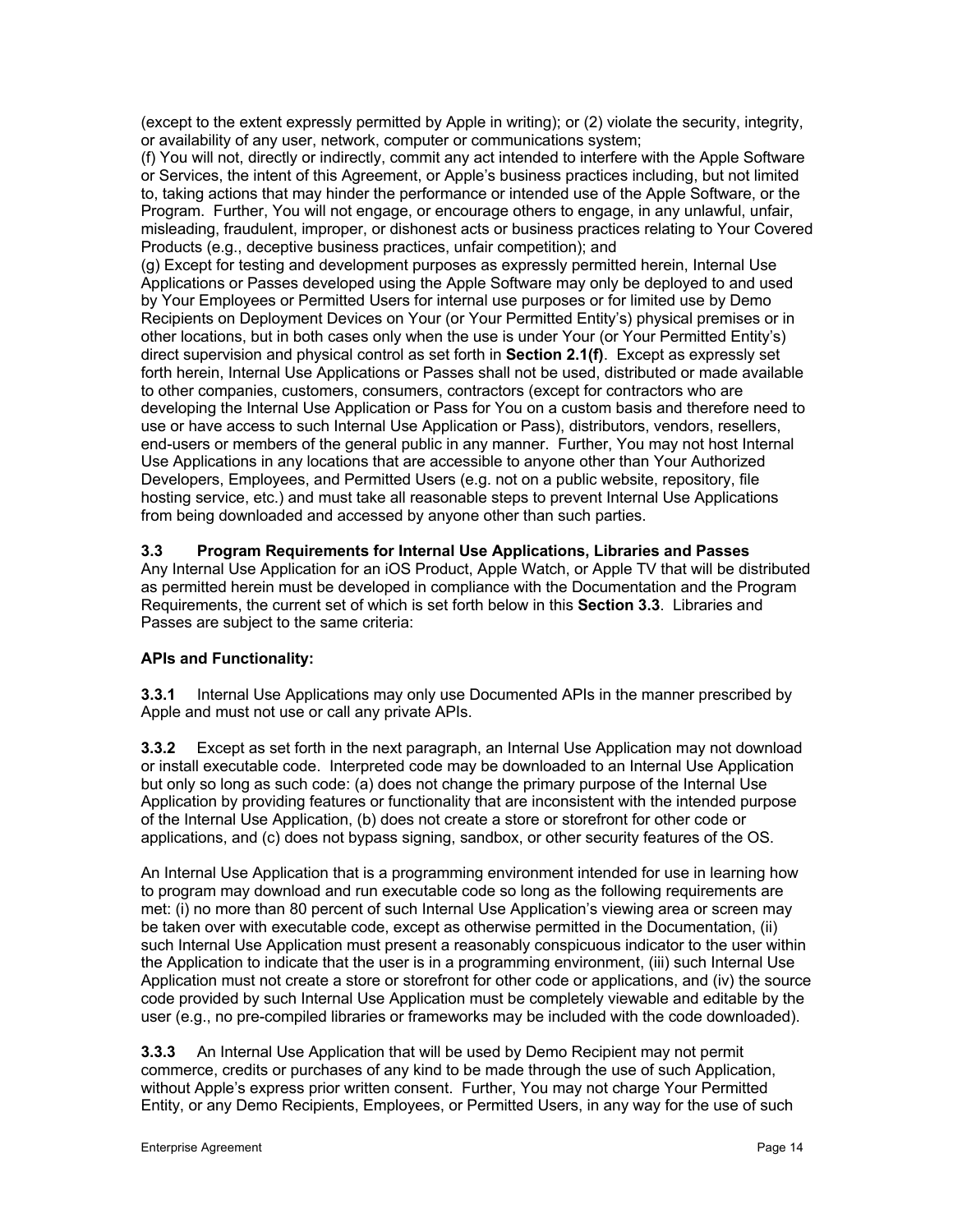Application. An Internal Use Application that will be used by Employees and Permitted Users may permit commerce, credits or purchases, but solely for purchases of goods or services used by or consumed within Your organization (e.g., a cafeteria app can permit transactions).

**3.3.4** An Internal Use Application may only read data from or write data to the Internal Use Application's designated container area on the device, except as otherwise specified by Apple.

**3.3.5** An Internal Use Application for an iOS Product must have at least the same features and functionality when run by a user in compatibility mode on an iPad (e.g., an iPhone app running in an equivalent iPhone-size window on an iPad must perform in substantially the same manner as when run on the iPhone; provided that this obligation will not apply to any feature or functionality that is not supported by a particular hardware device, such as a video recording feature on a device that does not have a camera). Further, You agree not to interfere or attempt to interfere with the operation of Your Internal Use Application in compatibility mode.

**3.3.6** You may use the Multitasking services only for their intended purposes as described in the Documentation.

### **User Interface, Data Collection, Local Laws and Privacy:**

**3.3.7** Internal Use Applications must comply with the Human Interface Guidelines (HIG) and other Documentation provided by Apple. You agree to follow the HIG to develop an appropriate user interface and functionality for Your Internal Use Application that is compatible with the design of Apple-branded products (e.g., a watch App should have a user interface designed for quick interactions in accordance with the HIG's watchOS design themes).

**3.3.8** If Your Internal Use Application captures or makes any video, microphone, screen recording, or camera recordings, whether saved on the device or sent to a server (e.g., an image, photo, voice or speech capture, or other recording) (collectively "**Recordings**"), a reasonably conspicuous audio, visual or other indicator must be displayed to the user as part of the Internal Use Application to indicate that a Recording is taking place.

- In addition, any form of data, content or information collection, processing, maintenance, uploading, syncing, storage, transmission, sharing, disclosure or use performed by, through or in connection with Your Internal Use Application must comply with all applicable privacy laws and regulations as well as any related Program Requirements, including but not limited to any notice or consent requirements.

**3.3.9** You and Your Internal Use Applications (and any third party with whom You have contracted to serve advertising) may not collect user or device data without prior user consent, whether such data is obtained directly from the user or through the use of the Apple Software, Apple Services, or Apple SDKs, and then only to provide a service or function that is directly relevant to the use of the Internal Use Application, or to serve advertising in accordance with **Sections 3.3.12**. You may not broaden or otherwise change the scope of usage for previously collected user or device data without obtaining prior user consent for such expanded or otherwise changed data collection. Further, neither You nor Your Internal Use Application will use any permanent, device-based identifier, or any data derived therefrom, for purposes of uniquely identifying a device.

**3.3.10** You must provide clear and complete information to users regarding Your collection, use and disclosure of user or device data, e.g., a description of Your use of user and device data in the Your Internal Use Application. Furthermore, You must take appropriate steps to protect such data from unauthorized use, disclosure or access by third parties. If a user ceases to consent or affirmatively revokes consent for Your collection, use or disclosure of such user's device or user data, You (and any third party with whom You have contracted to serve advertising) must promptly cease all such use. You must provide a privacy policy in Your Internal Use Application,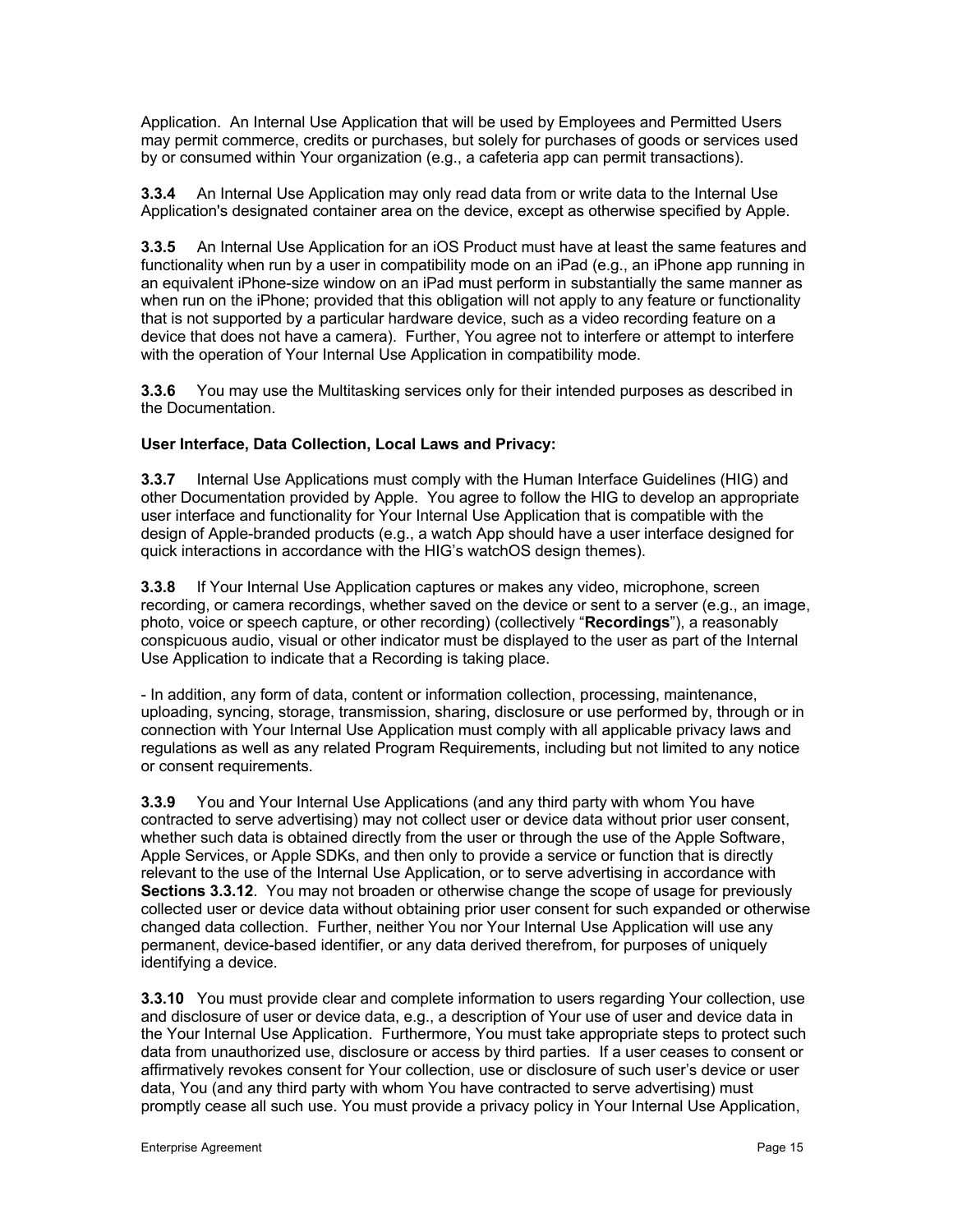or to Your end-users in another manner explaining Your collection, use, disclosure, sharing, retention, and deletion of user or device data. You agree to notify Your users, in accordance with applicable law, in the event of a data breach in which user data collected from Your Internal Use Application is compromised (e.g., You will send an email notifying Your users if there has been an unintentional disclosure or misuse of their user data).

**3.3.11** Internal Use Applications must comply with all applicable criminal, civil and statutory laws and regulations, including those in any jurisdictions in which Your Internal Use Applications may be offered or made available. In addition:

- You and the Internal Use Application must comply with all applicable privacy and data collection laws and regulations with respect to any collection, use or disclosure of user or device data (e.g., a user's IP address, the name of the user's device, and any installed apps associated with a user);

- Internal Use Applications may not be designed or marketed for the purpose of harassing, abusing, spamming, stalking, threatening or otherwise violating the legal rights (such as the rights of privacy and publicity) of others;

- Neither You nor Your Internal Use Applications may perform any functions or link to any content, services, information or data or use any robot, spider, site search or other retrieval application or device to scrape, mine, retrieve, cache, analyze or index software, data or services provided by Apple or its licensors, or obtain (or try to obtain) any such data, except the data that Apple expressly provides or makes available to You in connection with such services. You agree that You will not collect, disseminate or use any such data for any unauthorized purpose; and

- If Your Internal Use Application is intended for human subject research or uses the HealthKit APIs for clinical health-related uses which may involve personal data (e.g., storage of health records), then You agree to inform participants of the intended uses and disclosures of their personally identifiable data as part of such research or clinical health uses and to obtain consent from such participants (or their guardians) who will be using Your Internal Use Application for such research or clinical health purposes. Further, You shall prohibit third parties to whom You provide any de-identified or coded data from re-identifying (or attempting to re-identify) any participants using such data without participant consent, and You agree to require that such third parties pass the foregoing restriction on to any other parties who receive such de-identified or coded data.

#### **Advertising Identifier and Tracking Preference; Ad Network APIs:**

**3.3.12** You and Your Internal Use Applications (and any third party with whom You have contracted to serve advertising) may use the Advertising Identifier, and any information obtained through the use of the Advertising Identifier, only for the purpose of serving advertising. If a user resets the Advertising Identifier, then You agree not to combine, correlate, link or otherwise associate, either directly or indirectly, the prior Advertising Identifier and any derived information with the reset Advertising Identifier. For Internal Use Applications compiled for any iOS version or tvOS version providing access to the Ad Support APIs, You agree to check a user's Tracking Preference prior to serving any advertising using the Advertising Identifier, and You agree to abide by a user's setting in the Tracking Preference in Your use of the Advertising Identifier and in Your use of any other user or device data for tracking.

In addition, You may request to use the Ad Network APIs to track application advertising conversion events. If You are granted permission to use the Ad Network APIs, You agree not to use such APIs, or any information obtained through the use of the Ad Network APIs, for any purpose other than verifying ad validation information as part of an advertising conversion event. You agree not to combine, correlate, link, or otherwise associate, either directly or indirectly, information that is provided as part of the ad validation through the use of the Ad Network APIs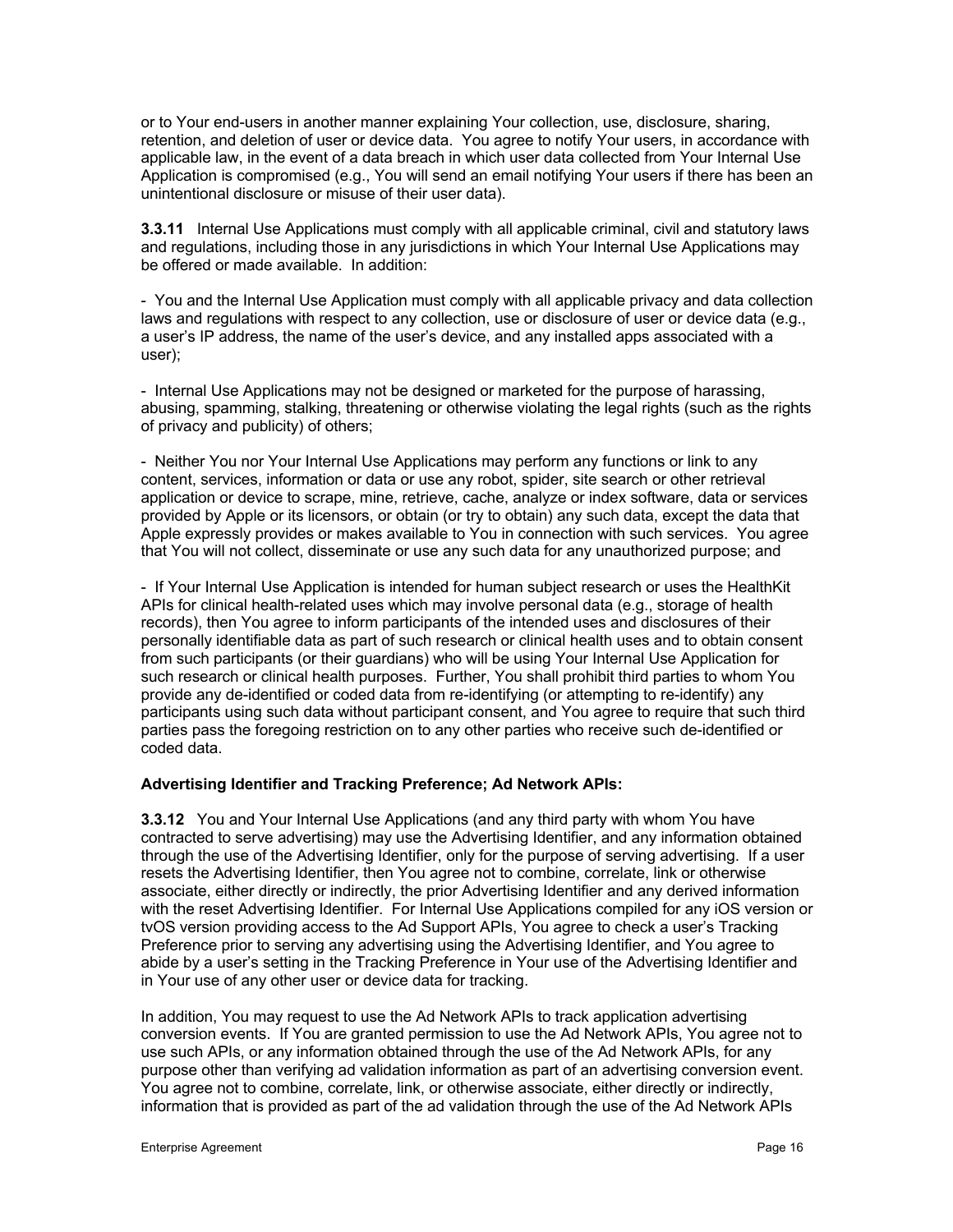with other information You may have about a user. Apple reserves the right to reject any requests to use the Ad Network APIs, in its sole discretion.

### **Location and Maps; User Consents:**

**3.3.13** Internal Use Applications that use location-based APIs (e.g., Core Location, MapKit API, Apple Maps Server API) or otherwise provide location-based services may not be designed or marketed for automatic or autonomous control of vehicle behavior, or for emergency or life-saving purposes.

**3.3.14** Internal Use Applications that offer location-based services or functionality, or that otherwise obtain, or attempt to obtain, a user's location through the use of the Apple Software or Apple Services, must notify and obtain consent from a user before a user's location data is collected, transmitted or otherwise used by the Internal Use Application and then such data must be used only as consented to by the user and as permitted herein. For example, if You use the "Always" location option in Your Internal Use Application for the purpose of continuous collection and use of a user's location data, You should provide a clearly defined justification and user benefit that is presented to the user at the time the permission.

**3.3.15** If You choose to provide Your own location-based service, data and/or information in conjunction with the Apple maps provided through the Apple Maps Service (e.g., overlaying a map or route You have created on top of an Apple map), You are solely responsible for ensuring that Your service, data and/or information correctly aligns with any Apple maps used. For Internal Use Applications that use location-based APIs for real-time navigation (including, but not limited to, turn-by-turn route guidance and other routing that is enabled through the use of a sensor), You must have an end-user license agreement that includes the following notice: YOUR USE OF THIS REAL TIME ROUTE GUIDANCE APPLICATION IS AT YOUR SOLE RISK. LOCATION DATA MAY NOT BE ACCURATE.

**3.3.16** Internal Use Applications must not disable, override or otherwise interfere with any Appleimplemented system alerts, warnings, display panels, consent panels and the like, including, but not limited to, those that are intended to notify the user that the user's location data, address book data, calendar, photos, audio data, and/or reminders are being collected, transmitted, maintained, processed or used, or intended to obtain consent for such use. Further, if You have the ability to add a description in such alerts, warnings, and display panels (e.g., information in the purpose strings for the Camera APIs), any such description must be accurate and not misrepresent the scope of use. If consent is denied or withdrawn, Internal Use Applications may not collect, transmit, maintain, process or utilize such data or perform any other actions for which the user's consent has been denied or withdrawn.

**3.3.17** If Your Internal Use Application (or Your website or web application, as applicable) uses or accesses the MapKit API, Apple Maps Server API or MapKit JS from a device running iOS version 6 or later, Your Internal Use Application (or Your website or web application, as applicable) will access and use the Apple Maps Service. All use of the MapKit API, Apple Maps Server API, MapKit JS, and Apple Maps Service must be in accordance with the terms of this Agreement (including the Program Requirements) and Attachment 5 (Additional Terms for the use of the Apple Maps Service).

# **Content and Materials:**

**3.3.18** Any master recordings and musical compositions embodied in Your Internal Use Application must be wholly-owned by You or licensed to You on a fully paid-up basis and in a manner that will not require the payment of any fees, royalties and/or sums by Apple to You or any third party. In addition, if Your Internal Use Application will be deployed outside of the United States, any master recordings and musical compositions embodied in Your Internal Use Application (a) must not fall within the repertoire of any mechanical or performing/communication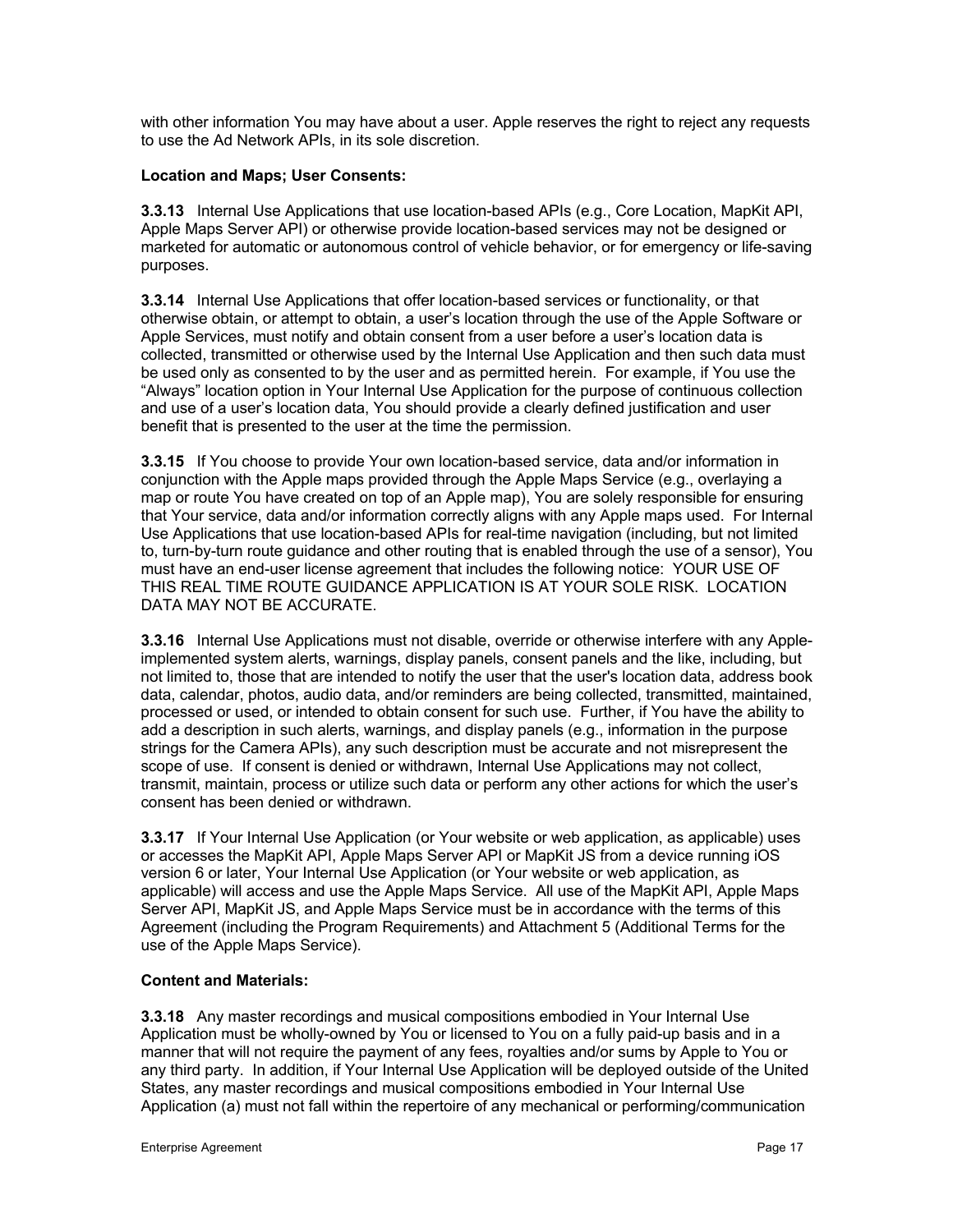rights collecting or licensing organization now or in the future and (b) if licensed, must be exclusively licensed to You for Your Internal Use Application by each applicable copyright owner.

**3.3.19** If Your Internal Use Application includes or will include any other content, You must either own all such content or have permission from the content owner to use it in Your Internal Use Application.

**3.3.20** Internal Use Applications may not contain content or materials of any kind (text, graphics, images, photographs, etc.) that in Apple's reasonable judgment may be found objectionable or inappropriate, for example, materials that may be considered obscene, pornographic, or defamatory.

**3.3.21** Internal Use Applications must not contain any malware, malicious or harmful code, program, or other internal component (e.g., computer viruses, trojan horses, "backdoors") which could damage, destroy, or adversely affect the Apple Software, Services, Apple-branded products or other software, firmware, hardware, data, systems, services, or networks.

**3.3.22** If Your Internal Use Application includes any FOSS, You agree to comply with all applicable FOSS licensing terms. You also agree not to use any FOSS in the development of Your Internal Use Application in such a way that would cause the non-FOSS portions of the Apple Software to be subject to any FOSS licensing terms or obligations.

**3.3.23** Your Internal Use Application may include promotional sweepstake or contest functionality provided that You are the sole sponsor of the promotion and that You and Your Internal Use Application comply with any applicable laws and fulfill any applicable registration requirements in the country, territory, or region where You make such application available and the promotion is open. You agree that You are solely responsible for any promotion and any prize, and also agree to clearly state in binding official rules for each promotion that Apple is not a sponsor of, or responsible for conducting, the promotion.

**3.3.24** Your Internal Application may include a direct link to a page on Your web site where You include the ability for an end-user to make a charitable contribution, provided that You comply with any applicable laws (which may include providing a receipt), and fulfill any applicable regulation or registration requirements, in the country, territory, or region where You enable the charitable contribution to be made. You also agree to clearly state that Apple is not the fundraiser.

### **MFi Accessories:**

**3.3.25** Your Internal Use Application may interface, communicate, or otherwise interoperate with or control an MFi Accessory (as defined above) through wireless transports or through Apple's lightning or 30-pin connectors only if (i) such MFi Accessory is licensed under the MFi Program at the time that You initially submit Your Internal Use Application, (ii) the MFi Licensee has added Your Internal Use Application to a list of those approved for interoperability with their MFi Accessory, and (iii) the MFi Licensee has received approval from the MFi Program for such addition.

# **Regulatory Compliance:**

**3.3.26** You will fulfill any applicable regulatory requirements, including full compliance with all applicable laws, regulations, and policies related to the manufacturing and use of Your Internal Use Application in the United States pursuant to this Agreement, and in particular the requirements of the U.S. Food and Drug Administration ("FDA") as well as other U.S. regulatory bodies such as the FAA, HHS, FTC, and FCC, and the laws, regulations and policies of any other applicable regulatory bodies in any countries, territories, or regions where Your Internal Use Application is made available, e.g. MHRA, CFDA. However, You agree that You will not seek any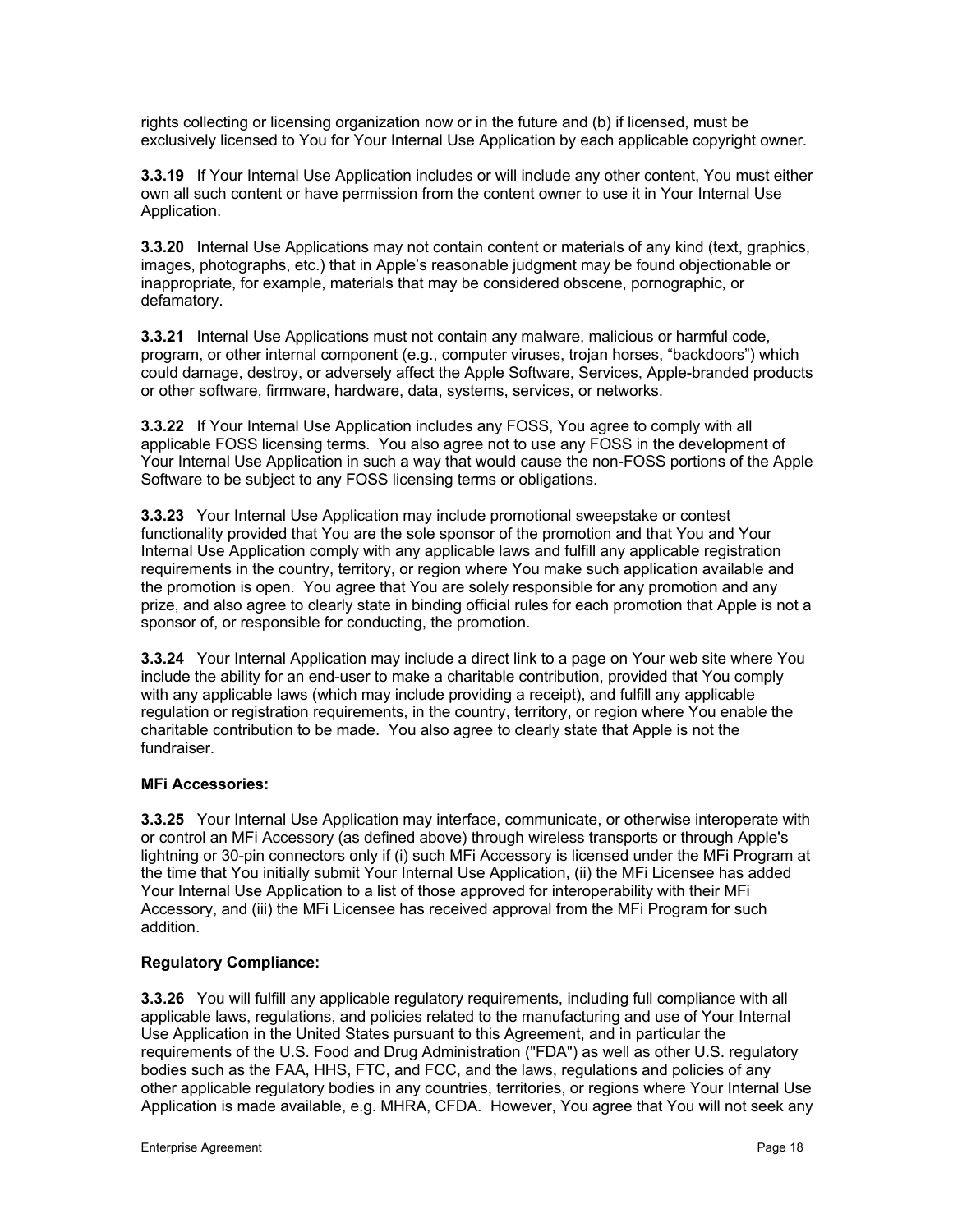regulatory permissions or make any determinations that may result in any Apple products being deemed regulated or that may impose any obligations or limitations on Apple. You represent and warrant that You will fully comply with any applicable laws, regulations, and policies, including but not limited to all FDA laws, regulations and policies, related to the use of Your Internal Use Application in the United States, as well as in other countries, territories, or regions where You plan to make Your Internal Use Application available in accordance with the terms and conditions of this Agreement. You also represent and warrant that You will only use Your Internal Use Application for its cleared or approved intended use/indication for use, and only in strict compliance with applicable regulatory requirements. Upon Apple's request, You agree to promptly provide any such clearance documentation. If requested by the FDA or by another government body that has a need to review or test Your Internal Use Application as part of its regulatory review process, You may provide Your Internal Use Application to such entity for review purposes. Further, You agree to promptly notify Apple in accordance with the procedures set forth in **Section 14.5** of any complaints or threats of complaints regarding Your Internal Use Application in relation to any such regulatory requirements.

### **Cellular Network:**

**3.3.27** If an Internal Use Application requires or will have access to the cellular network, then additionally such Internal Use Application:

- Must comply with Apple's best practices and other guidelines on how Internal Use Applications should access and use the cellular network; and

- Must not in Apple's reasonable judgment excessively use or unduly burden network capacity or bandwidth.

**3.3.28** Because some mobile network operators may prohibit or restrict the use of Voice over Internet Protocol (VoIP) functionality over their network, such as the use of VoIP telephony over a cellular network, and may also impose additional fees, or other charges in connection with VoIP, You agree to inform Your Employees and/or Permitted Users, prior to use, to check the terms of agreement with their operator. In addition, if Your Internal Use Application allows such parties to send SMS messages, or make cellular voice calls, then You must inform such users, prior to use of such functionality, that standard text messaging rates or other carrier charges may apply to such use.

### **Apple Push Notification Service or Local Notifications:**

**3.3.29** All use of Push Notifications via the Apple Push Notification Service or Local Notifications must be in accordance with the terms of this Agreement (including the Program Requirements) and Attachment 1 (Additional Terms for Apple Push Notification Service and Local Notifications).

#### **Mobile Device Management and Configuration Profiles:**

**3.3.30** All use of MDM and Configuration Profiles must be in accordance with the terms of this Agreement (including the Program Requirements) and Attachment 2 (Additional Terms for the use of MDM and Configuration Profiles). Use of MDM and Configuration Profiles under this Agreement is only for commercial enterprises (such as business organizations, educational institutions, or government agencies) and not for any consumer or personal use (except as otherwise expressly permitted in writing by Apple). You must make a clear declaration of what user data will be collected and how it will be used on an app screen or other notification mechanism prior to any user action to use a Configuration Profile. You may not share or sell user data obtained through a Configuration Profile to advertising platforms, data brokers, or information resellers. In addition, You may not override the consent panel for a Configuration Profile or any other mechanisms of a Configuration Profile.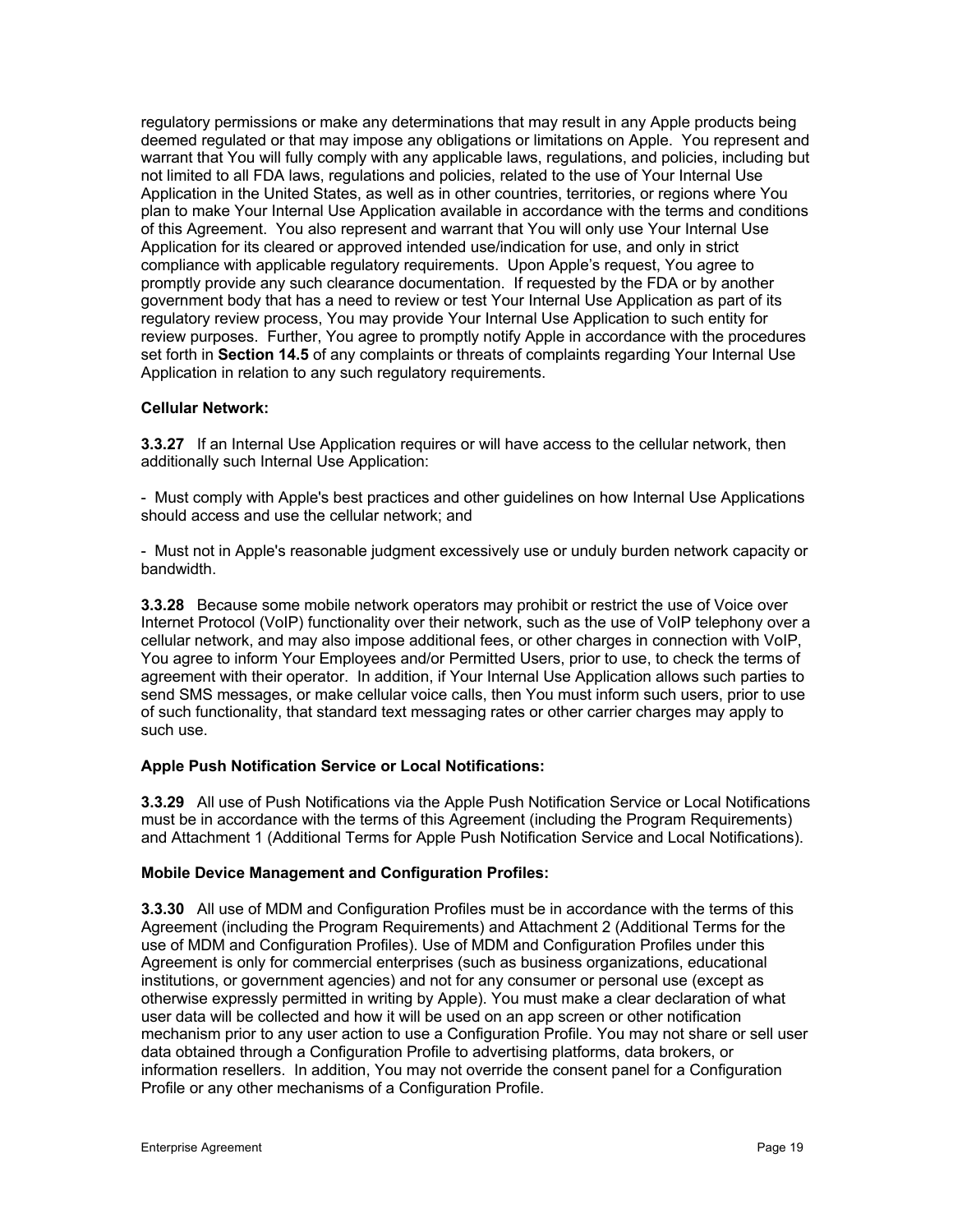### **iCloud:**

**3.3.31** All use of the iCloud Storage APIs and CloudKit APIs, as well as Your use of the iCloud service under this Agreement, must be in accordance with the terms of this Agreement (including the Program Requirements) and Attachment 3 (Additional Terms for the use of iCloud).

### **Wallet:**

**3.3.32** Your development of Passes, and use of the Pass Type ID and Wallet under this Agreement, must be in accordance with the terms of this Agreement (including the Program Requirements) and Attachment 4 (Additional Terms for Passes).

### **Additional Services or End-User Pre-Release Software:**

**3.3.33** From time to time, Apple may provide access to additional Services or pre-release Apple Software for You to use in connection with Your Internal Use Applications, or as an end-user for evaluation purposes. Some of these may be subject to separate terms and conditions in addition to this Agreement, in which case Your usage will also be subject to those terms and conditions. Such services or software may not be available in all languages or in all countries or regions, and Apple makes no representation that they will be appropriate or available for use in any particular location. To the extent You choose to access such services or software, You do so at Your own initiative and are responsible for compliance with any applicable laws, including but not limited to applicable local laws. To the extent any such software includes Apple's FaceTime or Messages feature, You acknowledge and agree that when You use such features, the telephone numbers and device identifiers associated with Your Authorized Test Units, as well as email addresses and/or Apple ID information You provide, may be used and maintained by Apple to provide and improve such software and features. Certain services made accessible to You through the Apple Software may be provided by third parties. You acknowledge that Apple will not have any liability or responsibility to You or any other person (including to any end-user) for any third-party services or for any Apple services. Apple and its licensors reserve the right to change, suspend, remove, or disable access to any services at any time. In no event will Apple be liable for the removal or disabling of access to any such services. Further, upon any commercial release of such software or services, or earlier if requested by Apple, You agree to cease all use of the prerelease Apple Software or Services provided to You as an end-user for evaluation purposes under this Agreement.

**3.3.34** If Your Internal Use Application accesses the Google Safe Browsing service through the Apple Software such access is subject to Google's terms of service set forth at: https://developers.google.com/safe-browsing/terms. If You do not accept such terms of service, then You may not use the Google Safe Browsing Service in Your Internal Use Application, and You acknowledge and agree that such use will constitute Your acceptance of such terms of service.

**3.3.35** If Your Internal Use Application accesses data from an end-user's Address Book through the Address Book API, You must notify and obtain consent from the user before a user's Address Book data is accessed or used by Your Internal Use Application. Further, Your Internal Use Application may not provide an automated mechanism that transfers only the Facebook Data portions of the end-user's Address Book altogether to a location off of the end-user's device. For the sake of clarity, this does not prohibit an automated transfer of the user's entire Address Book as a whole, so long as user notification and consent requirements have been fulfilled; and does not prohibit enabling users to transfer any portion of their Address Book data manually (e.g., by cutting and pasting) or enabling them to individually select particular data items to be transferred.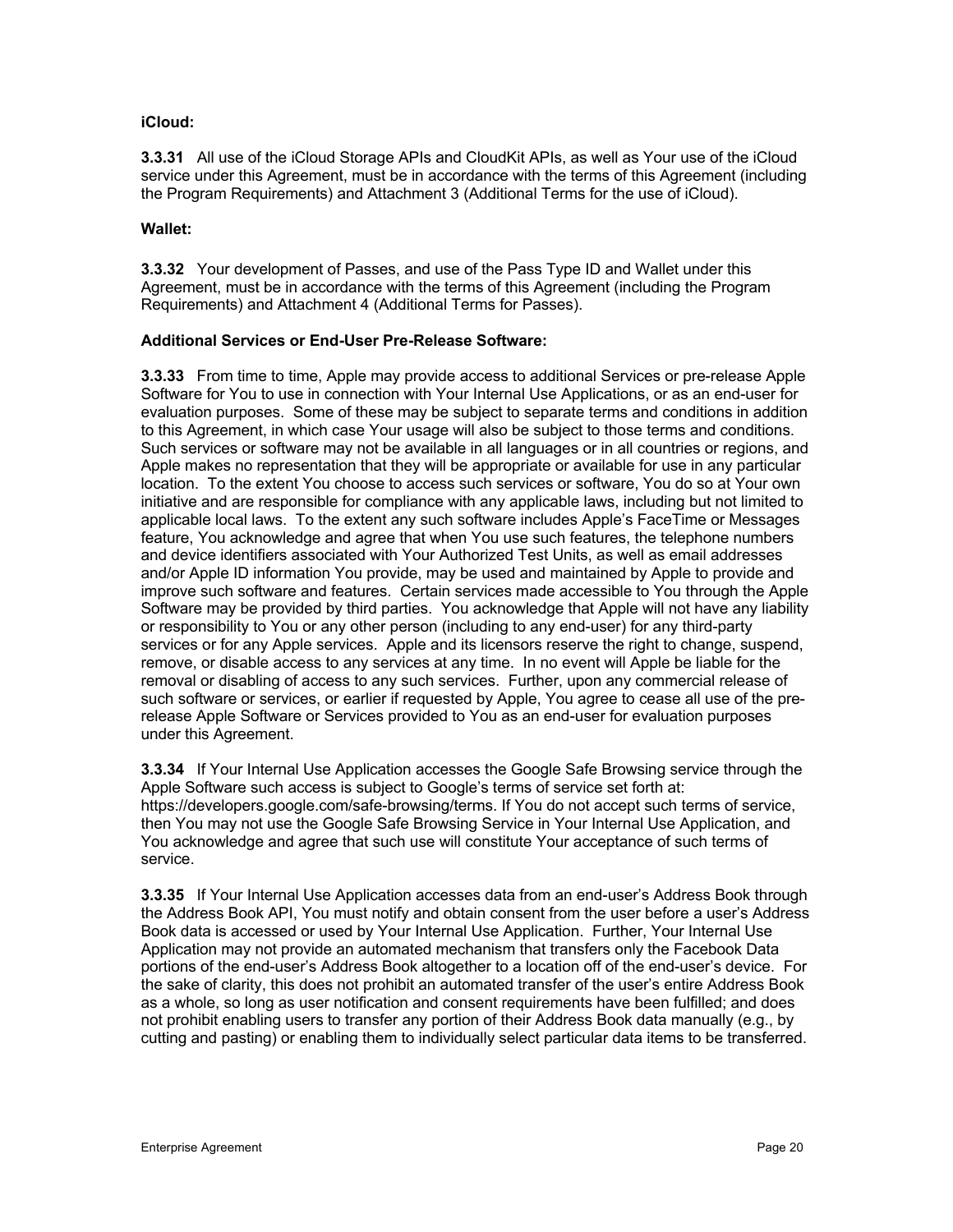### **Extensions:**

**3.3.36** Internal Use Applications that include extensions in the Internal Use Application bundle must provide some functionality beyond just the extensions (e.g., help screens, additional settings), unless Your Internal Use Application includes a WatchKit Extension. In addition:

- Extensions (excluding WatchKit Extensions) may not include advertising, product promotion, direct marketing, or In-App Purchase Offers in their extension view;

- Extensions may not block the full screen of an iOS Product or Apple TV, or redirect, obstruct or interfere in an undisclosed or unexpected way with a user's use of another developer's application or any Apple-provided functionality or service;

- Extensions may operate only in Apple-designated areas of iOS, watchOS, iPadOS, or tvOS as set forth in the Documentation;

- Extensions that provide keyboard functionality must be capable of operating independent of any network access and must include Unicode characters (vs. pictorial images only);

- Any keystroke logging done by any such extension must be clearly disclosed to the end-user prior to any such data being sent from an iOS Product, and notwithstanding anything else in **Section 3.3.9**, such data may be used only for purposes of providing or improving the keyboard functionality of Your Internal Use Application (e.g., not for serving advertising);

- Any message filtering done by an extension must be clearly disclosed to the end-user, and notwithstanding anything else in **Section 3.3.9**, any SMS or MMS data (whether accessed through a message filtering extension or sent by iOS to a messaging extension's corresponding server) may be used only for purposes of providing or improving the message experience of the user by reducing spam or messages from unknown sources, and must not be used for serving advertising or for any other purpose. Further, SMS or MMS data from a user that is accessed within the extension may not be exported from the extension's designated container area in any way; and

- Your Internal Use Application must not automate installation of extensions or otherwise cause extensions to be installed without the user's knowledge, and You must accurately specify to the user the purpose and functionality of the extension.

### **HealthKit APIs and Motion & Fitness APIs:**

**3.3.37** Your Internal Use Application must not access the HealthKit APIs or Motion & Fitness APIs unless the use of such APIs is for health, motion, and/or fitness purposes, and this usage is clearly evident in Your marketing text and user interface. In addition:

- Notwithstanding anything to the contrary in **Section 3.3.9**, You and Your Internal Use Application may not use the HealthKit APIs or the Motion & Fitness APIs, or any information obtained through the HealthKit APIs or the Motion & Fitness APIs, for any purpose other than providing health, motion, and/or fitness services in connection with Your Internal Use Application (e.g., not for serving advertising);

- You must not use the HealthKit APIs or the Motion & Fitness APIs, or any information obtained through the HealthKit APIs or the Motion & Fitness APIs, to disclose or provide an end-user's health, motion, and/or fitness information to a third party without prior express end-user consent, and then only for purposes of enabling the third party to provide health, motion, and/or fitness services as permitted herein. For example, You must not share or sell an end-user's health information collected through the HealthKit APIs or Motion & Fitness APIs to advertising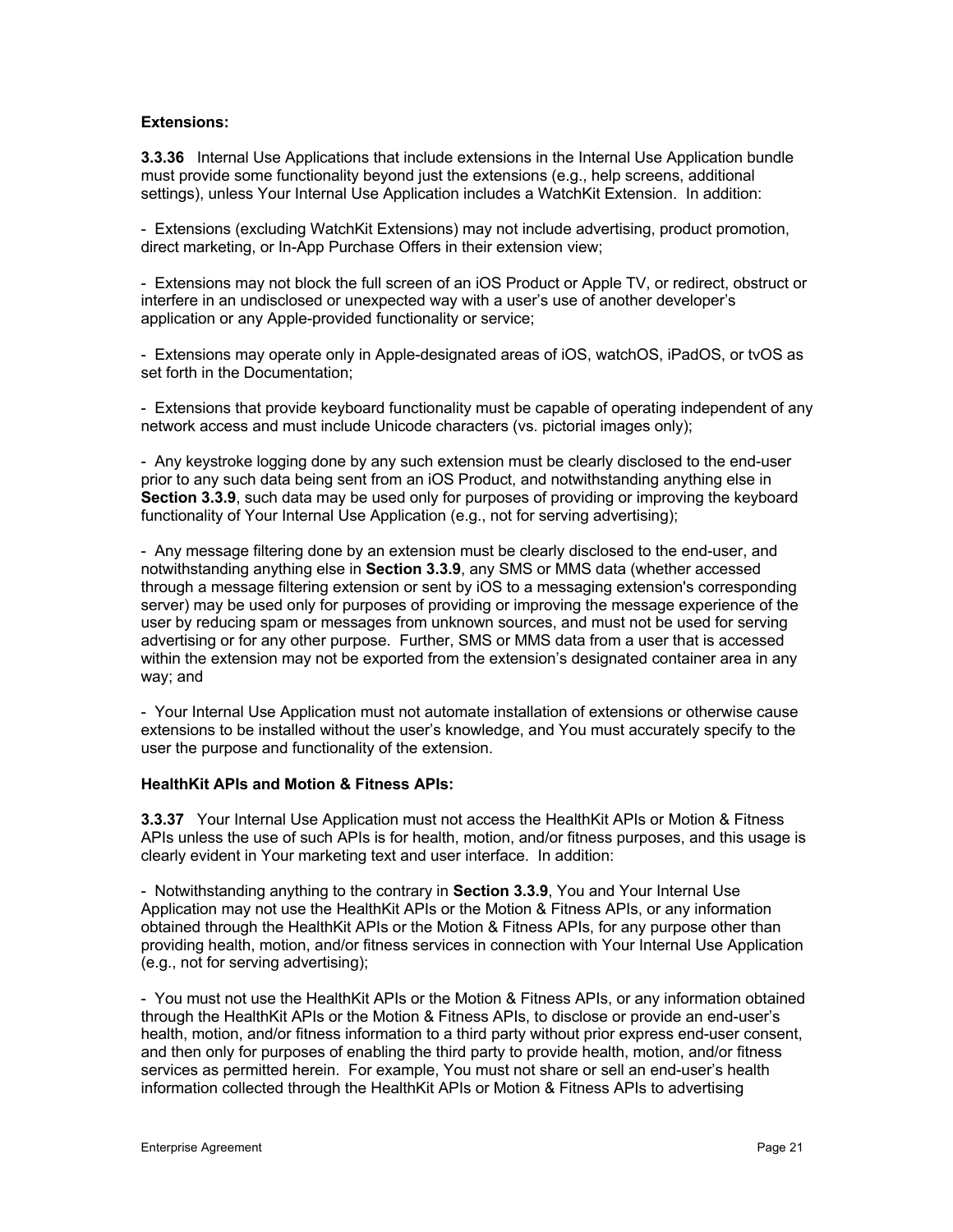platforms, data brokers or information resellers. For clarity, You may allow end-users to consent to share their data with third-parties for medical research purposes; and

- You agree to clearly disclose to end-users how You and Your Internal Use Application will be using their health, motion, and/or fitness information and to use it only as expressly consented to by the end-user and as expressly permitted herein.

### **3.3.8. Reserved**

### **HomeKit APIs:**

**3.3.39** Your Internal Use Application must not access the HomeKit APIs unless it is primarily designed to provide home configuration or home automation services (e.g., turning on a light, lifting a garage door) for Licensed HomeKit Accessories and this usage is clearly evident in Your marketing text and user interface. You agree not to use the HomeKit APIs for any purpose other than interfacing, communicating, interoperating with or otherwise controlling a Licensed HomeKit Accessory or for using the HomeKit Database, and then only for home configuration or home automation purposes in connection with Your Internal Use Application. In addition:

- Your Internal Use Application may use information obtained from the HomeKit APIs and/or the HomeKit Database only on a compatible Apple-branded product and may not export, remotely access or transfer such information off product (e.g., a lock password cannot be sent off an enduser's device to be stored in an external non-Apple database), unless otherwise expressly permitted in the Documentation; and

- Notwithstanding anything to the contrary in **Section 3.3.9**, You and Your Internal Use Application may not use the HomeKit APIs, or any information obtained through the HomeKit APIs or through the HomeKit Database, for any purpose other than providing or improving home configuration or home automation services in connection with Your Internal Use Application (e.g., not for serving advertising).

#### **Network Extension Framework:**

**3.3.40** Your Internal Use Application must not access the Network Extension Framework unless Your Internal Use Application is primarily designed for providing networking capabilities, and You have received an entitlement from Apple for such access. You agree to the following if You receive such entitlement:

- You agree to clearly disclose to end-users how You and Your Internal Use Application will be using their network information and, if applicable, filtering their network data, and You agree to use such data and information only as expressly consented to by the end-user and as expressly permitted herein;

- You agree to store and transmit network information or data from an end-user in a secure and appropriate manner;

- You agree not to divert an end-user's network data or information through any undisclosed, improper, or misleading processes, e.g., to filter it through a website to obtain advertising revenue or spoof a website;

- You agree not to use any network data or information from end-users to bypass or override any end-user settings, e.g., You may not track an end-user's WiFi network usage to determine their location if they have disabled location services for Your Internal Use Application; and

- Notwithstanding anything to the contrary in **Section 3.3.9**, You and Your Internal Use Application may not use the Network Extension Framework, or any data or information obtained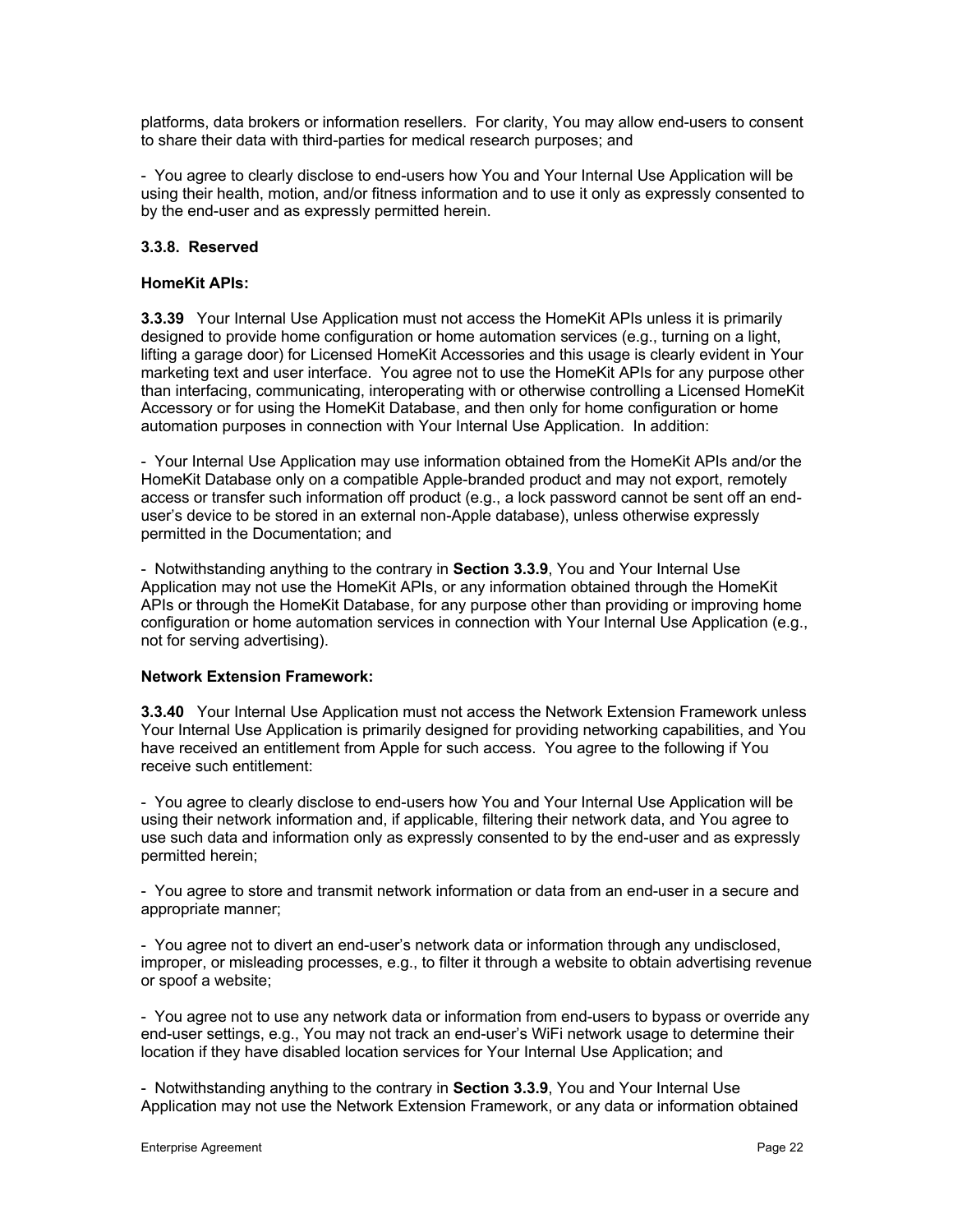through the Network Extension Framework, for any purpose other than providing networking capabilities in connection with Your Internal Use Application (e.g., not for using an end-user's Internet traffic to serve advertising or to otherwise build user profiles for advertising).

Apple reserves the right to not provide You with an entitlement to use the Network Extension Framework in its sole discretion and to revoke such entitlement at any time. In addition, if You would like to use the Access WiFi Information APIs (which provide the WiFi network to which a device is connected), then You must request an entitlement from Apple for such use, and, notwithstanding anything to the contrary in **Section 3.3.9**, You may use such APIs only for providing a service or function that is directly relevant to the Internal Use Application (e.g., not for serving advertising).

### **SiriKit:**

**3.3.41** Your Internal Use Application may register as a destination to use the Apple-defined SiriKit domains, but only if Your Internal Use Application is designed to provide relevant responses to a user, or otherwise carry out the user's request or intent, in connection with the applicable SiriKit domain (e.g., ride sharing) that is supported by Your Internal Use Application and this usage is clearly evident in Your marketing text and user interface. In addition, Your Internal Use Application may contribute actions to SiriKit, but only if such actions are tied to user behavior or activity within Your Internal Use Application and for which You can provide a relevant response to the user. You agree not to submit false information through SiriKit about any such user activity or behavior or otherwise interfere with the predictions provided by SiriKit (e.g., SiriKit donations should be based on actual user behavior).

**3.3.42** Your Internal Use Application may use information obtained through SiriKit only on supported Apple products and may not export, remotely access or transfer such information off a device except to the extent necessary to provide or improve relevant responses to a user or carry out a user's request or in connection with Your Internal Use Application. Notwithstanding anything to the contrary in **Section 3.3.9**, You and Your Internal Use Application may not use SiriKit, or any information obtained through SiriKit, for any purpose other than providing relevant responses to a user or otherwise carrying out a user's request or intent in connection with an SiriKit domain, intent, or action supported by Your Internal Use Application and/or for improving Your Internal Use Application's responsiveness to user requests (e.g., not for serving advertising).

**3.3.43** If Your Internal Use Application uses SiriKit to enable audio data to be processed by Apple, You agree to clearly disclose to end-users that You and Your Internal Use Application will be sending their recorded audio data to Apple for speech recognition, processing and/or transcription purposes, and that such audio data may be used to improve and provide Apple products and services. You further agree to use such audio data, and recognized text that may be returned from SiriKit, only as expressly consented to by the end-user and as expressly permitted herein.

### **Single Sign-On API:**

**3.3.44** Your Internal Use Application must not access or use the Single Sign-On API unless You are a Multi-channel Video Programming Distributor (MVPD) or unless Your Internal Use Application is primarily designed to provide subscription-based video programming and You have received an entitlement from Apple or otherwise have received Apple's written permission to do so. Any such use must be in compliance with the Documentation for the Single Sign-On API. You acknowledge that Apple reserves the right to not provide You such an entitlement or permission, and to revoke such entitlement or permission, at any time, in its sole discretion.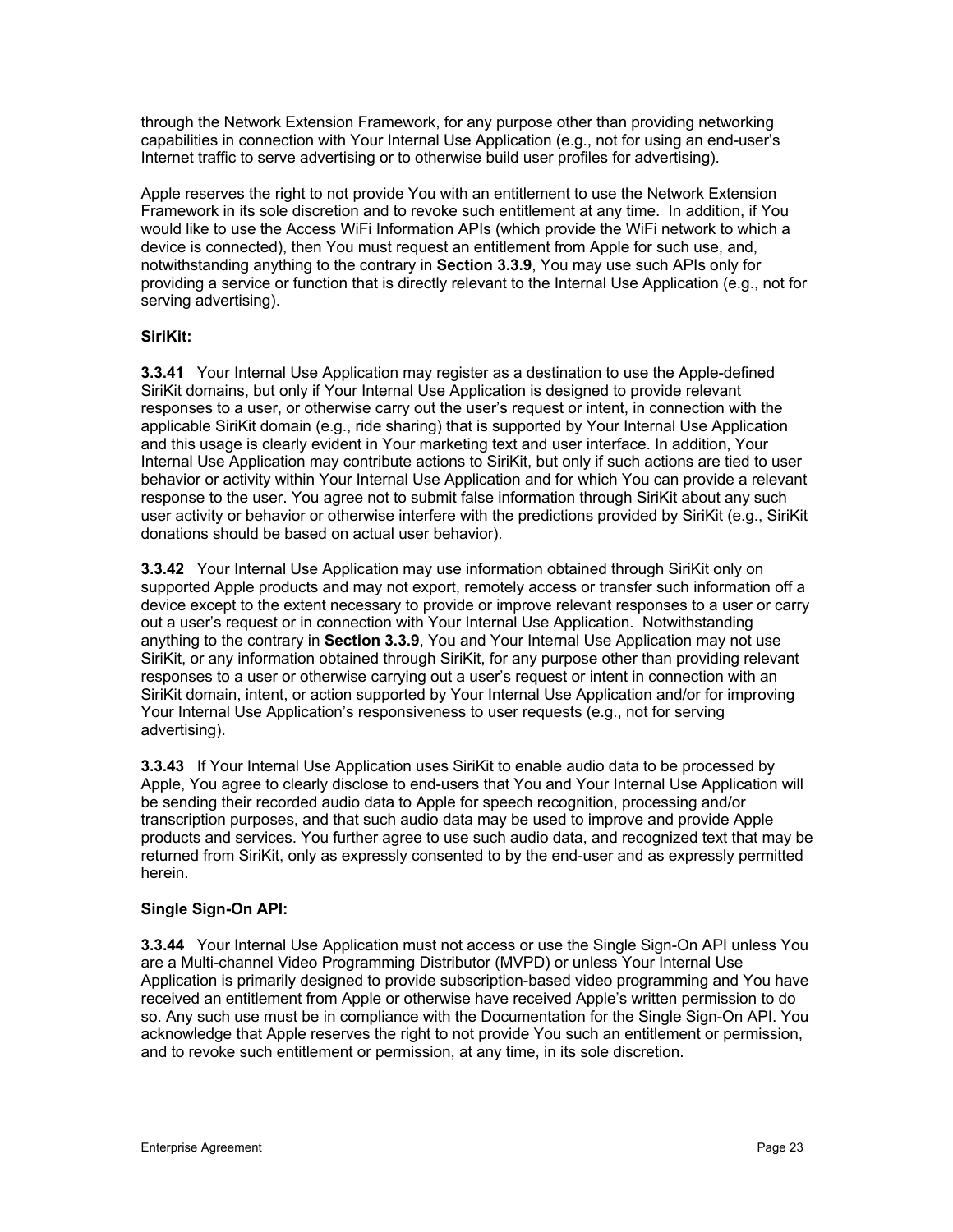### **Spotlight-Image-Search Service:**

**3.3.45** To the extent that You provide Apple's spotlight-image-search service with access to any of Your domains that are associated with Your Licensed Applications (the "Associated Domain(s)"), You hereby grant Apple permission to crawl, scrape, copy, transmit and/or cache the content found in the Associated Domain(s) (the "Licensed Content") for the purposes set forth in this section. The Licensed Content shall be considered Licensed Application Information under this Agreement. You hereby further grant Apple a license to use, make, have made, reproduce, crop and/or modify the file format, resolution and appearance of the Licensed Content (for the purposes of reducing file size, converting to a supported file type and/or displaying thumbnails), and to publicly display, publicly perform, integrate, incorporate and distribute the Licensed Content to enhance search, discovery, and end-user distribution of the Licensed Content in Apple's Messages feature. Upon the termination of this Agreement for any reason, end users of Apple-branded products will be permitted to continue using and distributing all Licensed Content that they obtained through the use of Apple-branded products prior to such termination.

### **MusicKit:**

**3.3.46** You agree not to call the MusicKit APIs or use MusicKit JS (or otherwise attempt to gain information through the MusicKit APIs or MusicKit JS) for purposes unrelated to facilitating access to Your end users' Apple Music subscriptions. If You access the MusicKit APIs or MusicKit JS, then You must follow the Apple Music Identity Guidelines. You agree not to require payment for or indirectly monetize access to the Apple Music service (e.g. in-app purchase, advertising, requesting user info) through Your use of the MusicKit APIs, MusicKit JS, or otherwise in any way. In addition:

- If You choose to offer music playback through the MusicKit APIs or MusicKit JS, full songs must be enabled for playback, and users must initiate playback and be able to navigate playback using standard media controls such as "play," "pause," and "skip", and You agree to not misrepresent the functionality of these controls;

- You may not, and You may not permit Your end users to, download, upload, or modify any MusicKit Content and MusicKit Content cannot be synchronized with any other content, unless otherwise permitted by Apple in the Documentation;

- You may play MusicKit Content only as rendered by the MusicKit APIs or MusicKit JS and only as permitted in the Documentation (e.g., album art and music-related text from the MusicKit API may not be used separately from music playback or managing playlists);

- Metadata from users (such as playlists and favorites) may be used only to provide a service or function that is clearly disclosed to end users and that is directly relevant to the use of Your Internal Use Application, website, or web application, as determined in Apple's sole discretion; and

- You may use MusicKit JS only as a stand-alone library in Your Internal Use Application, website, or web application and only as permitted in the Documentation (e.g., You agree not to recombine MusicKit JS with any other JavaScript code or separately download and re-host it).

# **DeviceCheck APIs:**

**3.3.47** If You use DeviceCheck APIs to store DeviceCheck Data, then You must provide a mechanism for customers to contact You to reset those values, if applicable (e.g. resetting a trial subscription or re-authorizing certain usage when a new user acquires the device). You may not rely on the DeviceCheck Data as a single identifier of fraudulent conduct and must use the DeviceCheck Data only in connection with other data or information, e.g., the DeviceCheck Data cannot be the sole data point since a device may have been transferred or resold. Apple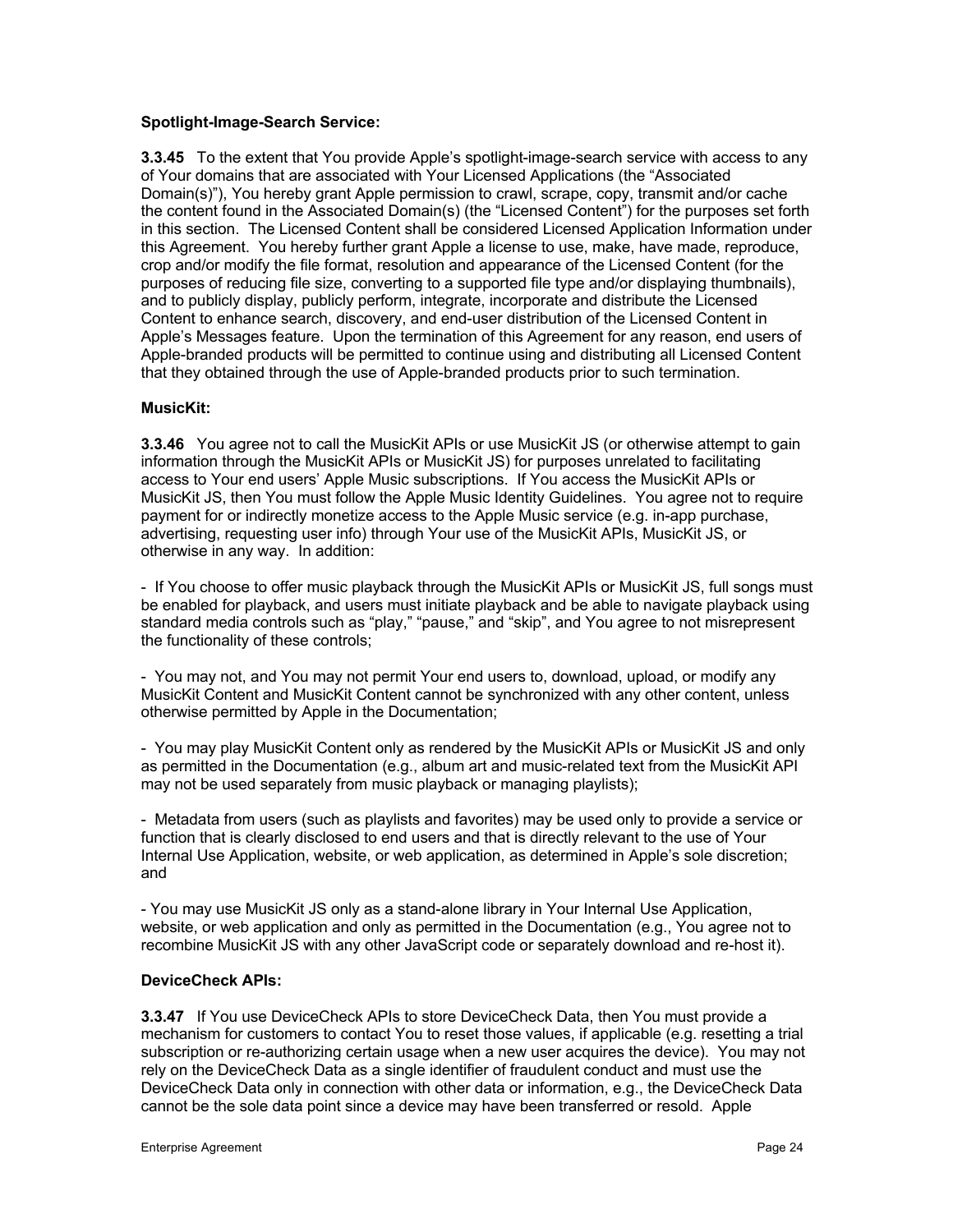reserves the right to delete any DeviceCheck Data at any time in its sole discretion, and You agree not to rely on any such Data. Further, You agree not to share the DeviceCheck tokens You receive from Apple with any third party, except a Service Provider acting on Your behalf.

### **Face Data:**

**3.3.48** If Your Internal Use Application accesses Face Data, then You must do so only to provide a service or function that is directly relevant to the use of the Internal Use Application, and You agree to inform users of Your intended uses and disclosures of Face Data by Your Internal Use Application and to obtain clear and conspicuous consent from such users before any collection or use of Face Data. Notwithstanding anything to the contrary in **Section 3.3.9**, neither You nor Your Internal Use Application (nor any third party with whom You have contracted to serve advertising) may use Face Data for serving advertising or for any other unrelated purposes. In addition:

- You may not use Face Data in a manner that will violate the legal rights of Your users (or any third parties) or to provide an unlawful, unfair, misleading, fraudulent, improper, exploitative, or objectionable user experience and then only in accordance with the Documentation;

- You may not use Face Data for authentication, advertising, or marketing purposes, or to otherwise target an end-user in a similar manner;

- You may not use Face Data to build a user profile, or otherwise attempt, facilitate, or encourage third parties to identify anonymous users or reconstruct user profiles based on Face Data;

- You agree not to transfer, share, sell, or otherwise provide Face Data to advertising platforms, analytics providers, data brokers, information resellers or other such parties; and

- Face Data may not be shared or transferred off the user's device unless You have obtained clear and conspicuous consent for the transfer and the Face Data is used only in fulfilling a specific service or function for Your Internal Use Application (e.g., a face mesh is used to display an image of the user within the Internal Use Application) and only in accordance with these terms and the Documentation. You agree to require that Your service providers use Face Data only to the limited extent consented to by the user and only in accordance with these terms.

### **ClassKit APIs:**

**3.3.49** Your Internal Use Application must not include the ClassKit APIs unless it is primarily designed to provide educational services, and this usage is clearly evident in Your marketing text and user interface. You agree not to submit false or inaccurate data through the ClassKit APIs or to attempt to redefine the assigned data categories for data submitted through the ClassKit APIs (e.g., student location data is not a supported data type and should not be submitted).

### **ShazamKit:**

**3.3.50** All use of the ShazamKit APIs must be in accordance with the terms of this Agreement (including the Apple Music Identity Guidelines and Program Requirements) and the Documentation. If You choose to display ShazamKit Content corresponding to songs available on Apple Music, then You must provide a link to the respective content within Apple Music in accordance with the Apple Music Identity Guidelines. Except to the extent expressly permitted herein, You agree not to copy, modify, translate, create a derivative work of, publish or publicly display ShazamKit Content in any way. Further, You may not use or compare the data provided by the ShazamKit APIs for the purpose of improving or creating another audio recognition service. Internal Use Applications that use the ShazamKit APIs may not be designed or marketed for compliance purposes (e.g., music licensing and royalty auditing).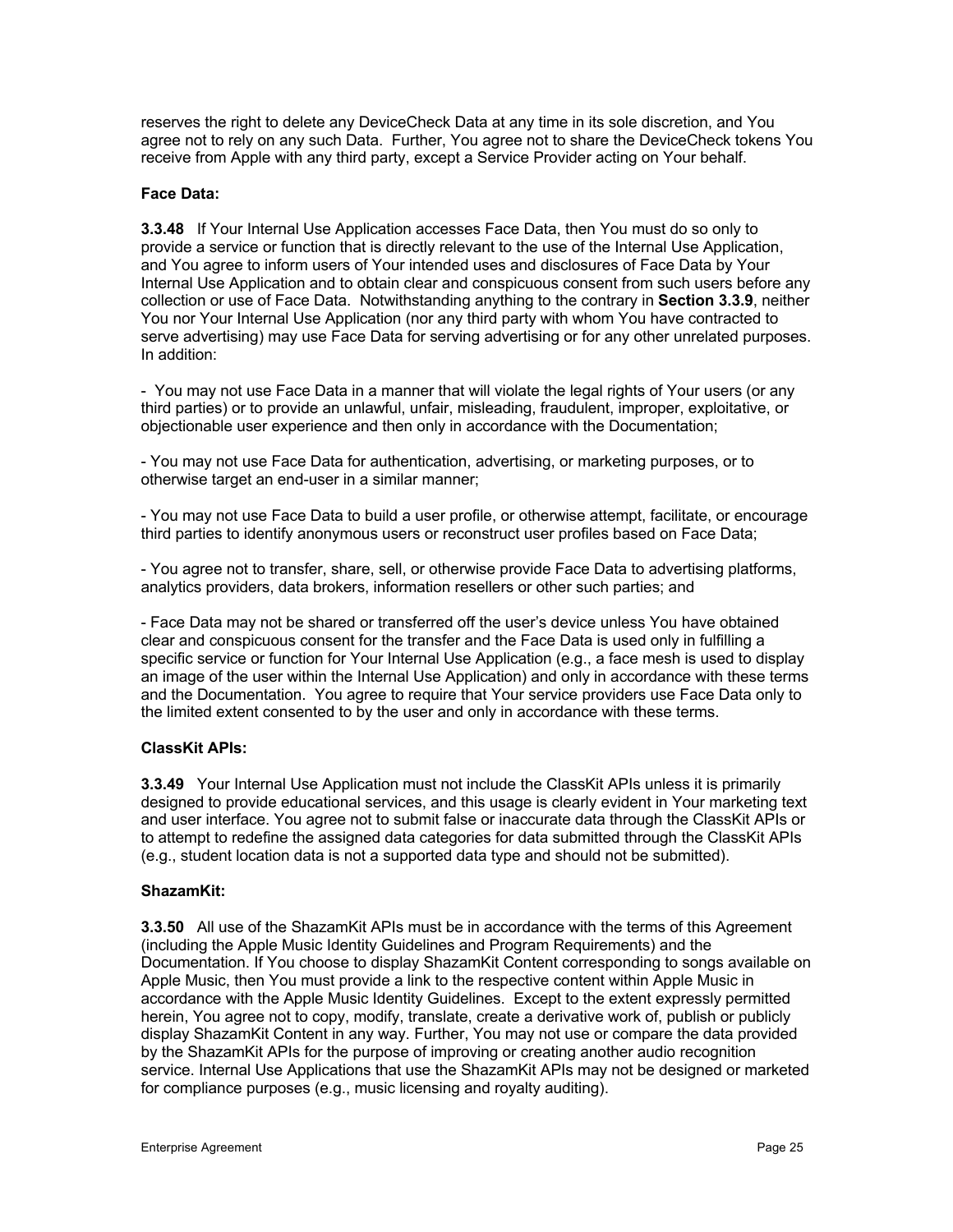# **4. Changes to Program Requirements or Terms**

Apple may change the Program Requirements or the terms of this Agreement at any time. New or modified Program Requirements will not retroactively apply to Internal Use Applications already in deployment. In order to continue using the Apple Software or any services, You must accept and agree to the new Program Requirements and/or new terms of this Agreement. If You do not agree to new Program Requirements or new terms, Your use of the Apple Software and any services will be suspended or terminated by Apple. You agree that Your acceptance of such new Agreement terms or Program Requirements may be signified electronically, including without limitation, by Your checking a box or clicking on an "agree" or similar button. Nothing in this Section shall affect Apple's rights under **Section 5 (Apple Certificates; Revocation)** below.

# **5. Apple Certificates; Revocation**

# **5.1 Certificate Requirements**

All Internal Use Applications must be signed with an Apple Certificate in order to be installed on Authorized Test Units or Deployment Devices. Similarly, all Passes must be signed with a Pass Type ID to be recognized and accepted by Wallet, and for Your Sites, You must use a Website ID to send Safari Push Notifications to the macOS Desktop of users who have opted in to receive such Notifications through Safari on macOS. In addition, Apple may provide You with certificates for use with MDM and other Apple Services. You may also obtain other Apple Certificates and keys for other purposes as set forth herein and in the Documentation.

In relation to this, You represent and warrant to Apple that:

(a) You will not take any action to interfere with the normal operation of any Apple-issued digital certificates or Provisioning Profiles;

(b) You are solely responsible for preventing any unauthorized person or organization from having access to Your Provisioning Profiles, Apple Certificates and corresponding private keys, and You will use Your best efforts to safeguard Your Apple Certificates, keys, and Provisioning Profiles from compromise;

(c) You agree to immediately notify Apple in writing if You have any reason to believe there has been a compromise of any of Your Provisioning Profiles, Apple Certificates, or keys;

(d) You will not provide or transfer Apple Certificates or Provisioning Profiles provided under this Program to any third party, except to a contractor who is developing an Internal Use Application, Pass, or Site for You in compliance with the terms of this Agreement and only to the limited extent expressly permitted by Apple in the Documentation or this Agreement;

(e) You will not use Your Apple Certificates (whether development or deployment) to sign anything other than Your Internal Use Applications, Passes, or Sites;

(f) You will only use the Provisioning Profiles in conjunction with Your Internal Use Applications and not with or for any other programs or applications;

(g) You will only use Your MDM Certificate, MDM Signing Certificate or other certificates provided by Apple in connection with MDM as expressly permitted herein; and

(h) You will use the Apple Certificates exclusively for the purpose of signing Your Internal Use Applications for testing and internal deployment within Your company, organization or educational institution or as otherwise permitted by Apple, and only in accordance with this Agreement.

You further represent and warrant to Apple that the licensing terms governing Your Internal Use Application, Your Site's registration bundle and/or Your Pass, or governing any third party code or FOSS included therein, will be consistent with and not conflict with the digital signing aspects of the Program or any of the terms, conditions or requirements of the Program or this Agreement. In particular, such licensing terms will not purport to require Apple (or its agents) to disclose or make available any of the keys, authorization codes, methods, procedures, data or other information related to the digital signing mechanisms utilized as part of the Program. If You discover any such inconsistency or conflict, You agree to immediately notify Apple of it and will cooperate with Apple to resolve such matter.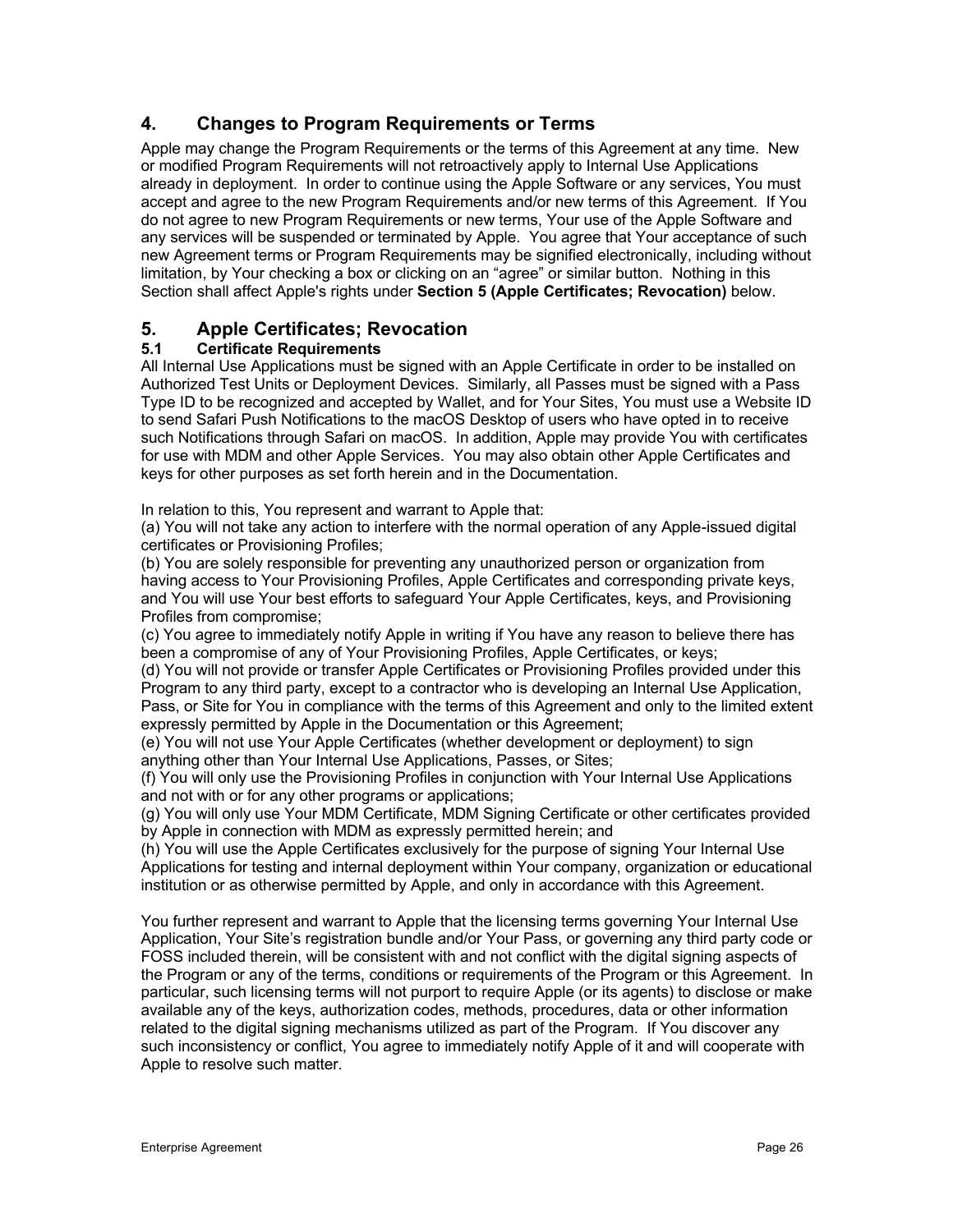### **5.2 Notarized Applications for macOS**

To have Your Internal Use Application for macOS notarized, You may request a digital file for authentication of Your Internal Use Application from Apple's digital notary service (a "**Ticket**"). You can use this Ticket with Your Apple Certificate to receive an improved developer signing and user experience for Your Internal Use Application on macOS. To request this Ticket from Apple's digital notary service, You must upload Your Internal Use Application to Apple through Apple's developer tools (or other requested mechanisms) for purposes of continuous security checking. This continuous security checking will involve automated scanning, testing, and analysis of Your Internal Use Application by Apple for malware or other harmful or suspicious code or components or security flaws, and, in limited cases, a manual, technical investigation of Your Internal Use Application by Apple for such purposes. By uploading Your Internal Use Application to Apple for this digital notary service, You agree that Apple may perform such security checks on Your Internal Use Application for purposes of detecting malware or other harmful or suspicious code or components, and You agree that Apple may retain and use Your Internal Use Application for subsequent security checks for the same purposes.

If Apple authenticates Your developer signature and Your Internal Use Application passes the initial security checks, Apple may provide You with a Ticket to use with Your Apple Certificate. Apple reserves the right to issue Tickets in its sole discretion, and Apple may revoke Tickets at any time in its sole discretion in the event that Apple has reason to believe, or has reasonable suspicions, that Your Internal Use Application contains malware or malicious, suspicious or harmful code or components or that Your developer identity signature has been compromised. You may request that Apple revoke Your Ticket at any time by emailing: productsecurity@apple.com. If Apple revokes Your Ticket or Your Apple Certificate, then Your Internal Use Application may no longer run on macOS.

You agree to cooperate with Apple regarding Your Ticket requests and to not hide, attempt to bypass, or misrepresent any part of Your Internal Use Application from Apple's security checks or otherwise hinder Apple from being able to perform such security checks. You agree not to represent that Apple has performed a security check or malware detection for Your Internal Use Application or that Apple has reviewed or approved Your Internal Use Application for purposes of issuing a Ticket to You from Apple's digital notary service. You acknowledge and agree that Apple is performing security checks solely in connection with Apple's digital notary service and that such security checks should not be relied upon for malware detection or security verification of any kind. You are fully responsible for Your own Internal Use Application and for ensuring that Your Internal Use Application is safe, secure, and operational for Your end-users (e.g., informing Your end-users that Your Internal Use Application may cease to run if there is an issue with malware). You agree to comply with export requirements in Your jurisdiction when uploading Your Internal Use Application to Apple, and You agree not to upload any Internal Use Application that is: (a) subject to the United States Export Administration Regulations, 15 C.F.R. Parts 730- 774 or to the International Traffic in Arms Regulations, 22 C.F.R. Parts 120-130; or (b) that cannot be exported without prior written government authorization, including, but not limited to, certain types of encryption software and source code, without first obtaining that authorization. Apple will not be liable to You or any third-party for any inability or failure to detect any malware or other suspicious, harmful code or components in Your Internal Use Application or other security issues, or for any ticket issuance or revocation. Apple shall not be responsible for any costs, expenses, damages, losses or other liabilities You may incur as a result of Your Internal Use Application development, use of the Apple Software, Apple Services (including this digital notary service), or Apple Certificates, tickets, or participation in the Program, including without limitation the fact that Apple performs security checks on Your Internal Use Application.

### **5.3 Certificate Revocation**

Except as otherwise set forth herein, You may revoke Apple Certificates issued to You at any time. If You want to revoke the Apple Certificates used to sign Your Passes and/or issued to You for use with Your macOS Applications, You may request that Apple revoke these Apple Certificates at any time by emailing: product-security@apple.com. Apple also reserves the right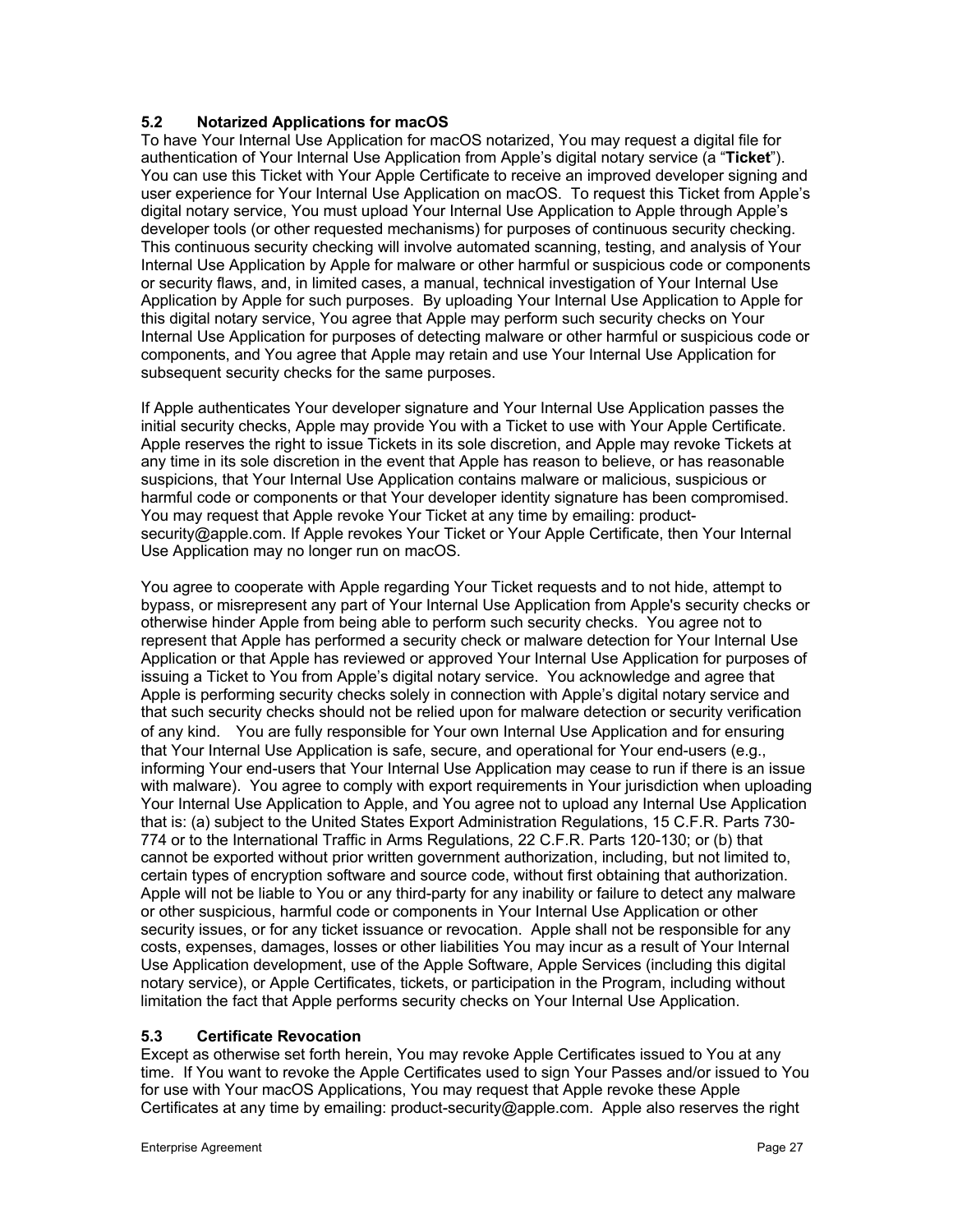to revoke any Apple Certificates at any time, in its sole discretion. By way of example only, Apple may choose to do this if: (a) any of Your Apple Certificates or corresponding private keys have been compromised or Apple has reason to believe that either have been compromised; (b) Apple has reason to believe or has reasonable suspicions that Your Covered Products contain malware or malicious, suspicious or harmful code or components (e.g., a software virus); (c) Apple has reason to believe that Your Covered Products adversely affect the security of Apple-branded products, or any other software, firmware, hardware, data, systems, or networks accessed or used by such products; (d) Apple's certificate issuance process is compromised or Apple has reason to believe that such process has been compromised; (e) You breach any term or condition of this Agreement; (f) Apple ceases to issue the Apple Certificates for the Covered Product under the Program; (g) Your Covered Product misuses or overburdens any Services provided hereunder; or (h) Apple has reason to believe that such action is prudent or necessary.

Further, You understand and agree that Apple may notify end-users of Covered Products that are signed with Apple Certificates when Apple believes such action is necessary to protect the privacy, safety or security of end-users, or is otherwise prudent or necessary as determined in Apple's reasonable judgment. Apple's Certificate Policy and Certificate Practice Statements may be found at: http://www.apple.com/certificateauthority.

# **6. Deployment**

# **Internal Use Applications:**

Subject to Apple's right to review and approve any deployments as set forth herein, Internal Use Applications developed under this Agreement for iOS, watchOS, iPadOS, or tvOS may be deployed on Deployment Devices in two ways: (1) deployment for internal use by Employees or Permitted Users, and (2) deployment to the limited extent permitted in **Section 2.1(f)**. For clarity, Internal Use Applications for macOS may be signed with Your Apple Certificate, or may be separately distributed without an Apple Certificate.

# **6.1 General**

You agree to be solely responsible for determining which Employees and Permitted Users should have access to and use of Your Internal Use Applications and Deployment Devices, and for managing and monitoring their use of and access to such Applications and Devices on an ongoing basis (and/or requiring Your Permitted Entity to monitor such access and use on an ongoing basis). This includes, without limitation, responsibility for promptly retrieving Deployment Devices (including Authorized Test Units) from, and removing access to the Apple Software, Apple-issued digital certificates and Provisioning Profiles by individuals who are no longer employed or engaged by Your company or who are no longer a part of Your Permitted Entity's organization or institution.

By deploying Your Internal Use Applications or authorizing Your Permitted Entity to deploy such Applications on Your behalf, You represent and warrant to Apple that Your Internal Use Applications comply with the Documentation and Program Requirements then in effect and that such Internal Use Applications are only being developed and deployed as expressly permitted herein. Apple shall not be responsible for any costs, expenses, damages, losses (including without limitation lost business opportunities or lost profits) or other liabilities You may incur as a result of deploying Your Internal Use Applications, or for Your failure to adequately manage, monitor, limit or otherwise control the access to and use of Your Internal Use Applications and Deployment Devices. You will be fully responsible for any violations of the terms of this Agreement by Your Permitted Entity, Your Authorized Developers, Employees, Your Permitted Users, Your Demo Recipients, and any contractors that You may employ to develop such Internal Use Applications on Your behalf.

# **6.2 Apple's Right to Review and Approve Internal Use Applications**

You understand and agree that Apple reserves the right to review and approve, or reject, any Internal Use Application that You would like to deploy (or that is already in use) under the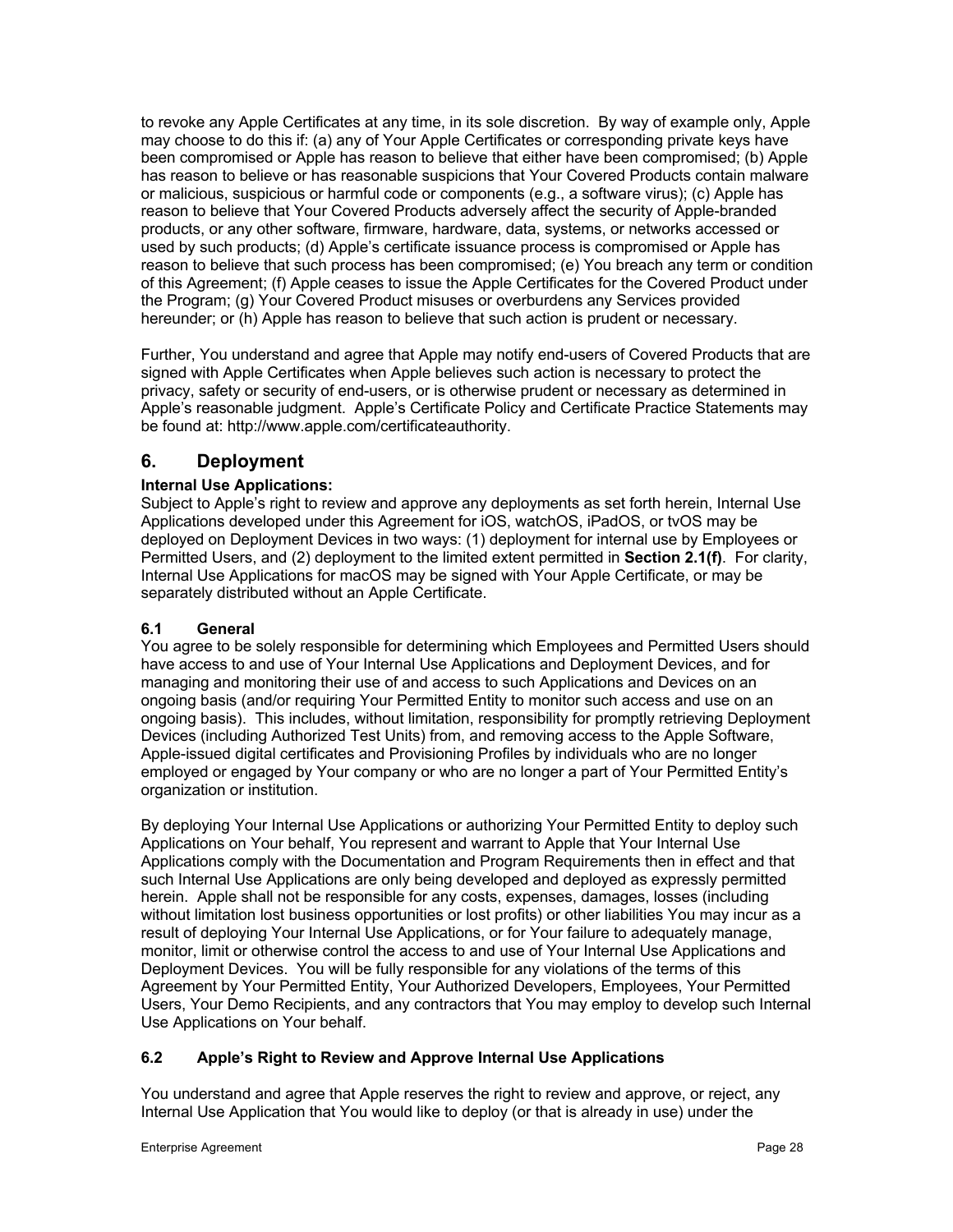Program at any time during the Term of this Agreement. If requested by Apple, You agree to fully cooperate with Apple and promptly provide such Internal Use Application to Apple for such review, unless otherwise separately agreed in advance and in writing by Apple. You agree not to attempt to hide, misrepresent, mislead, or obscure any features, content, services or functionality in Your submitted Internal Use Application from Apple's review or otherwise hinder Apple from being able to fully review such Applications. You agree to inform Apple in writing if Your Internal Use Application connects to a physical device, and You agree to cooperate with Apple and answer questions and provide information and materials reasonably requested by Apple regarding such Internal Use Application. If You make any changes to such Internal Use Application after such submission to Apple, You agree to notify Apple and, if requested by Apple, resubmit such Internal Use Application prior to any deployment of such modified Internal Use Application. Apple reserves the right to reject Your Internal Use Application for deployment for any reason and at any time, even if Your Internal Use Application meets the Documentation and Program Requirements; and, in that event, You agree that You may not deploy such Internal Use Application.

# **6.3 Ownership of Internal Use Applications; Usage Terms; Liability**

You will retain Your right, title and interest in and to Your Internal Use Applications. You will be responsible for attaching or otherwise including, at Your discretion, any relevant usage terms with Your Internal Use Application. Apple will not be responsible for any violations of Your usage terms. You will be solely responsible for all user assistance, warranty and support of Your Internal Use Applications. The fact that Apple may have reviewed, tested, or approved of an Internal Use Application, if applicable, will not relieve You of any of these responsibilities.

Apple shall not be responsible for any costs, expenses, damages, losses (including without limitation lost business opportunities or lost profits) or other liabilities You may incur as a result of Your Internal Use Application development, use of this Apple Software, use of any services, or participation in the Program, including without limitation the fact that Your Internal Use Application may not be approved for deployment or may be subsequently rejected for continued deployment. You will be solely responsible for developing Internal Use Applications that are safe, free of defects in design and operation, and comply with applicable laws and regulations.

# **Libraries:**

# **6.4 Distribution of Libraries**

You can develop Libraries using the Apple Software. Notwithstanding anything to the contrary in the Xcode and Apple SDKs Agreement, under this Agreement You may develop Libraries for iOS watchOS, iPadOS, and/or tvOS using the applicable Apple SDKs that are provided as part of the Xcode and Apple SDKs license, provided that any such Libraries are developed and distributed solely for use with an iOS Product, Apple Watch or Apple TV and that You limit use of such Libraries only to use with such products. If Apple determines that Your Library is not designed for use only with an iOS Product, Apple Watch, or Apple TV, then Apple may require You to cease distribution of Your Library at any time, and You agree to promptly cease all distribution of such Library upon notice from Apple and cooperate with Apple to remove any remaining copies of such Library. For clarity, the foregoing limitation is not intended to prohibit the development of libraries for macOS.

# **7. No Other Distribution**

Except for internal deployment of Your Internal Use Application to Employees or Permitted Users, the distribution of Passes as set forth herein, the Distribution of Libraries in accordance with **Section 6.4**, the delivery of Safari Push Notifications, the distribution of libraries and Internal Use Applications for macOS, and/or as set forth herein, or as otherwise expressly permitted herein, no other distribution of programs or applications developed using the Apple Software is authorized or permitted hereunder. You agree to distribute Your Covered Products only in accordance with the terms of this Agreement.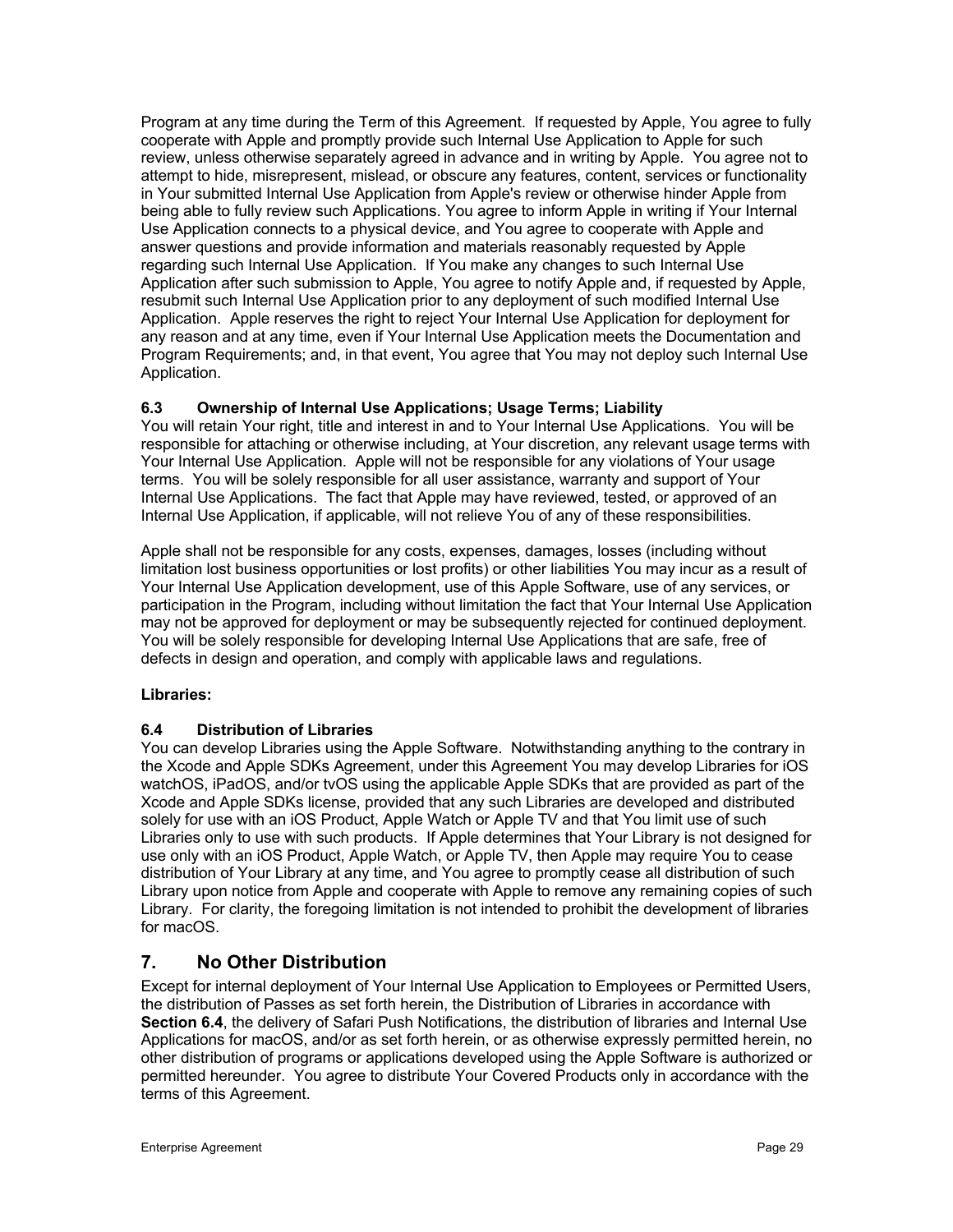# **8. Program Fees**

As consideration for the rights and licenses granted to You under this Agreement and Your participation in the Program, You agree to pay Apple the annual Program fee set forth on the Program website. Such fee is non-refundable, and any taxes that may be levied on the Apple Software, Apple Services or Your use of the Program shall be Your responsibility. Your Program fees must be paid up and not in arrears at the time You submit (or resubmit) Applications to Apple under this Agreement (if applicable), and Your continued use of the Program web portal and Services is subject to Your payment of such fees, where applicable. If You opt-in to have Your annual Program fees paid on an auto-renewing basis, then You agree that Apple may charge the credit card that You have on file with Apple for such fees, subject to the terms You agree to on the Program web portal when You choose to enroll in an auto-renewing membership.

# **9. Confidentiality**

# **9.1 Information Deemed Apple Confidential**

You agree that all pre-release versions of the Apple Software and Apple Services (including prerelease Documentation), pre-release versions of Apple hardware, and any terms and conditions contained herein that disclose pre-release features of the Apple Software or services will be deemed "Apple Confidential Information"; provided however that upon the commercial release of the Apple Software or services the terms and conditions that disclose pre-release features of the Apple Software or services will no longer be confidential. Notwithstanding the foregoing, Apple Confidential Information will not include: (i) information that is generally and legitimately available to the public through no fault or breach of Yours, (ii) information that is generally made available to the public by Apple, (iii) information that is independently developed by You without the use of any Apple Confidential Information, (iv) information that was rightfully obtained from a third party who had the right to transfer or disclose it to You without limitation, or (v) any FOSS included in the Apple Software and accompanied by licensing terms that do not impose confidentiality obligations on the use or disclosure of such FOSS. Further, Apple agrees that You will not be bound by the foregoing confidentiality terms with regard to technical information about prerelease Apple Software and services disclosed by Apple at WWDC (Apple's Worldwide Developers Conference), except that You may not post screenshots of, write public reviews of, or redistribute any pre-release Apple Software, Apple Services or hardware.

# **9.2 Obligations Regarding Apple Confidential Information**

You agree to protect Apple Confidential Information using at least the same degree of care that You use to protect Your own confidential information of similar importance, but no less than a reasonable degree of care. You agree to use Apple Confidential Information solely for the purpose of exercising Your rights and performing Your obligations under this Agreement and agree not to use Apple Confidential Information for any other purpose, for Your own or any third party's benefit, without Apple's prior written consent. You further agree not to disclose or disseminate Apple Confidential Information to anyone other than: (i) those of Your Authorized Developers, Employees, or Permitted Users, who have a need to know and who are bound by a written agreement that prohibits unauthorized use or disclosure of the Apple Confidential Information; or (ii) except as otherwise agreed or permitted in writing by Apple. You may disclose Apple Confidential Information to the extent required by law, provided that You take reasonable steps to notify Apple of such requirement before disclosing the Apple Confidential Information and to obtain protective treatment of the Apple Confidential Information. You acknowledge that damages for improper disclosure of Apple Confidential Information may be irreparable; therefore, Apple is entitled to seek equitable relief, including injunction and preliminary injunction, in addition to all other remedies.

# **9.3 Information Submitted to Apple Not Deemed Confidential**

Apple works with many application and software developers and some of their products may be similar to or compete with Your Internal Use Applications. Apple may also be developing its own similar or competing applications and products or may decide to do so in the future. To avoid potential misunderstandings, Apple cannot agree, and expressly disclaims, any confidentiality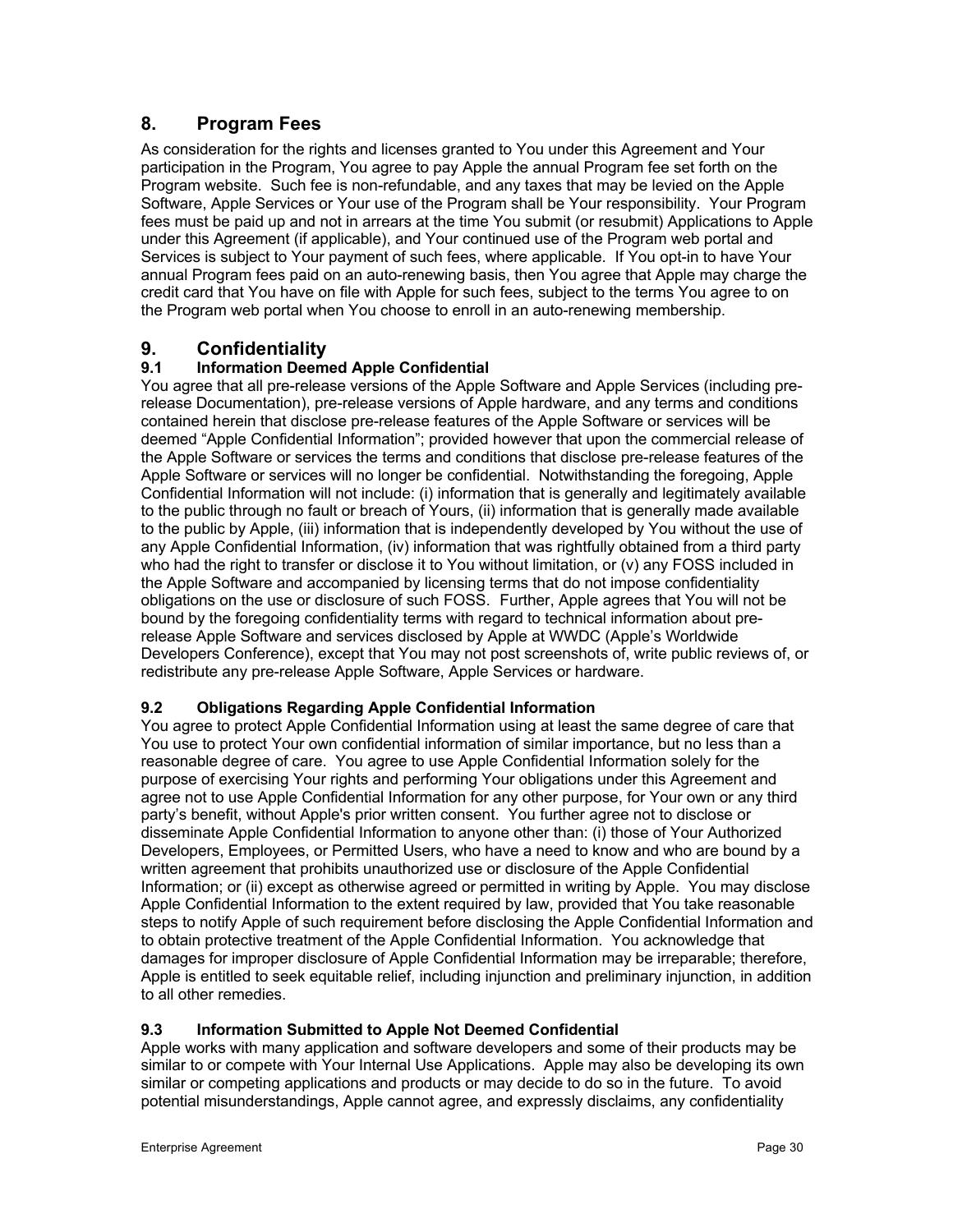obligations or use restrictions, express or implied, with respect to any information that You may provide in connection with this Agreement or the Program, including information about Your Internal Use Application and metadata (such disclosures will be referred to as "Licensee Disclosures"). You agree that any such Licensee Disclosures will be **non-confidential**. Apple will be free to use and disclose any Licensee Disclosures on an unrestricted basis without notifying or compensating You. You release Apple from all liability and obligations that may arise from the receipt, review, use, or disclosure of any portion of any Licensee Disclosures. Any physical materials You submit to Apple will become Apple property and Apple will have no obligation to return those materials to You or to certify their destruction.

# **9.4 Press Releases and Other Publicity**

You may not issue any press releases or make any other public statements regarding this Agreement, its terms and conditions, or the relationship of the parties without Apple's express prior written approval, which may be withheld at Apple's discretion.

# **10. Indemnification**

To the extent permitted by applicable law, You agree to indemnify, defend and hold harmless Apple, and upon Apple's request, defend Apple, its directors, officers, employees, independent contractors and agents (each an "Apple Indemnified Party") from any and all claims, losses, liabilities, damages, expenses and costs, including without limitation attorneys' fees and court costs, (collectively "Losses") incurred by an Apple Indemnified Party and arising from or related to any of the following (but excluding for purposes of this Section, any Internal Use Application for macOS that does not use any Apple Services or Certificates): (i) Your breach of any certification, covenant, obligation, representation or warranty in this Agreement; (ii) any claims that Your Covered Product or metadata or the deployment, delivery, use or importation of Your Covered Product (whether alone or as an essential part of a combination) violate or infringe any third party intellectual property or proprietary rights; (iii) any Employee, Customer, Permitted Entity, or Permitted User claims about Your Covered Product, including, but not limited to, a breach of any of Your obligations under any end-user license that You include for Your Covered Product; (iv) Your use of the Apple Software, certificates or services (including, but not limited to, use of MDM, Configuration Profiles, and certificates), Your Covered Product, metadata, Deployment Devices, or Your development and deployment of any Covered Product; and/or (v) any MDM Customer claims about Your Compatible Products, as well as any claims that Your Compatible Products violate or infringe any third party intellectual property or proprietary rights.

You acknowledge that neither the Apple Software nor any services are intended for use in the development of Covered Products in which errors or inaccuracies in the content, functionality, services, data or information provided by any of the foregoing or the failure of any of the foregoing could lead to death, personal injury, or severe physical or environmental damage, and, to the extent permitted by applicable law, You hereby agree to indemnify, defend and hold harmless each Apple Indemnified Party from any Losses incurred by such Apple Indemnified Party by reason of any such use.

In no event may You enter into any settlement or like agreement with a third party that affects Apple's rights or binds Apple in any way, without the prior written consent of Apple.

# **11. Term and Termination**

# **11.1 Term**

The Term of this Agreement shall extend until the next anniversary of the original activation date of Your Program account, and, subject to Your payment of annual renewal fees and compliance with the terms of this Agreement, will automatically renew for successive one year terms, unless sooner terminated in accordance with this Agreement.

# **11.2 Termination**

This Agreement and all rights and licenses granted by Apple hereunder and any services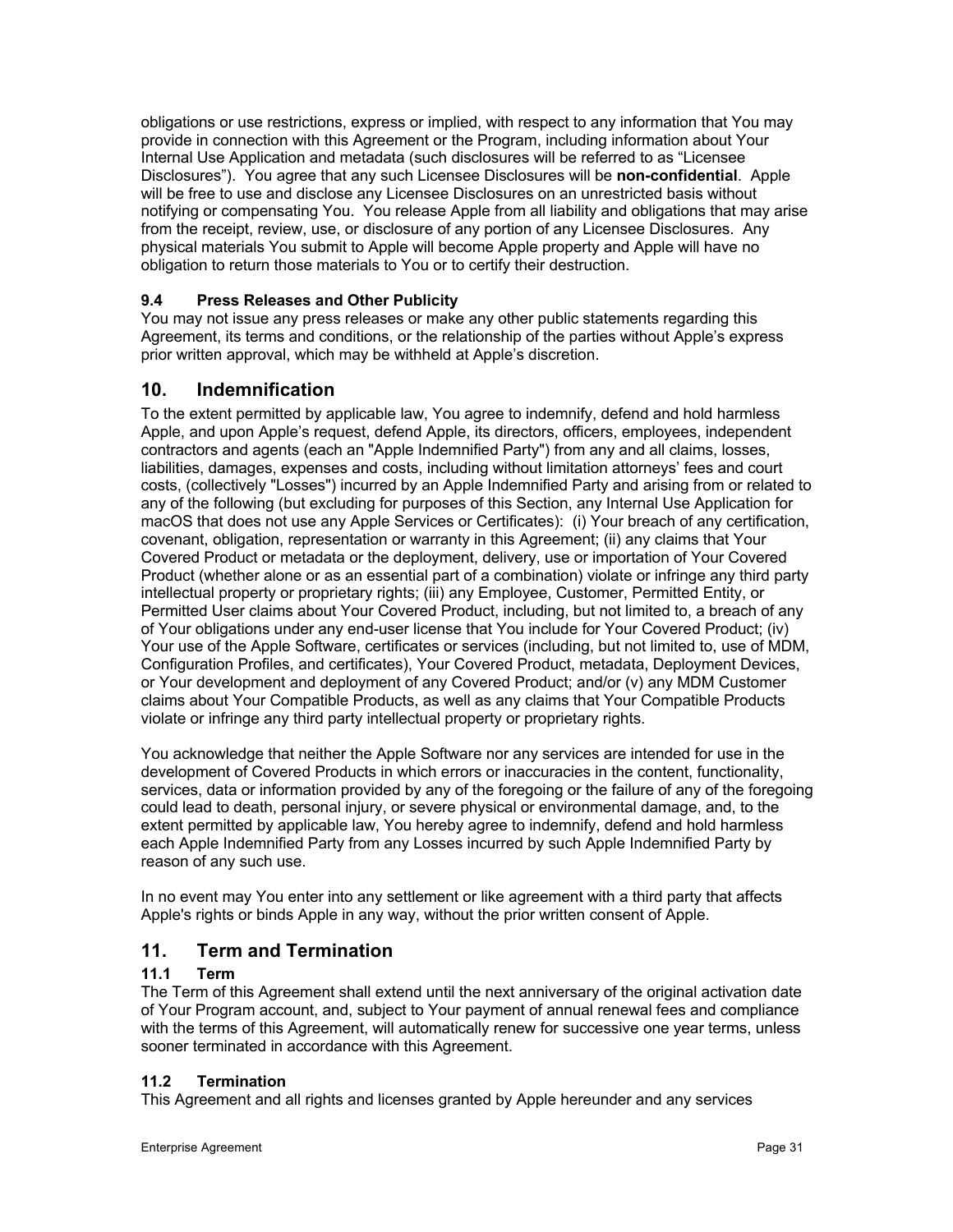provided hereunder will terminate, effective immediately upon notice from Apple: (a) if You or any of Your Employees or Permitted Users fail to comply with any term of this Agreement other than those set forth below in this **Section 11.2** and fail to cure such breach within 30 days after becoming aware of or receiving notice of such breach;

(b) if You or any of Your Employees fail to comply with the terms of **Section 9 (Confidentiality)**; (c) in the event of the circumstances described in the subsection entitled "Severability" below; (d) if You, at any time during the Term, commence an action for patent infringement against Apple;

(e) if You become insolvent, fail to pay Your debts when due, dissolve or cease to do business, file for bankruptcy, or have filed against You a petition in bankruptcy;

(f) if You or any entity or person that directly or indirectly controls You, or is under common control with You (where "control" has the meaning defined in Section 14.8) are or become subject to sanctions or other restrictions in the countries or regions in which the App Store is available; or (g) if You engage, or encourage others to engage, in any misleading, fraudulent, improper, unlawful or dishonest act relating to this Agreement, including, but not limited to, alteration or falsification of documents, inappropriate use of computer systems or other misrepresentation of facts.

Apple may also terminate this Agreement, or suspend Your rights to use the Apple Software or services, if You fail to accept any new Program Requirements or Agreement terms as described in **Section 4**. In addition, Apple may suspend Your rights to use the Apple Software or services (including disabling Your Internal Use Applications) in the event Apple suspects that Your account has been compromised or that Your account has been used to distribute applications in violation of the terms of this Agreement (e.g., posting an Internal Use Applications on a public website, distributing an Internal Use Application to consumers). Either party may terminate this Agreement for its convenience, for any reason or no reason by giving the other party at least 30 days written notice of its intent to terminate.

### **11.3 Effect of Termination**

Upon the termination of this Agreement for any reason, You agree to immediately cease all use of the Apple Software and services and erase and destroy all copies, full or partial, of the Apple Software and any information pertaining to the services (including Your Push Application ID) and all copies of Apple Confidential Information in Your and Your Employees' possession or control. At Apple's request, You agree to provide written certification of such destruction to Apple. The following provisions shall survive any termination of this Agreement: Sections 1, 2.3, 2.5, 2.6, 3.1(d), 3.1(e), 3.1(f), 3.2, 3.3, 5.1 (second and third paragraphs), the last sentence of the first paragraph of Section 5.2 and the limitations and restrictions of Section 5.2, 5.3, the limitations and disclaimers of Sections 6.1, 6.2, and 6.3, the second sentence of Section 6.4, Sections 7, 8, and 10 through 15 inclusive of the Agreement; within Attachment 1, the last sentence of Section 1.1, Section 2, the second and third sentences of Section 4, Section 5, and Section 6; within Attachment 2, the last sentence of Section 1.1, the third and fourth sentence of Section 1.3, Sections 1.4, 1.5, 1.6, 2.3, 2.4, 3.3, 3.4, the second and last sentence of Section 4.2, Sections 4.3, 4.4, 4.5, 5, and Section 6, and within Attachment 3, Section 1.2, Sections 1.5, 1.6, 2, 3, and 4; within Attachment 4, Sections 2.2, 2.3, 3.3, and 5; and within Attachment 5, Sections 1.2, 1.3, 2, 3, and 4. Apple will not be liable for compensation, indemnity, or damages of any sort as a result of terminating this Agreement in accordance with its terms, and termination of this Agreement will be without prejudice to any other right or remedy Apple may have, now or in the future.

# **12. NO WARRANTY**

The Apple Software or Services may contain inaccuracies or errors that could cause failures or loss of data and it may be incomplete. Apple and its licensors reserve the right to change, suspend, remove, or disable access to any Services (or any part thereof) at any time without notice. In no event will Apple or its licensors be liable for the removal of or disabling of access to any such Services. Apple or its licensors may also impose limits on the use of or access to certain Services, or may remove the Services for indefinite time periods, or cancel the Services at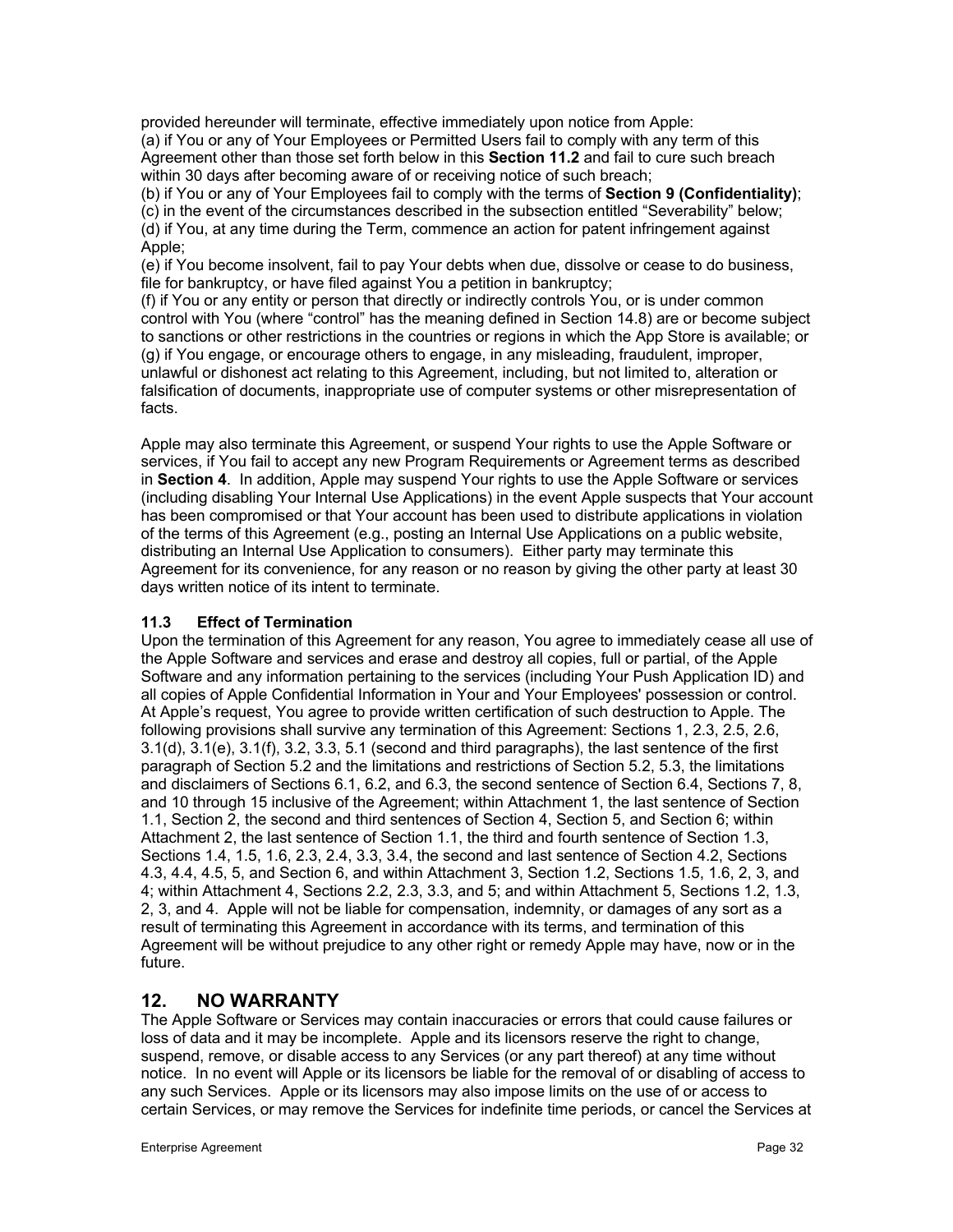any time, and in any case and without notice or liability. TO THE MAXIMUM EXTENT PERMITTED BY APPLICABLE LAW, YOU EXPRESSLY ACKNOWLEDGE AND AGREE THAT USE OF THE APPLE SOFTWARE AND ANY SERVICES IS AT YOUR SOLE RISK AND THAT THE ENTIRE RISK AS TO SATISFACTORY QUALITY, PERFORMANCE, ACCURACY AND EFFORT IS WITH YOU. THE APPLE SOFTWARE AND ANY SERVICES ARE PROVIDED "AS IS" AND "AS AVAILABLE", WITH ALL FAULTS AND WITHOUT WARRANTY OF ANY KIND, AND APPLE, APPLE'S AGENTS AND APPLE'S LICENSORS **(COLLECTIVELY REFERRED TO AS "APPLE" FOR THE PURPOSES OF SECTIONS 12 AND 13)** HEREBY DISCLAIM ALL WARRANTIES AND CONDITIONS WITH RESPECT TO THE APPLE SOFTWARE AND SERVICES, EITHER EXPRESS, IMPLIED OR STATUTORY, INCLUDING WITHOUT LIMITATION THE IMPLIED WARRANTIES AND CONDITIONS OF MERCHANTABILITY, SATISFACTORY QUALITY, FITNESS FOR A PARTICULAR PURPOSE, ACCURACY, TIMELINESS, AND NON-INFRINGEMENT OF THIRD PARTY RIGHTS. APPLE DOES NOT WARRANT AGAINST INTERFERENCE WITH YOUR ENJOYMENT OF THE APPLE SOFTWARE OR SERVICES, THAT THE APPLE SOFTWARE OR SERVICES WILL MEET YOUR REQUIREMENTS, THAT THE OPERATION OF THE APPLE SOFTWARE OR THE PROVISION OF SERVICES WILL BE UNINTERRUPTED, TIMELY, SECURE OR ERROR-FREE, THAT DEFECTS OR ERRORS IN THE APPLE SOFTWARE OR SERVICES WILL BE CORRECTED, OR THAT THE APPLE SOFTWARE OR SERVICES WILL BE COMPATIBLE WITH FUTURE APPLE PRODUCTS, SERVICES OR SOFTWARE OR ANY THIRD PARTY SOFTWARE, APPLICATIONS, OR SERVICES, OR THAT ANY INFORMATION STORED OR TRANSMITTED THROUGH ANY APPLE SOFTWARE OR SERVICES WILL NOT BE LOST, CORRUPTED OR DAMAGED. YOU ACKNOWLEDGE THAT THE APPLE SOFTWARE AND SERVICES ARE NOT INTENDED OR SUITABLE FOR USE IN SITUATIONS OR ENVIRONMENTS WHERE ERRORS, DELAYS, FAILURES OR INACCURACIES IN THE TRANSMISSION OR STORAGE OF DATA OR INFORMATION BY OR THROUGH THE APPLE SOFTWARE OR SERVICES COULD LEAD TO DEATH, PERSONAL INJURY, OR FINANCIAL, PHYSICAL, PROPERTY OR ENVIRONMENTAL DAMAGE, INCLUDING WITHOUT LIMITATION THE OPERATION OF NUCLEAR FACILITIES, AIRCRAFT NAVIGATION OR COMMUNICATION SYSTEMS, AIR TRAFFIC CONTROL, LIFE SUPPORT OR WEAPONS SYSTEMS. NO ORAL OR WRITTEN INFORMATION OR ADVICE GIVEN BY APPLE OR AN APPLE AUTHORIZED REPRESENTATIVE WILL CREATE A WARRANTY NOT EXPRESSLY STATED IN THIS AGREEMENT. SHOULD THE APPLE SOFTWARE OR SERVICES PROVE DEFECTIVE, YOU ASSUME THE ENTIRE COST OF ALL NECESSARY SERVICING, REPAIR OR CORRECTION. Location data as well as any maps data provided by any Services or software is for basic navigational purposes only and is not intended to be relied upon in situations where precise location information is needed or where erroneous, inaccurate or incomplete location data may lead to death, personal injury, property or environmental damage. Neither Apple nor any of its licensors guarantees the availability, accuracy, completeness, reliability, or timeliness of location data or any other data or information displayed by any Services or software.

# **13. LIMITATION OF LIABILITY**

TO THE EXTENT NOT PROHIBITED BY APPLICABLE LAW, IN NO EVENT WILL APPLE BE LIABLE FOR PERSONAL INJURY, OR ANY INCIDENTAL, SPECIAL, INDIRECT, CONSEQUENTIAL OR PUNITIVE DAMAGES WHATSOEVER, INCLUDING, WITHOUT LIMITATION, DAMAGES FOR LOSS OF PROFITS, LOSS OF DATA, BUSINESS INTERRUPTION OR ANY OTHER COMMERCIAL DAMAGES OR LOSSES, ARISING OUT OF OR RELATED TO THIS AGREEMENT, YOUR USE OR INABILITY TO USE THE APPLE SOFTWARE, APPLE SERVICES, OR APPLE CERTIFICATES, OR YOUR DEVELOPMENT EFFORTS, INTERNAL DEPLOYMENT EFFORTS OR PARTICIPATION IN THE PROGRAM, HOWEVER CAUSED, WHETHER UNDER A THEORY OF CONTRACT, WARRANTY, TORT (INCLUDING NEGLIGENCE), PRODUCTS LIABILITY, OR OTHERWISE, EVEN IF APPLE HAS BEEN ADVISED OF THE POSSIBILITY OF SUCH DAMAGES, AND NOTWITHSTANDING THE FAILURE OF ESSENTIAL PURPOSE OF ANY REMEDY. In no event shall Apple's total liability to You under this Agreement for all damages (other than as may be required by applicable law in cases involving personal injury) exceed the amount of fifty dollars (\$50.00).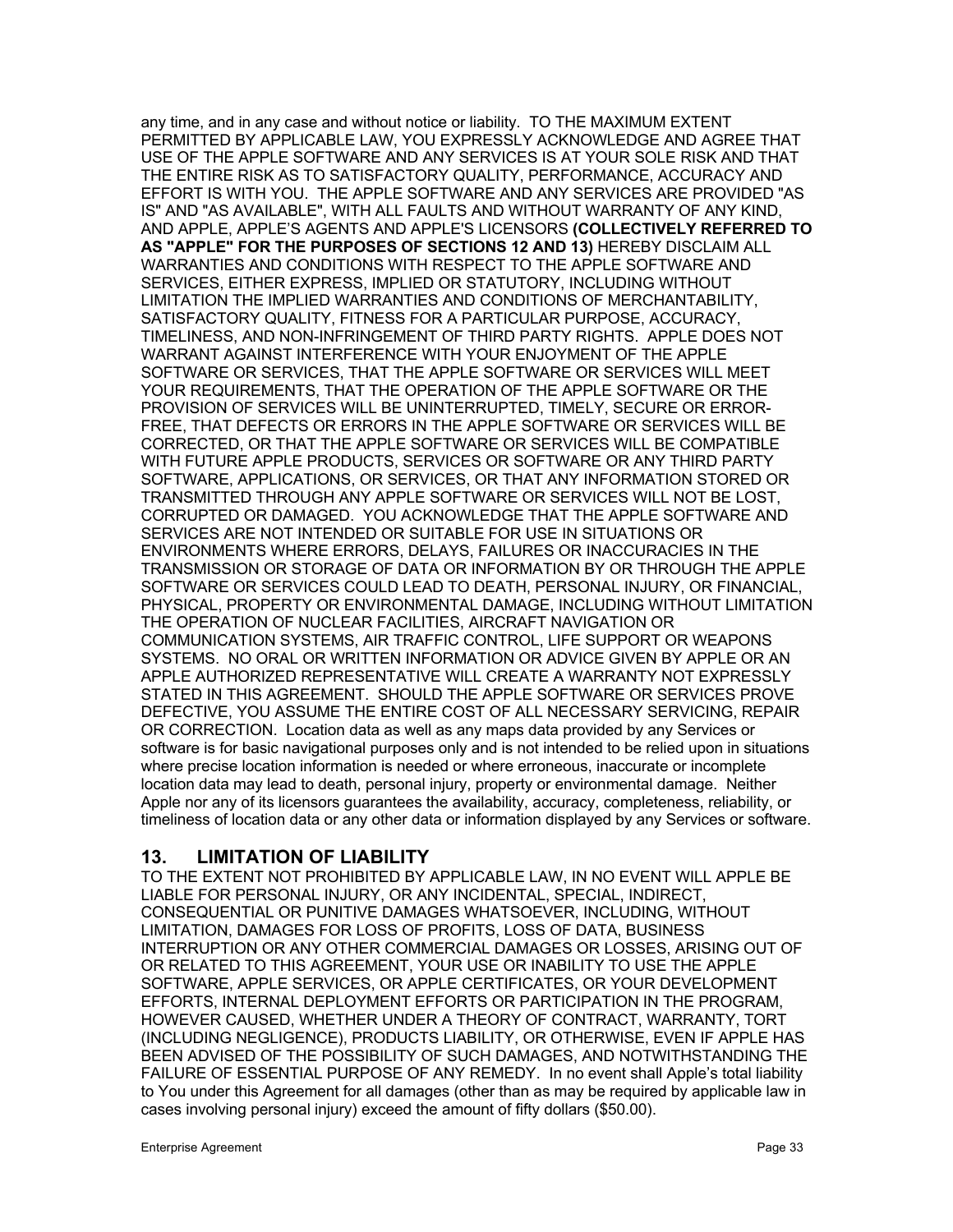# **14. General Legal Terms**

# **14.1 Third Party Notices**

Portions of the Apple Software or Services may utilize or include third party software and other copyrighted material. Acknowledgements, licensing terms and disclaimers for such material are contained in the electronic documentation for the Apple Software and Services, and Your use of such material is governed by their respective terms.

### **14.2 Consent to Collection and Use of Data**

# **A. Pre-Release Versions of iOS, watchOS, tvOS, iPadOS, and macOS**

In order to provide, test and help Apple, its partners, and third party developers improve their products and services, and unless You or Your Authorized Developers opt out in the pre-release versions of iOS, watchOS, tvOS, iPadOS, or macOS, as applicable, You acknowledge that Apple and its subsidiaries and agents will be collecting, using, storing, transmitting, processing and analyzing (collectively, "**Collecting**") diagnostic, technical, and usage logs and information from Your Authorized Test Units (that are running pre-release versions of the Apple Software and services) as part of the developer seeding process. This information will be Collected in a form that does not personally identify You or Your Authorized Developers and may be Collected from Your Authorized Test Units at any time. The information that would be Collected includes, but is not limited to, general diagnostic and usage data, various unique device identifiers, various unique system or hardware identifiers, details about hardware and operating system specifications, performance statistics, and data about how You use Your Authorized Test Unit, system and application software, and peripherals, and, if Location Services is enabled, certain location information. You agree that Apple may share such diagnostic, technical, and usage logs and information with partners and third-party developers for purposes of allowing them to improve their products and services that operate on or in connection with Apple-branded products. **By installing or using pre-release versions of iOS, watchOS, tvOS, iPadOS, or macOS on Your Authorized Test Units, You acknowledge and agree that Apple and its subsidiaries and agents have Your permission to Collect all such information and use it as set forth above in this Section.**

### **B. Other Pre-Release Apple Software and Services**

In order to test, provide and improve Apple's products and services, and only if You choose to install or use other pre-release Apple Software or Services provided as part of the developer seeding process or Program, You acknowledge that Apple and its subsidiaries and agents may be Collecting diagnostic, technical, usage and related information from other pre-release Apple Software and Services. Apple will notify You about the Collection of such information on the Program web portal, and You should carefully review the release notes and other information disclosed by Apple in such location prior to choosing whether or not to install or use any such prerelease Apple Software or Services. **By installing or using such pre-release Apple Software and Services, You acknowledge and agree that Apple and its subsidiaries and agents have Your permission to Collect any and all such information and use it as set forth above.**

### **C. Device Deployment Services**

In order to set up and use the device provisioning, account authentication, and deployment features of the Apple Software and Services, certain unique identifiers for Your computer, iOS Products, watchOS devices, tvOS devices, and account information may be needed. These unique identifiers may include Your email address, Your Apple ID, a hardware identifier for Your computer, and device identifiers entered by You into the Apple Software or Services for such Apple-branded products. Such identifiers may be logged in association with Your interaction with the Service and Your use of these features and the Apple Software and Services. **By using these features, You agree that Apple and its subsidiaries and agents may Collect this information for the purpose of providing the Apple Software and Services, including using such identifiers for account verification and anti-fraud measures.** If You do not want to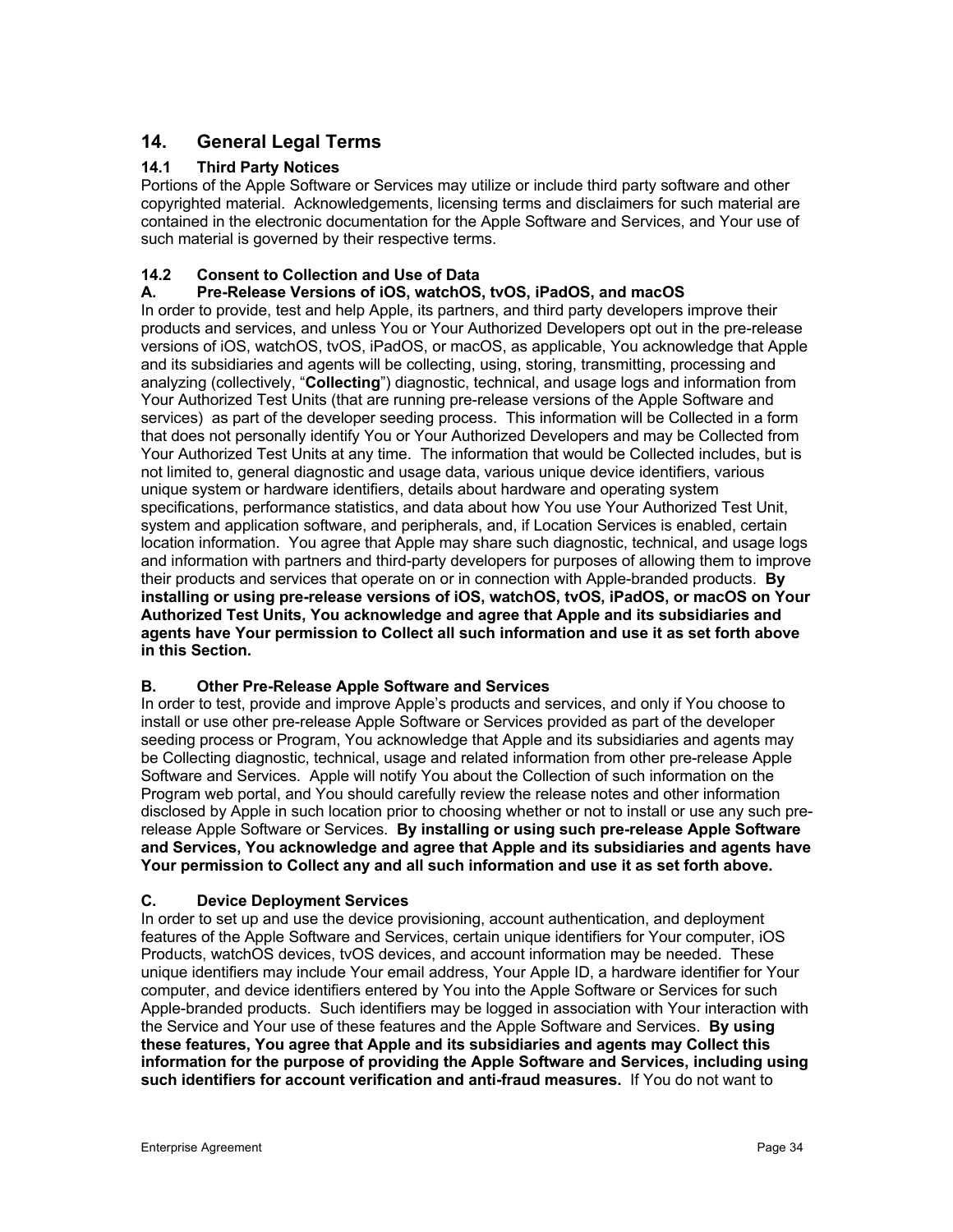provide this information, do not use the provisioning, deployment or authentication features of the Apple Software or Services.

# **D. Apple Services**

In order to test, provide and improve Apple's products and services, and only if You choose to use the Services provided hereunder (and except as otherwise provided herein), You acknowledge that Apple and its subsidiaries and agents may be Collecting diagnostic, technical, usage and related information from the Apple Services. Some of this information will be Collected in a form that does not personally identify You. However, in some cases, Apple may need to Collect information that would personally identify You, but only if Apple has a good faith belief that such Collection is reasonably necessary to: (a) provide the Apple Services; (b) comply with legal process or request; (c) verify compliance with the terms of this Agreement; (d) prevent fraud, including investigating any potential technical issues or violations; or (e) protect the rights, property, security or safety of Apple, its developers, customers or the public as required or permitted by law. **By installing or using such Apple Services, You acknowledge and agree that Apple and its subsidiaries and agents have Your permission to Collect any and all such information and use it as set forth in this Section.** Further, You agree that Apple may share the diagnostic, technical, and usage logs and information (excluding personally identifiable information) with partners and third-party developers for purposes of allowing them to improve their products and services that operate on or in connection with Apple-branded products.

# **E. Privacy Policy**

Data collected pursuant to this **Section 14.2** will be treated in accordance with Apple's Privacy Policy which can be viewed at http://www.apple.com/legal/privacy.

# **14.3 Assignment; Relationship of the Parties**

This Agreement may not be assigned, nor may any of Your obligations under this Agreement be delegated, in whole or in part, by You by operation of law, merger, or any other means without Apple's express prior written consent and any attempted assignment without such consent will be null and void. To submit a request for Apple's consent to assignment, please log into your account at developer.apple.com and follow the steps under Membership. This Agreement will not be construed as creating a partnership, joint venture, fiduciary duty, or any other form of legal association between You and Apple, and You will not represent to the contrary, whether expressly, by implication, appearance or otherwise. This Agreement is not for the benefit of any third parties.

# **14.4 Independent Development**

Nothing in this Agreement will impair Apple's right to develop, acquire, license, market, promote, or distribute products or technologies that perform the same or similar functions as, or otherwise compete with, Your Covered Products or any other products or technologies that You may develop, produce, market, or distribute.

# **14.5 Notices**

Any notices relating to this Agreement shall be in writing, except as set forth in **Section 14.3**. Notices will be deemed given by Apple when sent to You at the email address or mailing address You provided during the sign-up process. Except as set forth in **Section 14.3**, all notices to Apple relating to this Agreement will be deemed given (a) when delivered personally, (b) three business days after having been sent by commercial overnight carrier with written proof of delivery, and (c) five business days after having been sent by first class or certified mail, postage prepaid, to this Apple address: Developer Relations Legal, Apple Inc., One Apple Park Way, MS 37-2ISM, Cupertino, California, 95014, U.S.A. You consent to receive notices by email and agree that any such notices that Apple sends You electronically will satisfy any legal communication requirements. A party may change its email or mailing address by giving the other written notice as described above.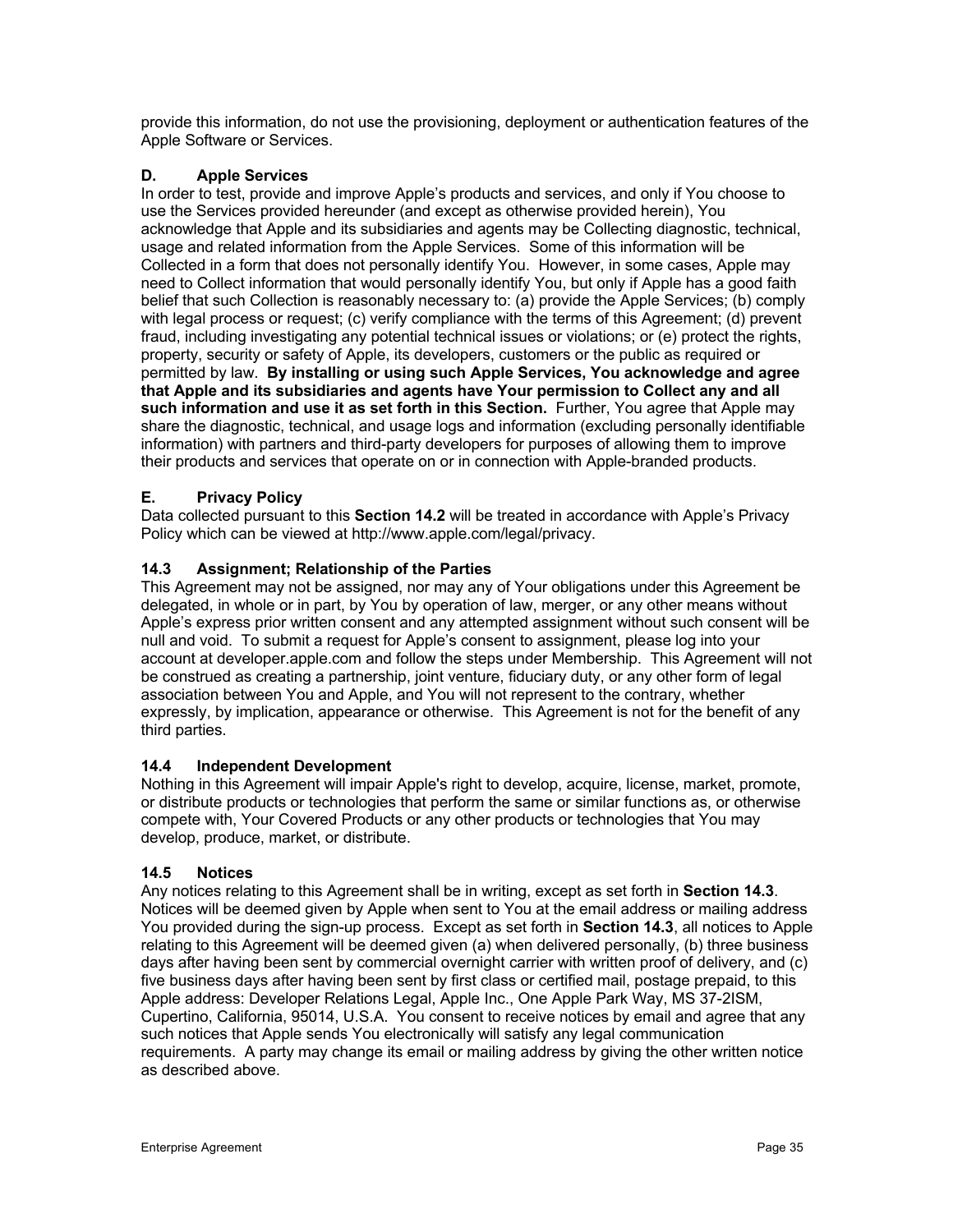### **14.6 Severability**

If a court of competent jurisdiction finds any clause of this Agreement to be unenforceable for any reason, that clause of this Agreement shall be enforced to the maximum extent permissible so as to effect the intent of the parties, and the remainder of this Agreement shall continue in full force and effect. However, if applicable law prohibits or restricts You from fully and specifically complying with the Sections of this Agreement entitled "Internal Use License and Restrictions", "Your Obligations", "Apple Certificates; Revocation" or "Deployment", or prevents the enforceability of any of those Sections, this Agreement will immediately terminate and You must immediately discontinue any use of the Apple Software as described in the Section entitled "Term and Termination."

# **14.7 Waiver and Construction**

Failure by Apple to enforce any provision of this Agreement shall not be deemed a waiver of future enforcement of that or any other provision. Any laws or regulations that provide that the language of a contract will be construed against the drafter will not apply to this Agreement. Section headings are for convenience only and are not to be considered in construing or interpreting this Agreement.

### **14.8 Export Control**

A. You may not use, export, re-export, import, sell, release, or transfer the Apple Software, Services, or Documentation except as authorized by United States law, the laws of the jurisdiction in which You obtained the Apple Software, and any other applicable laws and regulations. In particular, but without limitation, the Apple Software, Services, source code, technology, and Documentation (collectively referred to as "Apple Technology" for purposes of this Section 14.8) may not be exported, re-exported, transferred, or released (a) into any U.S. embargoed countries or regions or (b) to anyone on the U.S. Treasury Department's list of Specially Designated Nationals or the U.S. Department of Commerce's Denied Persons List or on any other restricted party lists. By using the Apple Technology, You represent and warrant that You are not located in any such country or region or on any such list. You also agree that You will not use the Apple Technology for any purposes prohibited by United States law, including, without limitation, the development, design, manufacture or production of nuclear, missile, chemical or biological weapons or any other military end uses as defined in 15 C.F.R § 744. You certify that prerelease versions of the Apple Technology will only be used for development and testing purposes, and will not be rented, sold, leased, sublicensed, assigned, or otherwise transferred. Further, You certify that You will not sell, transfer or export any product, process or service that is a direct product of such pre-release Apple Technology.

B. You represent and warrant that You and any entity or person that directly or indirectly controls You, or is under common control with You, are not: (a) on any sanctions lists in the countries or regions in which the App Store is available, (b) doing business in any of the US embargoed countries or regions, and (c) a military end user as defined and scoped in 15 C.F.R § 744. As used in this Section 14.8, "control" means that an entity or person possesses, directly or indirectly, the power to direct or cause the direction of the management policies of the other entity, whether through ownership of voting securities, an interest in registered capital, by contract, or otherwise.

### **14.9 Government End Users**

The Apple Software and Documentation are "Commercial Items", as that term is defined at 48 C.F.R. §2.101, consisting of "Commercial Computer Software" and "Commercial Computer Software Documentation", as such terms are used in 48 C.F.R. §12.212 or 48 C.F.R. §227.7202, as applicable. Consistent with 48 C.F.R. §12.212 or 48 C.F.R. §227.7202-1 through 227.7202-4, as applicable, the Commercial Computer Software and Commercial Computer Software Documentation are being licensed to U.S. Government end-users (a) only as Commercial Items and (b) with only those rights as are granted to all other end-users pursuant to the terms and conditions herein. Unpublished-rights reserved under the copyright laws of the United States.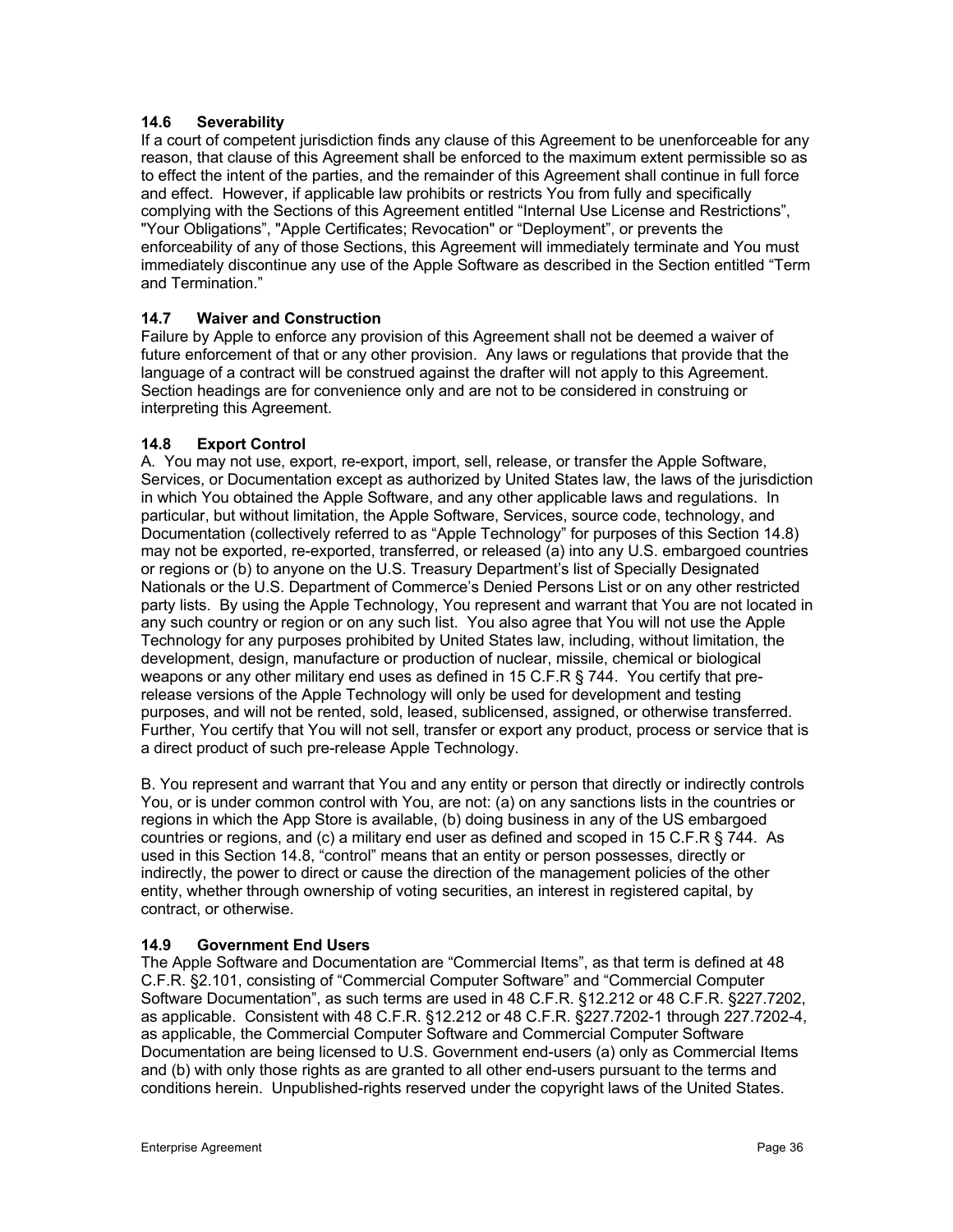### **14.10 Dispute Resolution; Governing Law**

Any litigation or other dispute resolution between You and Apple arising out of or relating to this Agreement, the Apple Software, or Your relationship with Apple will take place in the Northern District of California, and You and Apple hereby consent to the personal jurisdiction of and exclusive venue in the state and federal courts within that District with respect any such litigation or dispute resolution. This Agreement will be governed by and construed in accordance with the laws of the United States and the State of California, except that body of California law concerning conflicts of law. Notwithstanding the foregoing:

(a) If You are an agency, instrumentality or department of the federal government of the United States, then this Agreement shall be governed in accordance with the laws of the United States of America, and in the absence of applicable federal law, the laws of the State of California will apply. Further, and notwithstanding anything to the contrary in this Agreement (including but not limited to **Section 10 (Indemnification)**), all claims, demands, complaints and disputes will be subject to the Contract Disputes Act (41 U.S.C. §§601-613), the Tucker Act (28 U.S.C. § 1346(a) and § 1491), or the Federal Tort Claims Act (28 U.S.C. §§ 1346(b), 2401-2402, 2671-2672, 2674- 2680), as applicable, or other applicable governing authority. For the avoidance of doubt, if You are an agency, instrumentality, or department of the federal, state or local government of the U.S. or a U.S. public and accredited educational institution, then Your indemnification obligations are only applicable to the extent they would not cause You to violate any applicable law (e.g., the Anti-Deficiency Act), and You have any legally required authorization or authorizing statute; (b) If You (as an entity entering into this Agreement) are a U.S. public and accredited educational institution or an agency, instrumentality, or department of a state or local government within the United States, then (a) this Agreement will be governed and construed in accordance with the laws of the state (within the U.S.) in which Your entity is domiciled, except that body of state law concerning conflicts of law; and (b) any litigation or other dispute resolution between You and Apple arising out of or relating to this Agreement, the Apple Software, or Your relationship with Apple will take place in federal court within the Northern District of California, and You and Apple hereby consent to the personal jurisdiction of and exclusive venue of such District unless such consent is expressly prohibited by the laws of the state in which Your entity is domiciled; and (c) If You are an international, intergovernmental organization that has been conferred immunity from the jurisdiction of national courts through Your intergovernmental charter or agreement, then any controversy or claim arising out of or relating to this Agreement, or the breach thereof, shall be determined by arbitration under the Rules of Arbitration of the International Chamber of Commerce (the "ICC Rules") in effect at the time of applying for arbitration by three arbitrators appointed in accordance with such rules, and will be conducted according to the International Bar Association (IBA) Rules on the Taking of Evidence in International Arbitration. The place of arbitration shall be London, England. The arbitration shall be conducted in English. Upon Apple's request, You agree to provide evidence of Your status as an intergovernmental organization with such privileges and immunities.

This Agreement shall not be governed by the United Nations Convention on Contracts for the International Sale of Goods, the application of which is expressly excluded.

### **14.11 Entire Agreement; Governing Language**

This Agreement constitutes the entire agreement between the parties with respect to the use of the Apple Software, Apple Services and Apple Certificates licensed hereunder and, except as otherwise set forth herein, supersedes all prior understandings and agreements regarding its subject matter. Notwithstanding the foregoing, to the extent that You are provided with prerelease materials under the Program and such pre-release materials are subject to a separate license agreement, You agree that the license agreement accompanying such materials in addition to **Section 9 (Confidentiality)** of this Agreement shall also govern Your use of such materials. If You have entered or later enter into the Xcode and Apple SDKs Agreement, this Apple Developer Enterprise Program License Agreement will govern in the event of any inconsistencies between the two with respect to the same subject matter; provided, however, that this Apple Developer Enterprise Program License Agreement is not intended to prevent You from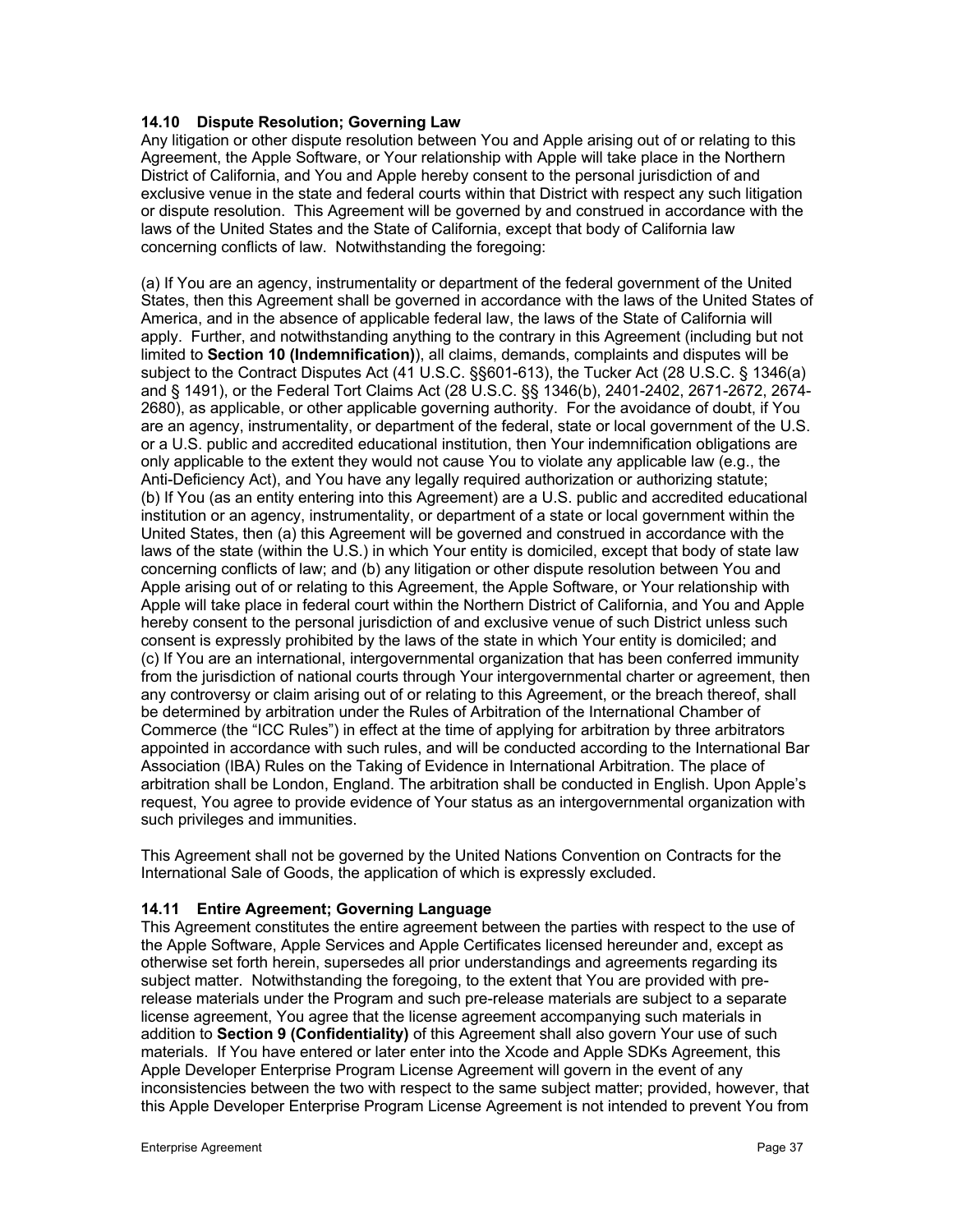exercising any rights granted to You in the Xcode and Apple SDKs Agreement in accordance with the terms and conditions set forth therein. This Agreement may be modified only: (a) by a written amendment signed by both parties, or (b) to the extent expressly permitted by this Agreement (for example, by Apple by written or email notice to You). Any translation is provided as a courtesy to You, and in the event of a dispute between the English and any non-English version, the English version of this Agreement shall govern, to the extent not prohibited by local law in Your jurisdiction. If You are located in the province of Quebec, Canada or are a government organization within France, then the following clause applies to You: The parties hereby confirm that they have requested that this Agreement and all related documents be drafted in English. *Les parties ont exigé que le présent contrat et tous les documents connexes soient rédigés en anglais.*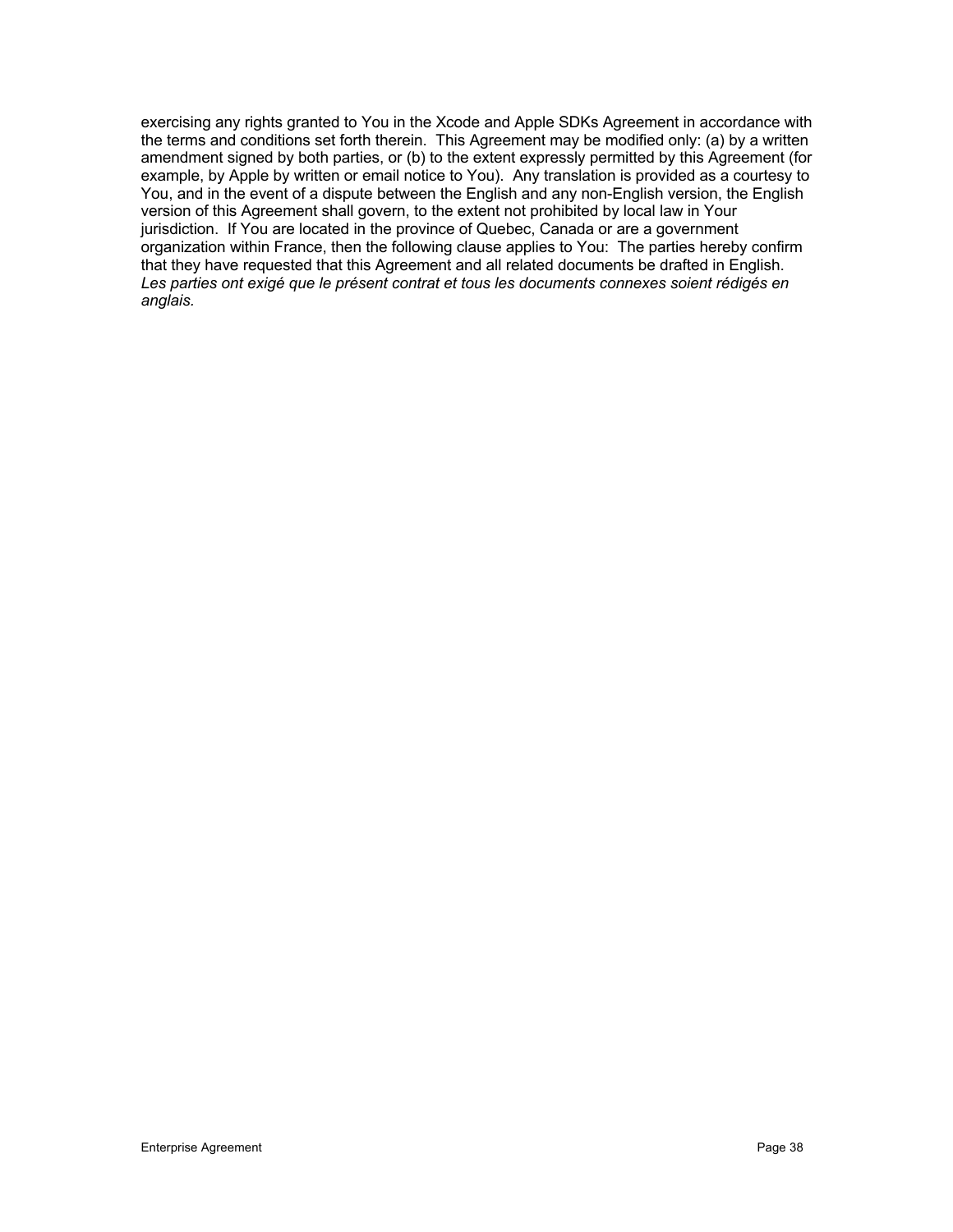### **Attachment 1 (to the Agreement) Additional Terms for Apple Push Notification service and Local Notifications**

The following terms are in addition to the terms of the Agreement and apply to any use of the APN (Apple Push Notification service):

# **1. Use of the APN**

**1.1** You may use the APN only in Your Internal Use Applications, Your Passes, and/or for sending Safari Push Notifications to the macOS desktop of users of Your Site who have opted in to receive Notifications through Safari on macOS. You, Your Internal Use Application, and/or Your Pass may access the APN only via the APN API and only if You have been assigned a Push Application ID by Apple. Except for a Service Provider who is assisting You with using the APN, You agree not to share Your Push Application ID with any third party. You understand that You will not be permitted to access or use the APN after expiration or termination of Your Agreement.

**1.2** You are permitted to use the APN and the APN APIs only for the purpose of sending Push Notifications to Your Internal Use Application, Your Pass, or to the macOS desktop of users of Your Site who have opted in to receive Safari Push Notifications through Safari on macOS or for use as part of MDM or for sending Configuration Profiles as permitted by the Agreement (including but not limited to Attachment 2), the APN Documentation and all applicable laws and regulations (including all intellectual property laws).

**1.3** You understand that before You send an end-user any Push Notifications through the APN, the end-user must consent to receive such notifications. You agree not to disable, override or otherwise interfere with any Apple-implemented consent panels or any Apple system preferences for enabling or disabling Notification functionality. If the end-user's consent to receive Push Notifications is denied or later withdrawn, You may not send the end-user Push Notifications.

# **2. Additional Requirements**

**2.1** You may not use the APN or Local Notifications for the purpose of sending unsolicited messages to end-users or for the purpose of phishing or spamming, including, but not limited to, engaging in any types of activities that violate anti-spamming laws and regulations, or that are otherwise improper, inappropriate or illegal. The APN and Local Notifications should be used for sending relevant messages to a user that provide a benefit (e.g., a response to an end-user request for information, provision of pertinent information relevant to the Internal Use Application).

**2.2** You may not use the APN or Local Notifications for the purposes of advertising, product promotion, or direct marketing of any kind (e.g., up-selling, cross-selling, etc.), including, but not limited to, sending any messages to promote the use of Your Internal Use Application or advertise the availability of new features or versions. Notwithstanding the foregoing, You may use the APN or Local Notifications for promotional purposes in connection with Your Pass so long as such use is directly related to the Pass, e.g., a store coupon may be sent to Your Pass in Wallet.

**2.3** You may not excessively use the overall network capacity or bandwidth of the APN, or unduly burden an iOS Product, Apple Watch, Apple TV, macOS or an end-user with excessive Push Notifications or Local Notifications, as may be determined by Apple in its reasonable discretion. In addition, You agree not to harm or interfere with Apple's networks or servers, or any third party servers or networks connected to the APN, or otherwise disrupt other developers' use of the APN.

**2.4** You may not use the APN or Local Notifications to send material that contains any obscene, pornographic, offensive or defamatory content or materials of any kind (text, graphics, images, photographs, sounds, etc.), or other content or materials that may be found objectionable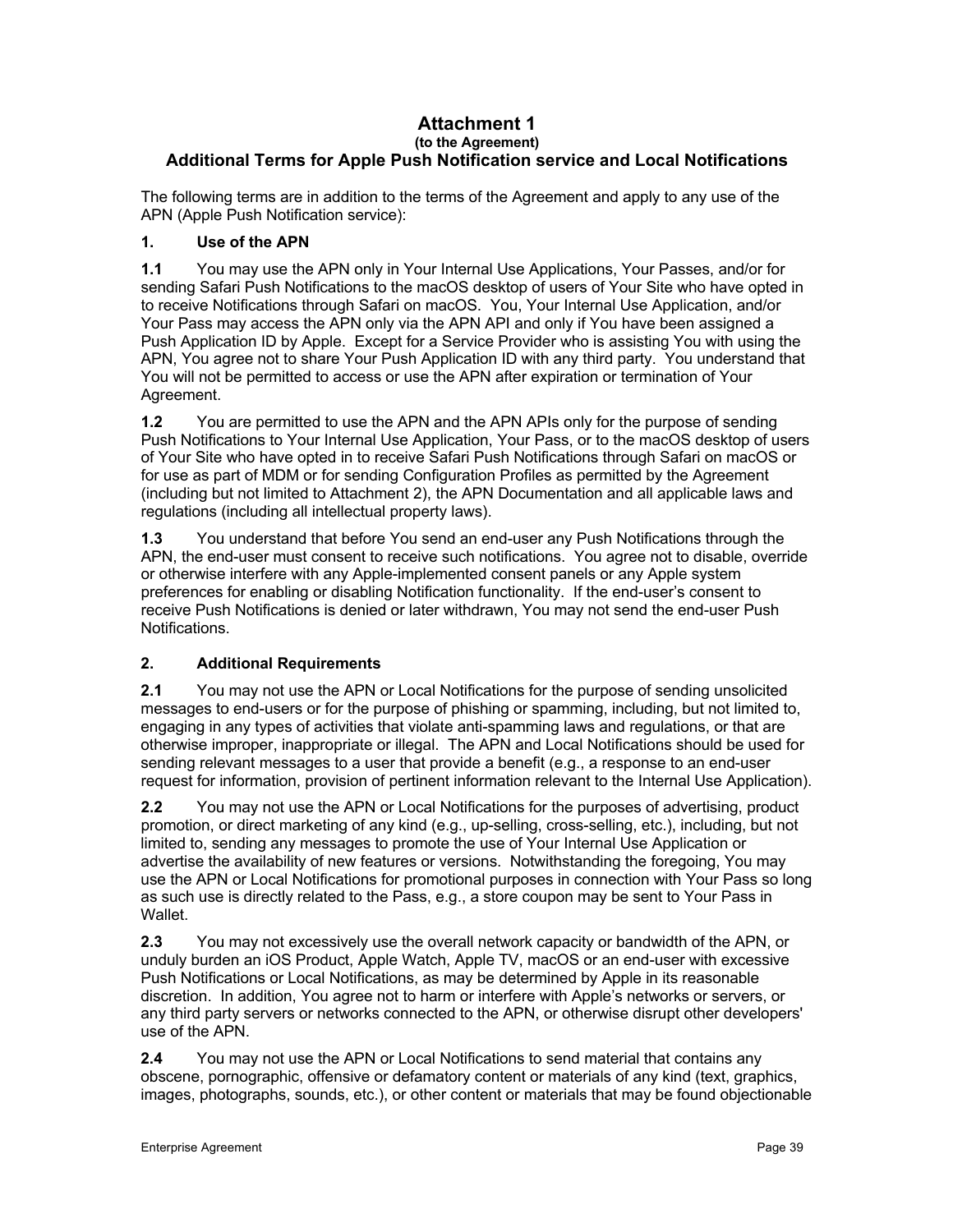by the end-user of Your Internal Use Application, Your Pass, or Your Site.

**2.5** You may not transmit, store or otherwise make available any material that contains viruses or any other computer code, files or programs that may harm, disrupt or limit the normal operation of the APN or an iOS Product, Apple Watch, Apple TV, or macOS, and You agree not to disable, spoof, hack or otherwise interfere with any security, digital signing, verification or authentication mechanisms that are incorporated in or used by the APN, or enable others to do so.

**3. Additional Terms for Website Push IDs.** Subject to the terms of this Agreement, You understand and agree that Safari Push Notifications that You send using Your Website Push ID must be sent under Your own name, trademark or brand (e.g., a user should know that the communication is coming from Your Site) and must include an icon, trademark, logo or other identifying mark for Your Site. You agree not to misrepresent or impersonate another Site or entity or otherwise mislead users about the originator of the Safari Push Notification. To the extent that You reference a third party's trademark or brand within Your Safari Push Notification, You represent and warrant that You have any necessary rights.

**4. Delivery by the APN or via Local Notifications.** You understand and agree that in order to provide the APN and make Your Push Notifications available on iOS Products, Apple Watch, Apple TV, or macOS, Apple may transmit Your Push Notifications across various public networks, in various media, and modify or change Your Push Notifications to comply with the technical and other requirements for connecting to networks or devices. You acknowledge and agree that the APN is not, and is not intended to be, a guaranteed or secure delivery service, and You shall not use or rely upon it as such. Further, as a condition to using the APN or delivering Local Notifications, You agree not to transmit sensitive personal or confidential information belonging to an individual (e.g., a social security number, financial account or transactional information, or any information where the individual may have a reasonable expectation of secure transmission) as part of any such notification, and You agree to comply with any applicable notice or consent requirements with respect to any collection, transmission, maintenance, processing or use of an end-user's personal information.

**5. Your Acknowledgements.** You acknowledge and agree that:

**5.1** Apple may at any time, and from time to time, with or without prior notice to You (a) modify the APN, including changing or removing any feature or functionality, or (b) modify, deprecate, reissue or republish the APN APIs. You understand that any such modifications may require You to change or update Your Internal Use Applications, Your Passes or Your Sites at Your own cost. Apple has no express or implied obligation to provide, or continue to provide, the APN and may suspend or discontinue all or any portion of the APN at any time. Apple shall not be liable for any losses, damages or costs of any kind incurred by You or any other party arising out of or related to any such service suspension or discontinuation or any such modification of the APN or APN APIs.

**5.2** The APN is not available in all languages or in all countries or regions and Apple makes no representation that the APN is appropriate or available for use in any particular location. To the extent You choose to access and use the APN, You do so at Your own initiative and are responsible for compliance with any applicable laws, including but not limited to any local laws.

**5.3** Apple provides the APN to You for Your use with Your Internal Use Application, Your Pass, or Your Site and does not provide the APN directly to any end-user. You acknowledge and agree that any Push Notifications are sent by You, not Apple, to the end-user of Your Internal Use Application, Pass or Site, and You are solely liable and responsible for any data or content transmitted therein and for any such use of the APN. Further, You acknowledge and agree that any Local Notifications are sent by You, not Apple, to the user of Your Internal Use Application, and You are solely liable and responsible for any data or content transmitted therein.

**5.4** Apple makes no guarantees to You in relation to the availability or uptime of the APN and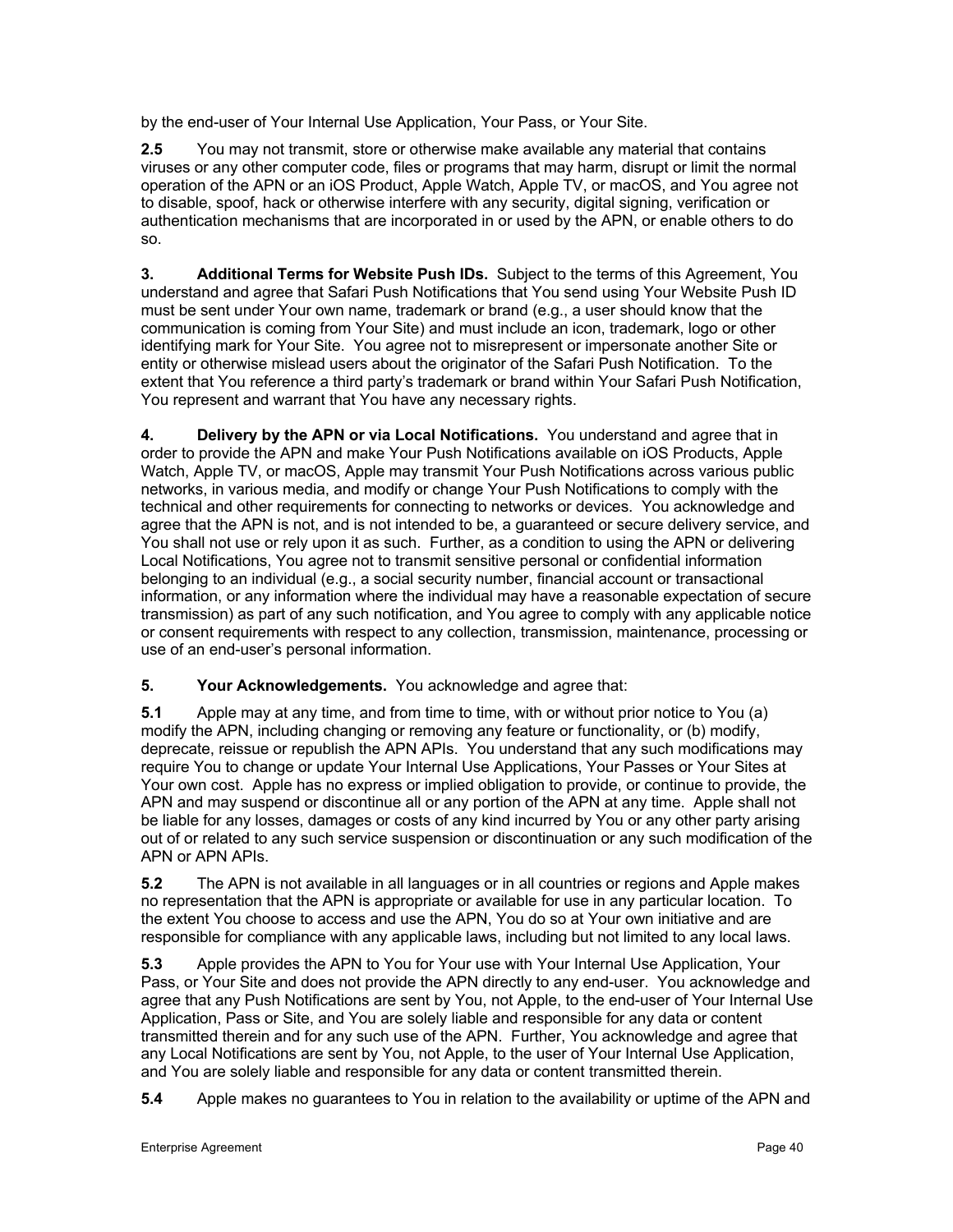is not obligated to provide any maintenance, technical or other support for the APN.

**5.5** Apple reserves the right to remove Your access to the APN, limit Your use of the APN, or revoke Your Push Application ID at any time in its sole discretion.

**5.6** Apple may monitor and collect information (including but not limited to technical and diagnostic information) about Your usage of the APN to aid Apple in improving the APN and other Apple products or services and to verify Your compliance with this Agreement; provided however that Apple will not access or disclose the content of any Push Notification unless Apple has a good faith belief that such access or disclosure is reasonably necessary to: (a) comply with legal process or request; (b) enforce the terms of this Agreement, including investigation of any potential violation hereof; (c) detect, prevent or otherwise address security, fraud or technical issues; or (d) protect the rights, property or safety of Apple, its developers, customers or the public as required or permitted by law. Notwithstanding the foregoing, You acknowledge and agree that iOS, iPadOS, macOS, and watchOS may access Push Notifications locally on a user's device solely for the purposes of responding to user requests and personalizing user experience and suggestions on device.

**6. Additional Liability Disclaimer.** APPLE SHALL NOT BE LIABLE FOR ANY DAMAGES OR LOSSES ARISING FROM ANY USE OF THE APN, INCLUDING ANY INTERRUPTIONS TO THE APN OR ANY USE OF NOTIFICATIONS, INCLUDING, BUT NOT LIMITED TO, ANY POWER OUTAGES, SYSTEM FAILURES, NETWORK ATTACKS, SCHEDULED OR UNSCHEDULED MAINTENANCE, OR OTHER INTERRUPTIONS.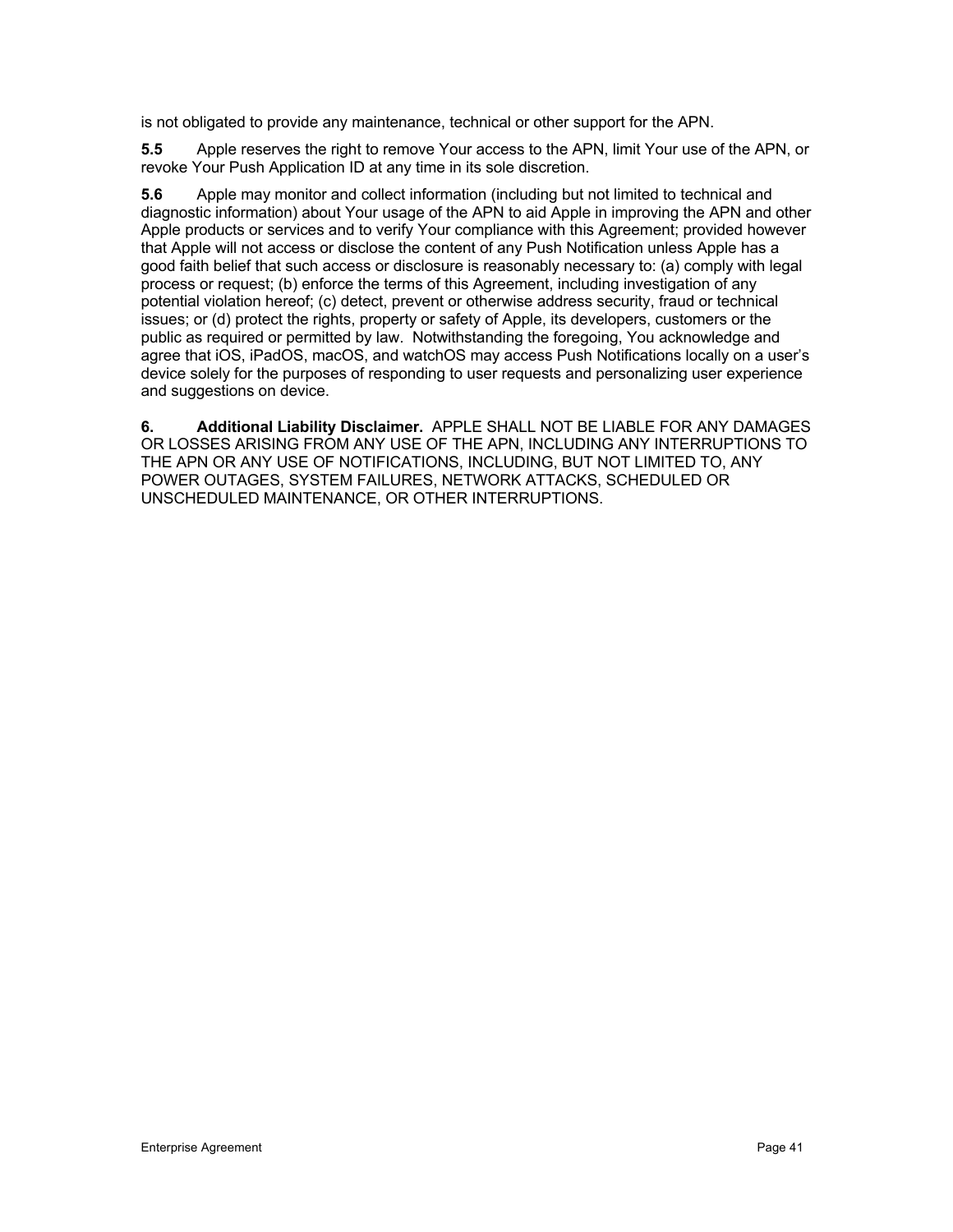### **Attachment 2 (to the Agreement) Additional Terms for the use of MDM and Configuration Profiles**

The following terms are in addition to the terms of the Agreement and apply to Your use of MDM and Configuration Profiles.

# **1. Use of MDM and Configuration Profiles**

**1.1** You may use MDM only for Your own internal, in-house management of Your Employees' or Your Permitted Users' Deployment Devices, or, if You are selected by Apple as a third-party MDM developer, solely to provide access to MDM to Your MDM Customers as part of a Compatible Product. You or Your MDM Customer may only use MDM with an MDM Certificate and Configuration Profile that are configured to respond to the MDM Certificate that has been assigned to You or such Customer for Your Compatible Products. All use of MDM is only permitted as expressly authorized by Apple in this Agreement and within the MDM Protocol and Documentation and in accordance with all applicable laws and regulations. You understand that neither You nor Your MDM Customer will be permitted to access or use MDM after expiration or termination of Your Agreement; provided however that Your MDM Customer may continue to use MDM if they enter into a separate MDM agreement with Apple.

**1.2** You are only permitted to access or use MDM for purposes of managing Your Employees' or Permitted Users' Deployment Devices or, if You are selected by Apple as a thirdparty MDM developer, for purposes of developing Compatible Products for distribution and use by Your MDM Customers. You understand that a Configuration Profile must be installed on each supported Apple-branded product before the use of MDM or of any device configurations with any such Product. You may distribute the Configuration Profiles to supported Apple-branded products using email or a web page, over the air distribution, through the use of MDM, Apple Configurator, or other Apple-provided installation utilities, or through Compatible Products. You may remove any Configuration Profiles that You have installed at any time.

**1.3** To use MDM, You must maintain a secure server to interact with Apple's APN and/or other Apple web services, and You agree that all communications between You and Apple's APN and/or other Apple web services and MDM must be in accordance with the terms of this Agreement. You may not excessively use the overall network capacity or bandwidth of such servers or services as may be determined by Apple in its reasonable discretion. In addition, You agree not to harm or interfere with Apple's networks or servers, any third party networks or servers connected to the APN, other Apple web services, or MDM, or otherwise disrupt the use of any of the foregoing.

**1.4** Apple makes no guarantees to You in relation to the availability or uptime of MDM or other Apple web services and is not obligated to provide any maintenance, technical or other support for MDM or other related Apple Services. Apple does not guarantee that communications to Deployment Devices, MDM Customers' Apple-branded products, or Compatible Products through the use of MDM will be uninterrupted or error free. Further, network conditions as well as an Employee's or MDM Customer's use of an Apple-branded product may result in delays in commands or responses.

**1.5** Apple reserves the right to require You to cease all use of the MDM Protocol and Configuration Profiles, and to remove Your access to MDM and/or revoke Your MDM Certificate (and any MDM Signing Certificate provided to You) at any time in its sole discretion. Except as expressly set forth herein, You will not share materials or documentation provided by Apple as a part of MDM with any third party, and You will only use MDM and Configuration Profiles as expressly permitted herein. Except as expressly authorized herein, You agree not to sell, resell, lease, or otherwise provide access or use of MDM, in whole or in part, to a third party or attempt to create a substitute or similar service through use of, or access to, MDM, or use MDM with products other than compatible Apple-branded products.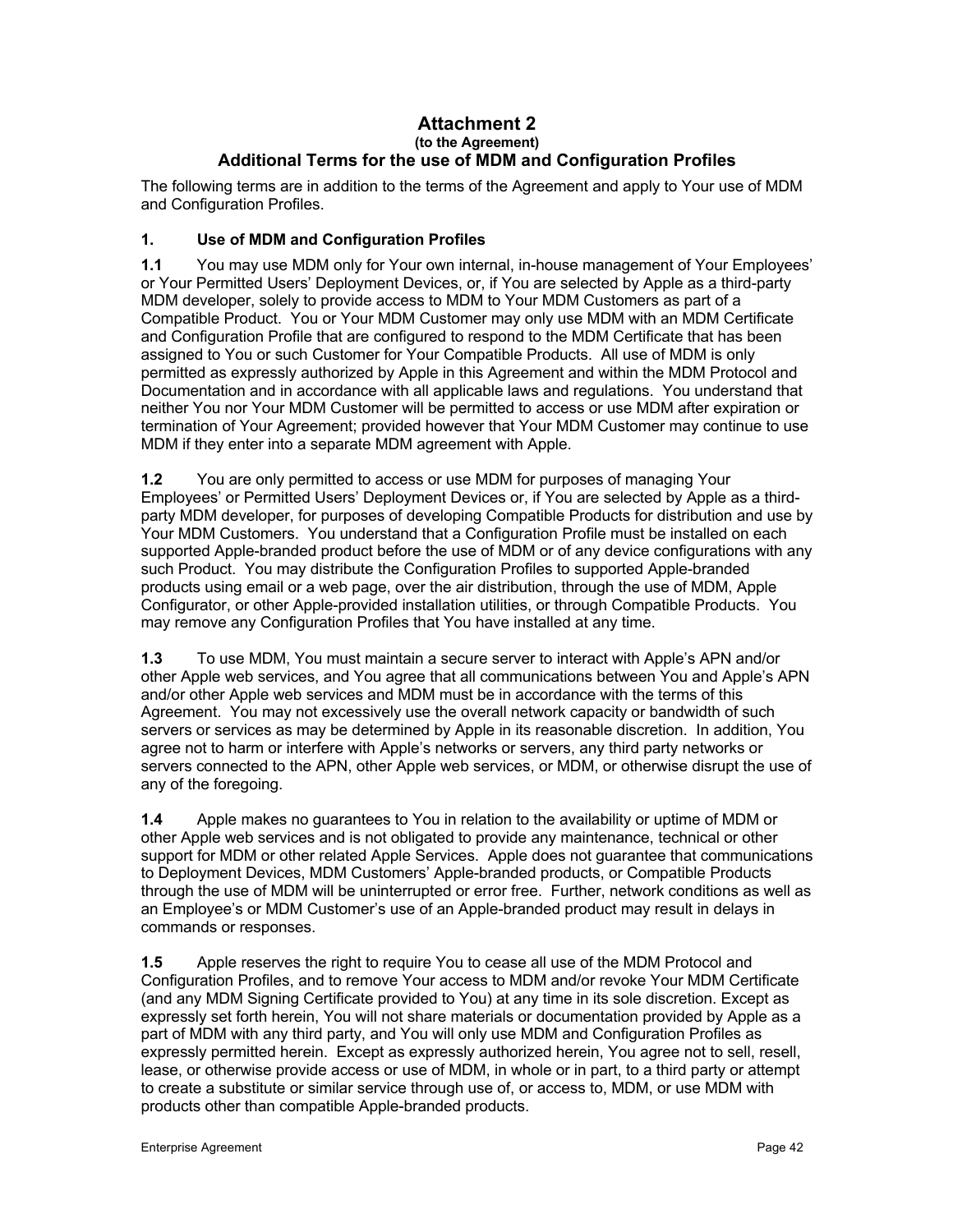**1.6** Apple shall not be responsible for any costs, expenses, damages, losses (including without limitation lost business opportunities or lost profits) or other liabilities You may incur as a result of any use of Configuration Profiles or MDM by You, including but not limited to any inhouse deployment or any use by Your MDM Customers in connection with Your Compatible Products.

# **2. Additional Requirements For In-House Deployment**

**2.1** If You are using MDM for Your own in-house deployment, You agree to inform Your Employees and/or Permitted Users prior to installation of Configuration Profiles, that You will be able to interact with their Deployment Devices remotely, including but not limited to by inspecting, installing or removing profiles, viewing which applications are installed, using secure erase functions, and enforcing device passcodes. As a condition to using the MDM Protocol for such purposes, You represent and warrant to Apple that You have all the necessary rights and consents to collect, use and manage any information You obtain through the use of the MDM Protocol in this manner.

**2.2** You may not use MDM for the purpose of monitoring Your Employees, Your Permitted Users, or any Deployment Devices in an undisclosed way or for phishing, harvesting or otherwise collecting unauthorized information, including, but not limited to, engaging in any activity that violates user privacy, or that is improper, inappropriate or illegal.

**2.3** You may not use MDM in any way to transmit, incorporate or otherwise make available any material that contains viruses or any other computer code, files or programs that may harm, disrupt or limit the normal operation of MDM. Further, You agree not to disable, spoof, hack or otherwise interfere with any security, certificate verification or authentication mechanism incorporated in or used by MDM, or enable others to do so.

**2.4** If You are using MDM for in-house deployment, then all information that You obtain through the use of MDM may only be used for Your internal information technology and device management purposes (e.g., locking the device for security purposes, remotely wiping a lost device, etc.). For example, You and Your Service Provider are prohibited from aggregating Your device data with another company's device data or using it for any purpose other than Your own internal information technology and device management purposes. You must treat all such information in accordance with all applicable laws and regulations (including privacy and data collection laws).

# **3. Additional Requirements for Compatible Products**

**3.1** Except as otherwise set forth above in **Section 2**, You may only use MDM for purposes of developing and distributing Compatible Products to Your MDM Customers **if** You have been selected by Apple as a third-party developer for such Compatible Products. You may not use MDM, in whole or in part, to provide Compatible Products to consumers or individuals for noncommercial, personal use, unless otherwise expressly permitted in writing by Apple. Further, You may not license, sell or otherwise provide MDM, in whole or in part, independent from its use within a Compatible Product. For example, You may not charge separate fees to Your MDM Customers for use of MDM, nor may You sell access to MDM apart from bundling it with Your Compatible Product.

**3.2** You agree that Your Compatible Products that use MDM may not be designed or marketed to monitor end-users or compatible Apple-branded products in any unauthorized way, e.g., such Compatible Products may not phish, harvest or engage in activities that violate user privacy, or that are otherwise improper, inappropriate or illegal.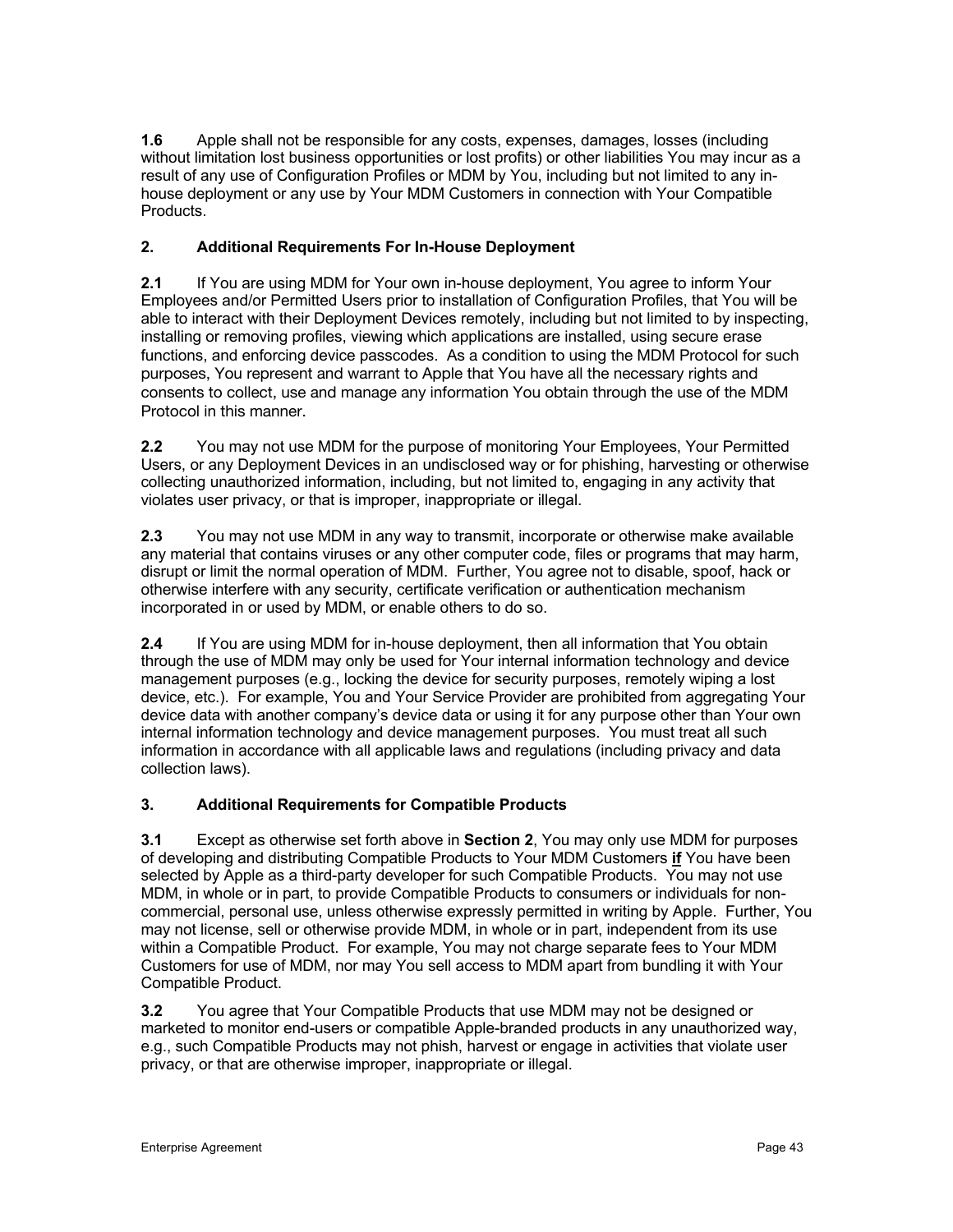**3.3** You agree that Your Compatible Products may not disable, spoof, hack or otherwise interfere with any security, certificate verification or authentication mechanism incorporated in or used by MDM, or enable others to do so. Further, neither You nor Your Compatible Products will knowingly transmit, incorporate or otherwise make available any material that contains viruses or any other computer code, files or programs that may harm, disrupt or limit the normal operation of MDM.

**3.4** Except as otherwise set forth herein, all information that You obtain through the use of MDM may only be used to develop or deploy Compatible Products for Your MDM Customers. You may not share information obtained through the use of MDM with any third parties (except for Service Providers acting on Your behalf) in accordance with this Agreement. For example, neither You nor Your Service Provider may aggregate data from multiple MDM Customers' Compatible Products in order to post which iOS versions or iOS applications are most widely deployed by MDM Customers on a public website, etc.

# **4. Certificate Usage for Compatible Products**

**4.1** You understand that Your MDM Customers must obtain an MDM Certificate from Apple prior to any use of MDM with Your Compatible Products. Your MDM Customers can apply for such Certificates if You have signed their certificate-signing request (CSR), whether manually or automatically. Apple will provide You with an MDM Signing Certificate to enable You to sign such CSRs. You agree to inform Your MDM Customers of this requirement and to provide adequate support and documentation in connection therewith.

**4.2** You agree to only sign CSRs for MDM Customers of Your Compatible Products and only if such MDM Customers have provided You with, and You have verified, their company name and individual contact information. You agree to provide such information to Apple upon Apple's request and to cooperate with Apple in connection with their use of MDM. You understand that Apple may require You to contact such company, e.g., if there is a problem with their use of MDM or application for an MDM Certificate.

**4.3** Apple reserves the right to revoke or disable Your MDM Signing Certificate and Your MDM Customers' MDM Certificates in its sole discretion.

**4.4** You agree to only use Your MDM Signing Certificate as set forth herein. For avoidance of doubt, You may not provide, share or transfer Your MDM Signing Certificate to any other entity, including Your MDM Customers or any of Your resellers. You may not include such MDM Signing Certificate within Your Compatible Product. You agree to take appropriate measures to safeguard the security and privacy of such Certificate. For the avoidance of doubt, You may use the MDM Protocol to develop Your Compatible Product to assist Your MDM Customers in the process of generating keys and sending a CSR to You for signing with Your MDM Signing Certificate. You may not generate or have any access to Your MDM Customer's private key, and You may not interfere with Apple's processes for providing MDM Certificates to Your MDM Customers. Further, You will not induce any end-user to violate the terms of the MDM Certificate service agreement with Apple or to violate any Apple usage policies for use of MDM, Configuration Profiles, or any Apple certificates.

**4.5** You are solely responsible for providing Your MDM Customers with support and assistance for the use MDM in Your Compatible Products, including but not limited to any documentation and end-user customer support and warranties.

**5. Your Acknowledgements:** You acknowledge and agree that:

**5.1** Apple may at any time, and from time to time, with or without prior notice to You (a) modify MDM, including changing or removing any feature or functionality, or (b) modify, reissue or republish the MDM Protocol. You understand that any such modifications may require You to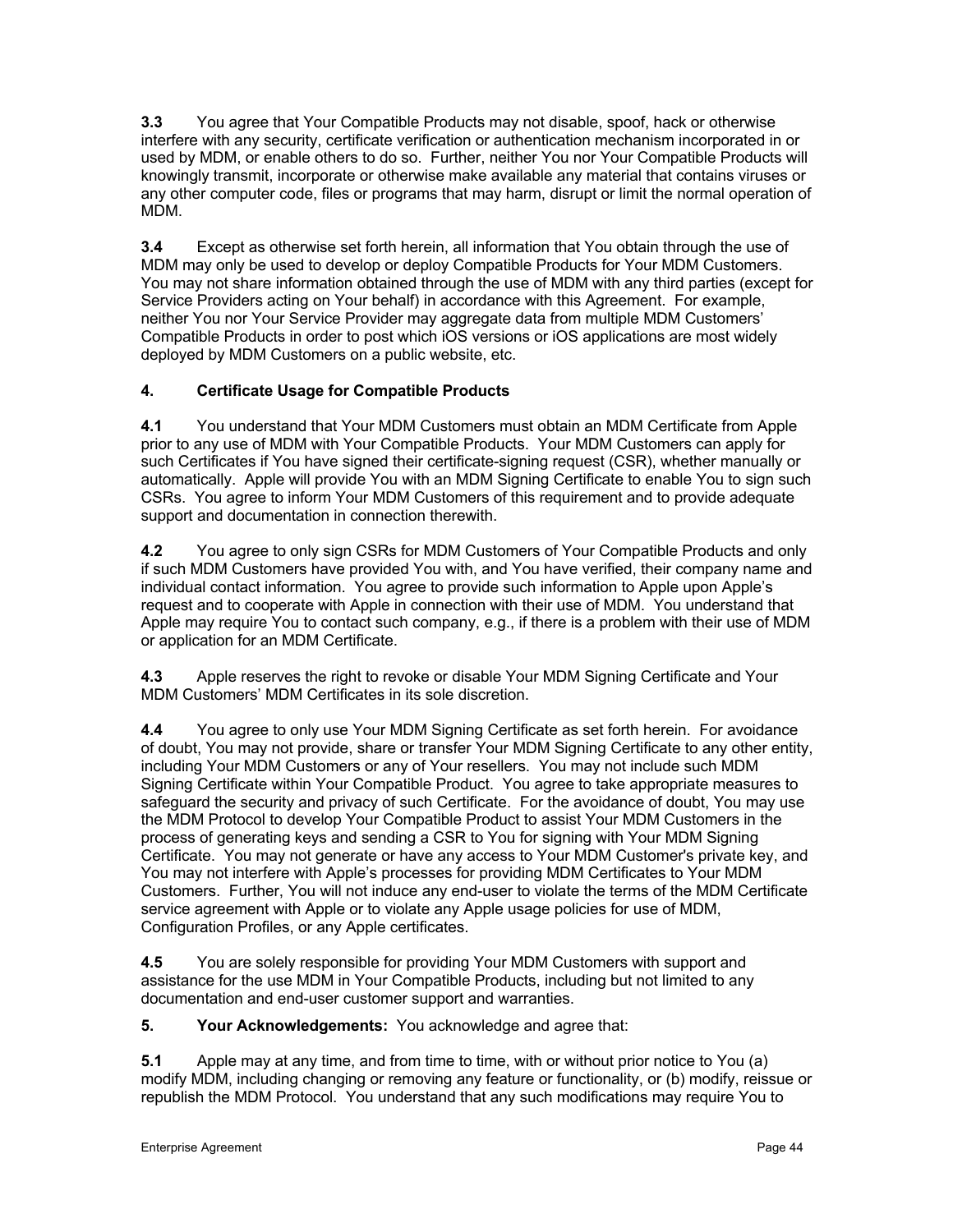change or update Your servers, Configuration Profiles, MDM Certificates, Compatible Products and use of MDM at Your own cost. Apple has no express or implied obligation to provide, or continue to provide, MDM and may suspend or discontinue all or any portion of MDM at any time. Apple shall not be liable for any losses, damages or costs of any kind incurred by You or any other party arising out of or related to any such service suspension or discontinuation or any such modification of MDM or any part thereof.

**5.2** MDM is not available in all languages or in all countries or regions and Apple makes no representation that MDM is appropriate or available for use in any particular location. To the extent You choose to access and use MDM, You do so at Your own initiative and are responsible for compliance with any applicable laws, including but not limited to any local laws.

**5.3** Apple provides MDM to You for Your use in mobile device management and information technology for Your Employees, Permitted Users or for use in Compatible Products by MDM Customers. Apple does not provide MDM directly to any end-user. You acknowledge and agree that any Configuration Profiles that are sent via MDM or through other approved mechanisms are sent by You, not Apple, to authorized Apple-branded products, and You are solely liable and responsible for Your use of MDM and for Your installation and use of Configuration Profiles whether by You, Your Employees, and/or Your Permitted Users, or by You and Your MDM Customers.

**5.4** Apple makes no guarantees to You in relation to the availability of MDM and is not obligated to provide any maintenance, technical or other support for MDM.

**5.5** Apple reserves the right to remove Your access to MDM at any time in its sole discretion. If Apple removes Your access, then You will lose the ability to use MDM to manage Deployment Devices and Apple-branded products that are configured to work with Your MDM Certificate, including the ability to remotely wipe such devices.

**6. Additional Liability Disclaimer.** APPLE SHALL NOT BE LIABLE FOR ANY DAMAGES OR LOSSES ARISING FROM OR RELATED TO YOUR USE OF MDM OR CONFIGURATION PROFILES, INCLUDING, BUT NOT LIMITED TO, ANY SCHEDULED OR UNSCHEDULED MAINTENANCE, SERVICE INTERRUPTIONS, LOST OR STOLEN DATA, ANY LIABILITY FROM YOUR ACCESS TO DEPLOYMENT DEVICES THROUGH THE USE OF MDM OR CONFIGURATION PROFILES (INCLUDING ANY PRIVACY VIOLATIONS RELATED THERETO) OR FOR APPLE'S PERFORMANCE OR FAILURE TO PERFORM UNDER THIS AGREEMENT.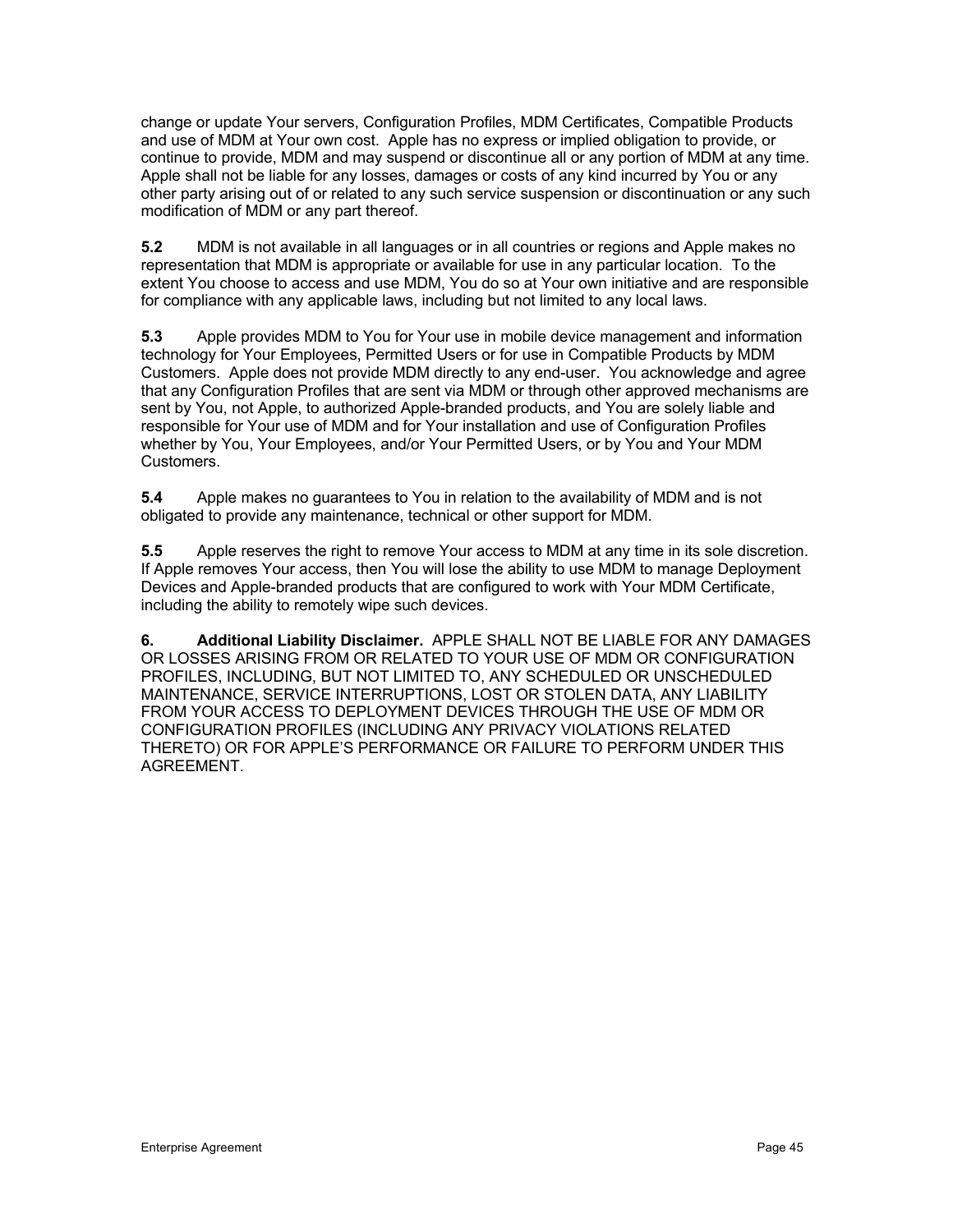### **Attachment 3 (to the Agreement) Additional Terms for the use of iCloud**

The following terms are in addition to the terms of the Agreement and apply to Your use of the iCloud service for software development and testing in connection with Your Internal Use Application and Web Software.

# **1. Use of iCloud**

**1.1** Your Internal Use Applications and/or Web Software may access the iCloud service only if You have been assigned an entitlement by Apple. You agree not to access the iCloud service, or any content, data or information contained therein, other than through the iCloud Storage APIs, CloudKit APIs, or via the CloudKit console provided as part of the Program. You agree not to share Your entitlement with any third party or use it for any purposes not expressly permitted by Apple. You agree to use the iCloud service, the iCloud Storage APIs, and the CloudKit APIs only as expressly permitted by this Agreement and the iCloud Documentation, and in accordance with all applicable laws and regulations. Further, Your Web Software is permitted to access and use the iCloud service (e.g., to store the same type of data that is retrieved or updated in Your Internal Use Application) only so long as Your use of the iCloud service in such Web Software is comparable to Your use in Your corresponding Internal Use Application, as determined in Apple's sole discretion. In the event Apple Services permit You to use more than Your allotment of storage containers in iCloud in order to transfer data to another container for any reason, You agree to only use such additional container(s) for a reasonable limited time to perform such functions and not to increase storage and transactional allotments.

**1.2** You understand that You will not be permitted to access or use the iCloud service for software development or testing after expiration or termination of Your Agreement; however endusers who have Your Internal Use Applications or Web Software installed and who have a valid end-user account with Apple to use iCloud may continue to access their user-generated documents, private containers and files that You have chosen to store in such end-user's account via the iCloud Storage APIs or the CloudKit APIs in accordance with the applicable iCloud terms and conditions and these terms. You agree not to interfere with a user's ability to access iCloud (or the user's own user-generated documents, private containers and files) or to otherwise disrupt their use of the iCloud service in any way and at any time. With respect to data You store in public containers through the CloudKit APIs (whether generated by You or the end-user), Apple reserves the right to suspend access to or delete such data, in whole or in part, upon expiration or termination of Your Agreement, or as otherwise specified by Apple in the CloudKit console.

**1.3** Your Internal Use Application is permitted to use the iCloud Storage APIs only for the purpose of storage and retrieval of key value data (e.g., a list of stocks in a finance App, settings for an App) for Your Internal Use Applications and Web Software and for purposes of enabling Your end-users to access user-generated documents and files through the iCloud service. Your Internal Use Application or Web Software is permitted to use the CloudKit APIs for storing, retrieving, and querying of structured data that You choose to store in public or private containers in accordance with the iCloud Documentation. You agree not to knowingly store any content or materials via the iCloud Storage APIs or CloudKit APIs that would cause Your Internal Use Application to violate any of the iCloud terms and conditions or the Program Requirements for Your Internal Use Applications (e.g., Your Internal Use Application may not store illegal or infringing materials).

**1.4** You may allow a user to access their user-generated documents and files from iCloud through the use of Your Internal Use Applications as well as from Web Software. However, You may not share key value data from Your Internal Use Application with other Internal Use Applications or Web Software, unless You are sharing such data among different versions of the same title, or You have user consent.

**1.5** You are responsible for any content and materials that You store in iCloud through the use of the CloudKit APIs and iCloud Storage APIs and must take reasonable and appropriate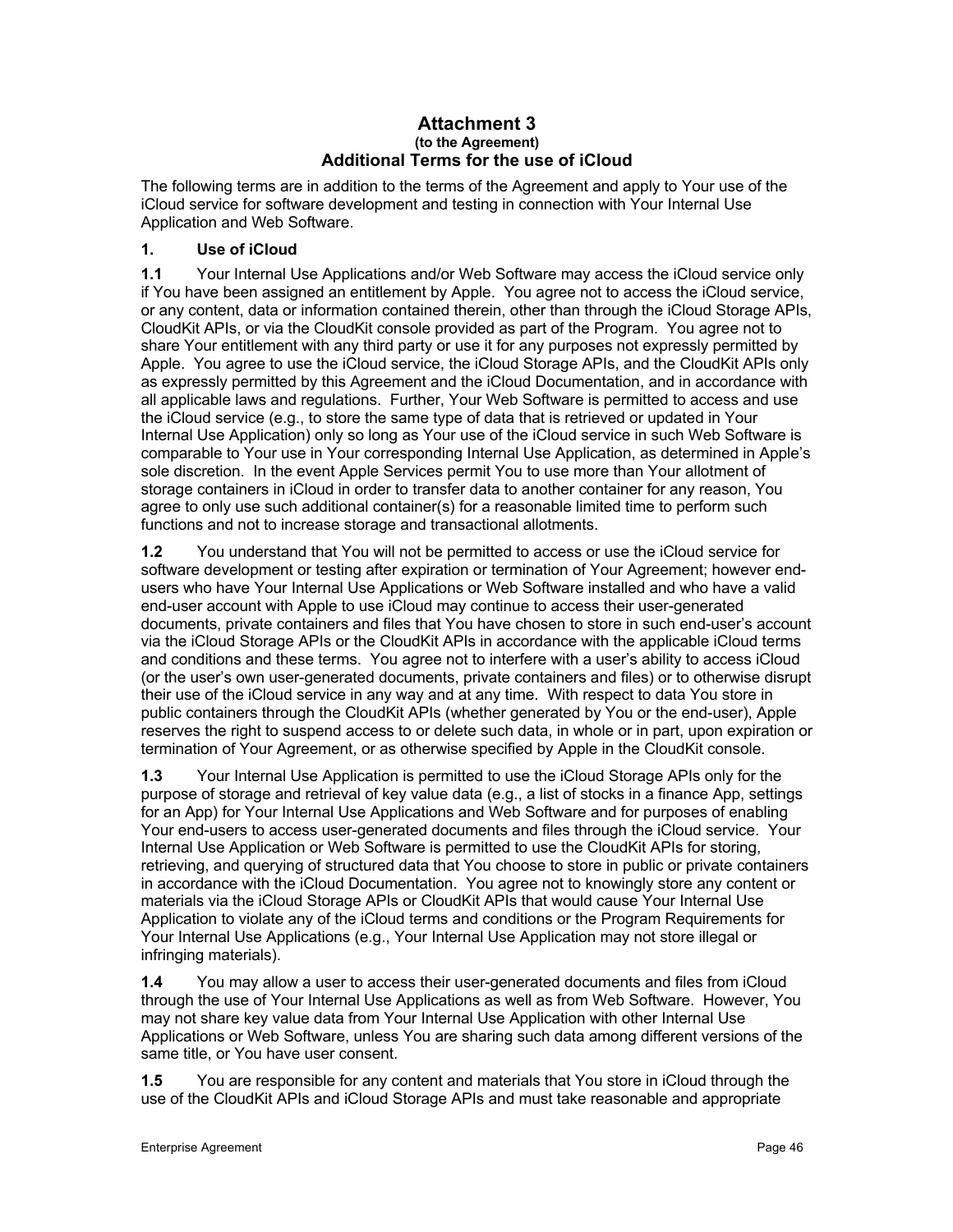steps to protect information You store through the iCloud service. With respect to third party claims related to content and materials stored by Your end-users in Your Internal Use Applications through the use of the iCloud Storage APIs or CloudKit APIs (e.g., user-generated documents, end-user posts in public containers), You agree to be responsible for properly handling and promptly processing any such claims, including but not limited to Your compliance with notices sent pursuant to the Digital Millennium Copyright Act (DMCA).

**1.6** Unless otherwise expressly permitted by Apple in writing, You will not use iCloud, the iCloud Storage APIs, CloudKit APIs, or any component or function thereof, to create, receive, maintain or transmit any sensitive, individually-identifiable health information, including "protected health information" (as such term is defined at 45 C.F.R § 160.103), or use iCloud in any manner that would make Apple (or any Apple Subsidiary) Your or any third party's "business associate" as such term is defined at 45 C.F.R. § 160.103. You agree to be solely responsible for complying with any reporting requirements under law or contract arising from Your breach of this Section.

# **2. Additional Requirements**

**2.1** You understand there are storage capacity, transmission, and transactional limits for the iCloud service, both for You as a developer and for Your end-users. If You reach or Your enduser reaches such limits, then You or Your end-user may be unable to use the iCloud service until You or Your end-user have removed enough data from the service to meet the capacity limits, increased storage capacity or otherwise modified Your usage of iCloud, and You or Your end-user may be unable to access or retrieve data from iCloud during this time.

**2.2** You may not charge any fees to users for access to or use of the iCloud service through Your Internal Use Applications or Web Software, and You agree not to sell access to the iCloud service in any other way, including but not limited to reselling any part of the Services. You will only use the iCloud service in Your Internal Use Application or Web Software to provide storage for an end-user who has a valid end-user iCloud account with Apple and only for use in accordance with the terms of such user account, except that You may use the CloudKit APIs to store of data in public containers for access by end-users regardless of whether such users have iCloud accounts. You will not induce any end-user to violate the terms of their applicable iCloud service agreement with Apple or to violate any Apple usage policies for data or information stored in the iCloud service.

**2.3** You may not excessively use the overall network capacity or bandwidth of the iCloud service or otherwise burden such service with unreasonable data loads or queries. You agree not to harm or interfere with Apple's networks or servers, or any third party servers or networks connected to the iCloud, or otherwise disrupt other developers' or users' use of the iCloud service.

**2.4** You will not disable or interfere with any warnings, system settings, notices, or notifications that are presented to an end-user of the iCloud service by Apple.

# **3. Your Acknowledgements**

You acknowledge and agree that:

**3.1** Apple may at any time, with or without prior notice to You (a) modify the iCloud Storage APIs or the CloudKit APIs, including changing or removing any feature or functionality, or (b) modify, deprecate, reissue or republish such APIs. You understand that any such modifications may require You to change or update Your Internal Use Applications or Web Software at Your own cost. Apple has no express or implied obligation to provide, or continue to provide, the iCloud service and may suspend or discontinue all or any portion of the iCloud service at any time. Apple shall not be liable for any losses, damages or costs of any kind incurred by You or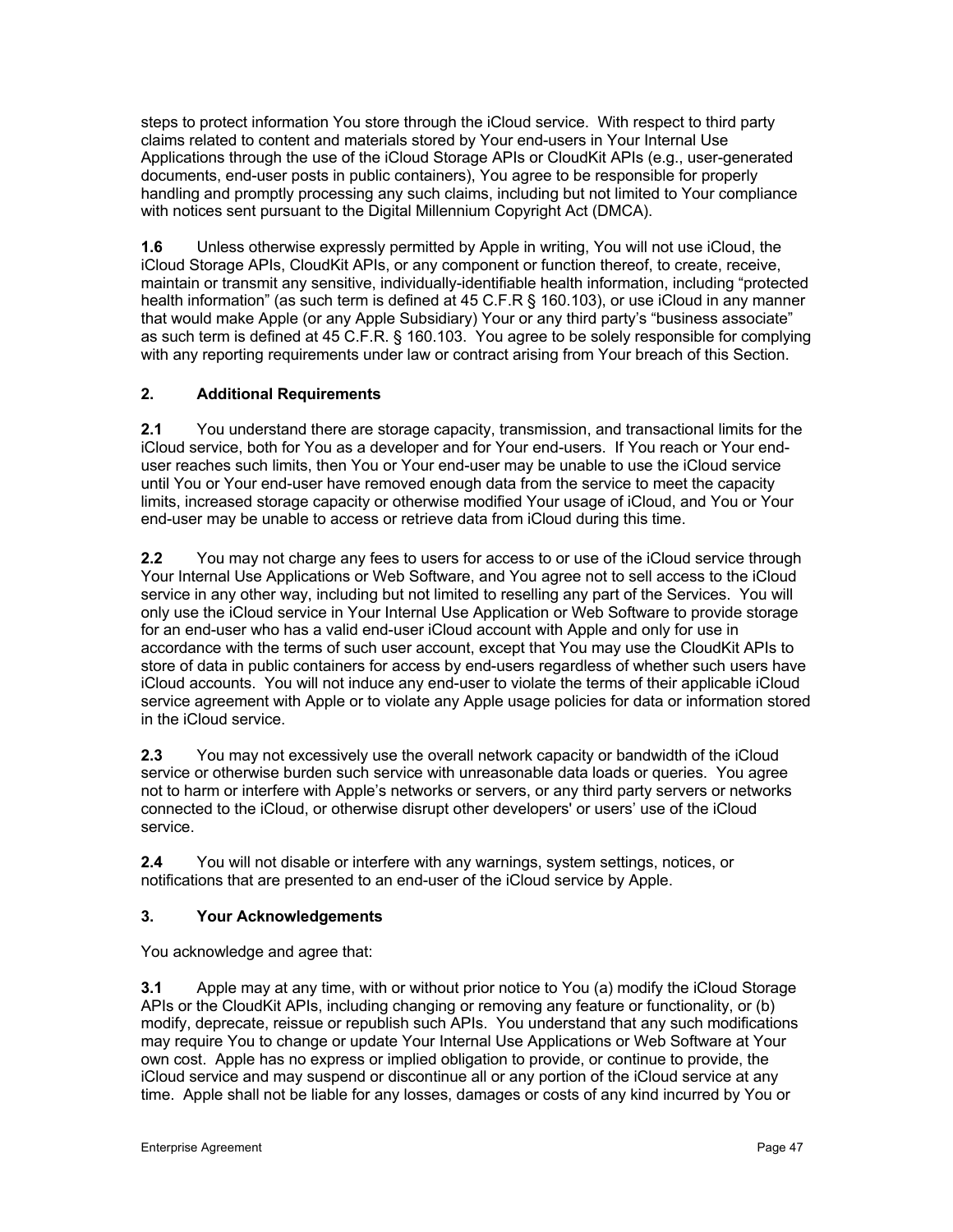any other party arising out of or related to any such service suspension or discontinuation or any such modification of the iCloud service, iCloud Storage APIs or the CloudKit APIs.

**3.2** The iCloud service is not available in all languages or in all countries or regions and Apple makes no representation that the iCloud service is appropriate or available for use in any particular location. To the extent You choose to provide access to the iCloud service in Your Internal Use Applications or Web Software through the iCloud Storage APIs or CloudKit APIs (e.g., to store data in a public or private container), You do so at Your own initiative and are responsible for compliance with any applicable laws or regulations.

**3.3** Apple makes no guarantees to You in relation to the availability or uptime of the iCloud service and is not obligated to provide any maintenance, technical or other support for the iCloud service. Apple is not responsible for any expenditures, investments, or commitments made by You in connection with the iCloud service, or for any use of or access to it.

**3.4** Apple reserves the right to suspend or revoke Your access to the iCloud service or impose limits on Your use of the iCloud service at any time in Apple's sole discretion. In addition, Apple may impose or adjust the limit of transactions Your Internal Use Applications or Web Software may send or receive through the iCloud service or the resources or capacity that they may use at any time in Apple's sole discretion.

**3.5** Apple may monitor and collect information (including but not limited to technical and diagnostic information) about usage of the iCloud service through the iCloud Storage APIs, CloudKit APIs, or CloudKit console, in order to aid Apple in improving the iCloud service and other Apple products or services; provided however that Apple will not access or disclose any end-user data stored in a private container through CloudKit, any Internal Use Application data stored in a public container through CloudKit, or any user-generated documents, files or key value data stored using the iCloud Storage APIs and iCloud service, unless Apple has a good faith belief that such access, use, preservation or disclosure is reasonably necessary to comply with a legal or regulatory process or request, or unless otherwise requested by an end-user with respect to data stored via the iCloud Storage APIs in that end-user's iCloud account or in that end-user's private container via the CloudKit APIs.

**3.6** Further, to the extent that You store any personal information relating to an individual or any information from which an individual can be identified (collectively, "Personal Data") in the iCloud service through the use of the iCloud Storage APIs or CloudKit APIs, You agree that Apple (and any applicable Apple Subsidiary for purposes of this Section 3.6) will act as Your agent for the processing, storage and handling of any such Personal Data. Apple agrees to ensure that any persons authorized to process such Personal Data have agreed to maintain confidentiality (whether through terms or under an appropriate statutory obligation). Apple shall have no right, title or interest in such Personal Data solely as a result of Your use of the iCloud service. You agree that You are solely liable and responsible for ensuring Your compliance with all applicable laws, including privacy and data protection laws, regarding the use or collection of data and information through the iCloud service. You are also responsible for all activity related to such Personal Data, including but not limited to, monitoring such data and activity, preventing and addressing inappropriate data and activity, and removing and terminating access to data. Further, You are responsible for safeguarding and limiting access to such Personal Data by Your personnel and for the actions of Your personnel who are permitted access to use the iCloud service on Your behalf. Personal Data provided by You and Your users to Apple through the iCloud service may be used by Apple only as necessary to provide and improve the iCloud service and to perform the following actions on Your behalf. Apple shall:

(a) use and handle such Personal Data only in accordance with the instructions and permissions from You set forth herein, as well as applicable laws, regulations, accords, or treaties. In the EEA and Switzerland, Personal Data will be handled by Apple only in accordance with the instructions and permissions from You set forth herein unless otherwise required by European Union or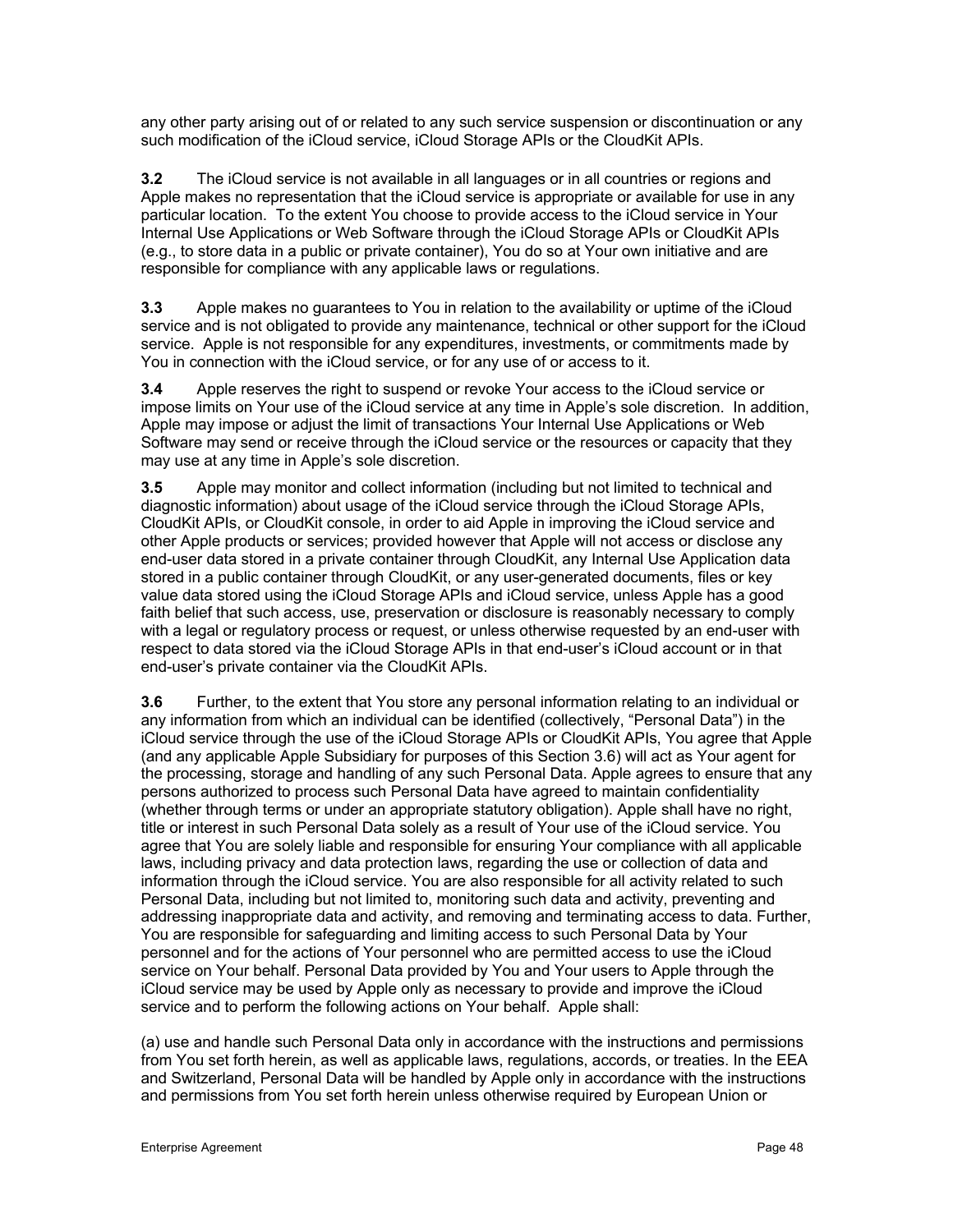Member State Law, in which case Apple will notify You of such other legal requirement (except in limited cases where Apple is prohibited by law from doing so);

(b) provide You with reasonable means to manage any user access, deletion, or restriction requests as defined in applicable law. In the event of an investigation of You arising from Your good faith use of the iCloud service by a data protection regulator or similar authority regarding such Personal Data, Apple shall provide You with reasonable assistance and support;

(c) notify You by any reasonable means Apple selects, without undue delay and taking account of applicable legal requirements applying to You which mandate notification within a specific timeframe, if Apple becomes aware that Your Personal Data has been altered, deleted or lost as

a result of any unauthorized access to the Service. You are responsible for providing Apple with Your updated contact information for such notification purposes in accordance with the terms of this Agreement;

(d) make available to You the information necessary to demonstrate compliance obligations set forth in Article 28 of Regulation (EU) 2016/679 of the European Parliament and of the Council of 27 April 2016 (GDPR) and to allow for and contribute to audits required under these provisions; provided however that You agree that Apple's ISO 27001 and 27018 certifications shall be considered sufficient for such required audit purposes;

(e) assist You, by any reasonable means Apple selects, in ensuring compliance with its obligations pursuant to Articles 33 to 36 of the GDPR. If Apple receives a third party request for information You have stored in the iCloud service, then unless otherwise required by law or the terms of such request, Apple will notify You of its receipt of the request and notify the requester of the requirement to address such request to You. Unless otherwise required by law or the request, You will be responsible for responding to the request;

(f) use industry-standard measures to safeguard Personal Data during the transfer, processing and storage of Personal Data. Encrypted Personal Data may be stored at Apple's geographic discretion; and

(g) ensure that where Personal Data, arising in the context of this Agreement, is transferred from the EEA or Switzerland it is only to a third country or region that ensures an adequate level of protection or using the Model Contract Clauses/Swiss Transborder Data Flow Agreement which will be provided to You upon request if you believe that Personal Data is being transferred.

**4. Additional Liability Disclaimer**. NEITHER APPLE NOR ITS SERVICE PROVIDERS SHALL BE LIABLE FOR ANY DAMAGES OR LOSSES ARISING FROM ANY USE, MISUSE, RELIANCE ON, INABILITY TO USE, INTERRUPTION, SUSPENSION OR TERMINATION OF iCLOUD, iCLOUD STORAGE APIS, OR CLOUDKIT APIS, OR FOR ANY UNAUTHORIZED ACCESS TO, ALTERATION OF, OR DELETION, DESTRUCTION, DAMAGE, LOSS OR FAILURE TO STORE ANY OF YOUR DATA OR ANY END-USER DATA OR ANY CLAIMS ARISING FROM ANY USE OF THE FOREGOING BY YOUR END-USERS, INCLUDING ANY CLAIMS REGARDING DATA PROCESSING OR INAPPROPRIATE OR UNAUTHORIZED DATA STORAGE OR HANDLING BY YOU IN VIOLATION OF THIS AGREEMENT.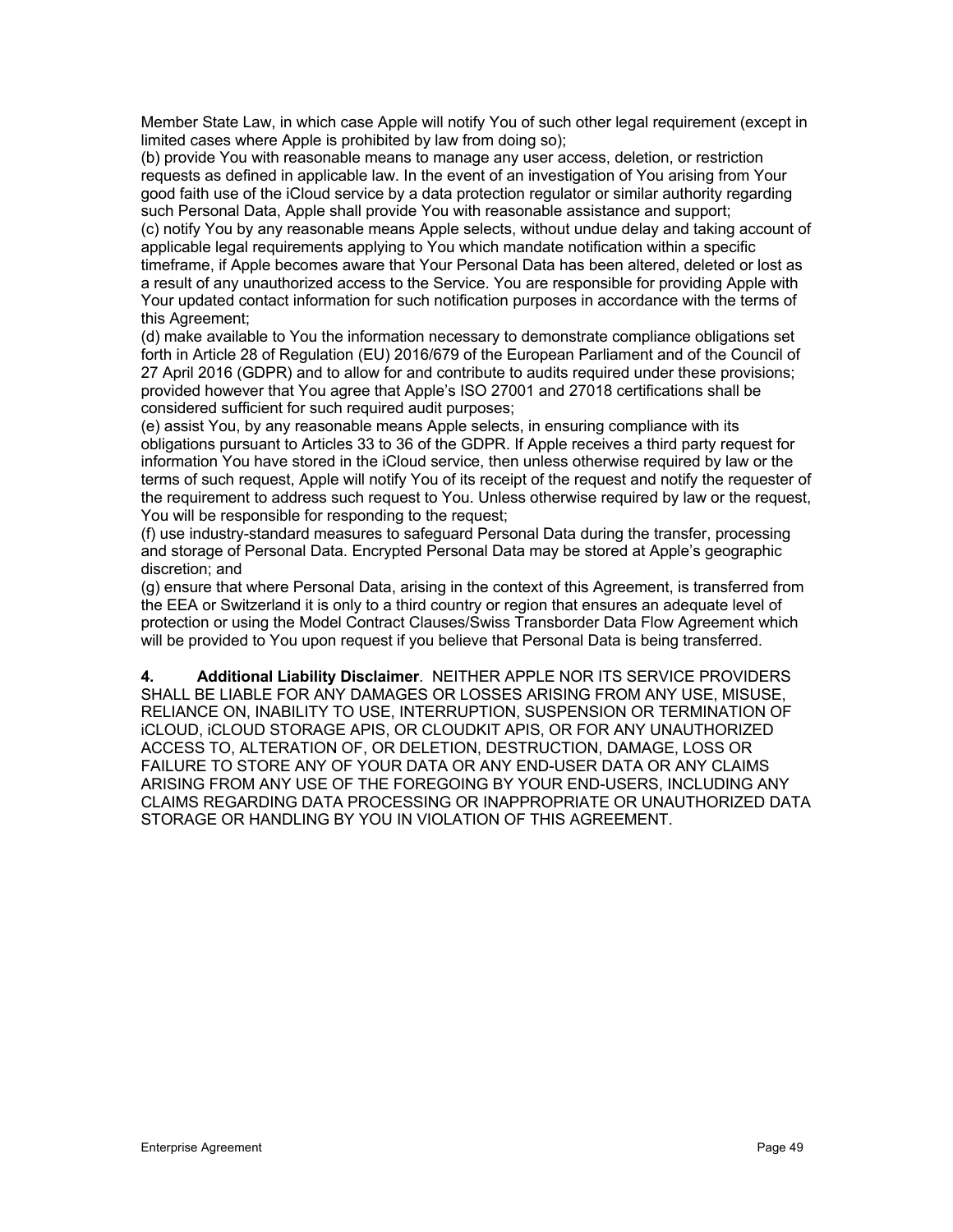### **Attachment 4 (to the Agreement) Additional Terms for Passes**

The following terms are in addition to the terms of the Agreement and apply to Your development and distribution of Passes:

# **1. Pass Type ID Usage and Restrictions**

You may use the Pass Type ID only for purposes of digitally signing Your Pass for use with Wallet and/or for purposes of using the APN service with Your Pass. You may distribute Your Pass Type ID as incorporated into Your Pass in accordance with **Section 2** below only so long as such distribution is under Your own trademark or brand.To the extent that You reference a third party's trademark or brand within Your Pass (e.g., a store coupon for a particular good), You represent and warrant that You have any necessary rights. You agree not to share, provide or transfer Your Pass Type ID to any third party (except to a Service Provider), nor use Your Pass Type ID to sign a third party's pass.

# **2. Pass Distribution; Marketing Permissions**

**2.1** Subject to the terms of this Agreement, You may distribute Your Passes only to Your Employees and/or Permitted Users for internal use purposes or for limited use by Demo Recipients on Deployment Devices on Your own (or Your Permitted Entity's) physical premises or in other locations when the use is under Your direct supervision and physical control as set forth in **Section 2.1(f)** of the Agreement. You understand that Passes must be accepted by such users before they will be loaded into Wallet and that Passes can be removed or transferred by such users at any time.

**2.2** By distributing Your Passes in this manner, You represent and warrant to Apple that Your Passes comply with the Documentation and Program Requirements then in effect, and the terms of this Attachment 4. Apple shall not be responsible for any costs, expenses, damages, losses (including without limitation lost business opportunities or lost profits) or other liabilities You may incur as a result of distributing Your Passes in this manner.

**2.3** You agree to state on the Pass Your name and address, and the contact information (telephone number; email address) to which any end-user questions, complaints, or claims with respect to Your Pass should be directed. You will be responsible for attaching or otherwise including, at Your discretion, any relevant end-user usage terms with Your Pass. Apple will not be responsible for any violations of Your end-user usage terms. You will be solely responsible for all user assistance, warranty and support of Your Pass. You may not charge any fees to endusers in order to use Wallet to access Your Pass.

# **3. Additional Pass Requirements**

**3.1** Apple may provide You with templates to use in creating Your Passes, and You agree to choose the relevant template for Your applicable use (e.g., You will not use the boarding pass template for a movie ticket).

**3.2** Passes may only operate and be displayed in Wallet, which is Apple's designated container area for the Pass, through Wallet on the lock screen of a compatible Apple-branded product in accordance with the Documentation*.*

**3.3.** Notwithstanding anything else in **Section 3.3.9** of the Agreement, with prior user consent, You and Your Pass may share user and/or device data with Your Internal Use Application so long as such sharing is for the purpose of providing a service or function that is directly relevant to the use of the Pass and/or Internal Use Application, or to serve advertising in accordance with **Sections 3.3.12** of the Agreement.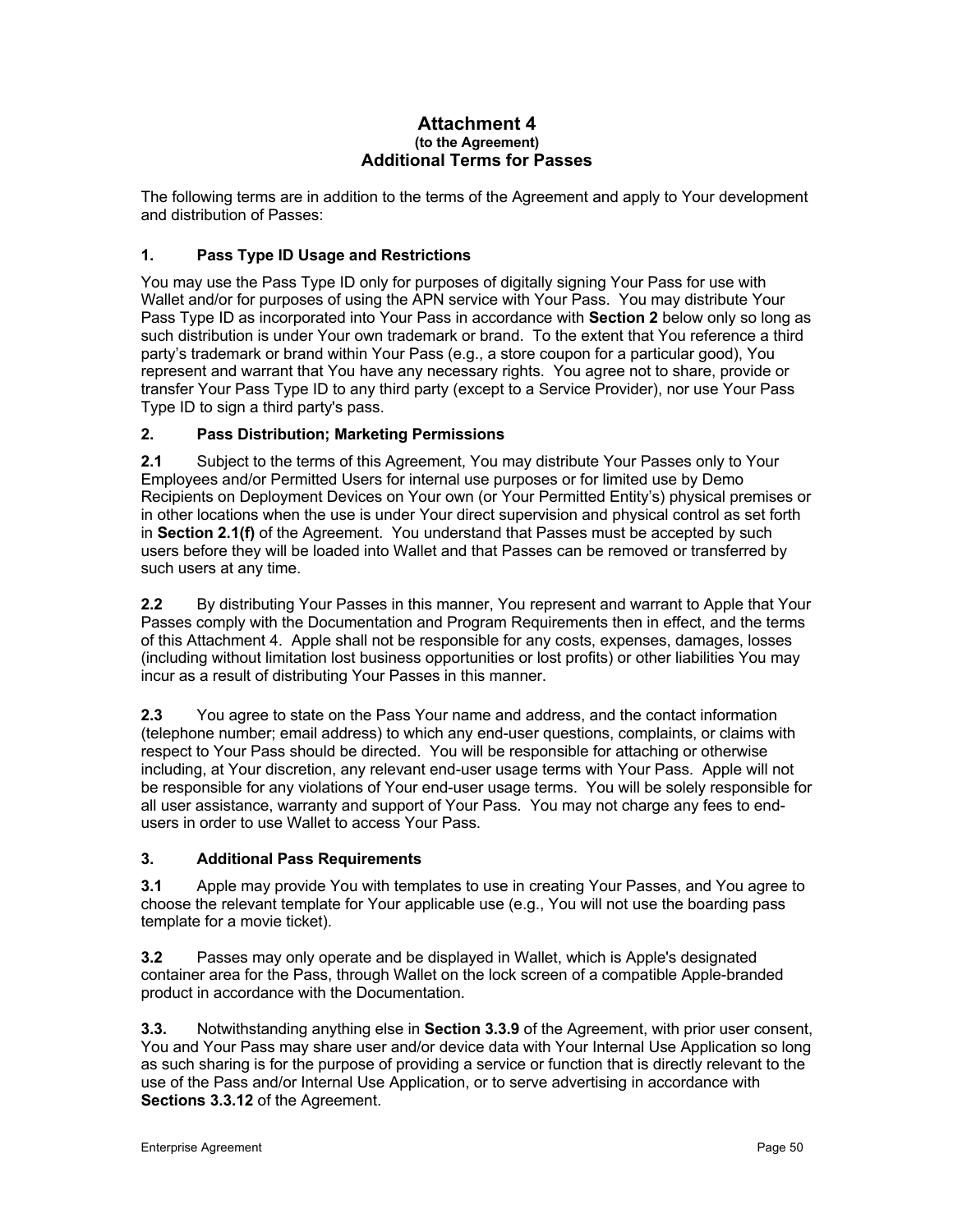**4. Apple's Right to Review Your Pass; Revocation.** You understand and agree that Apple reserves the right to review and approve or reject any Pass that You would like to distribute for use by Your end-users, or that is already in use by Your end-users, at any time during the Term of this Agreement. If requested by Apple, You agree to promptly provide such Pass to Apple. You agree not to attempt to hide, misrepresent, mislead, or obscure any features, content, services or functionality in Your Pass from Apple's review or otherwise hinder Apple from being able to fully review such Pass, and, You agree to cooperate with Apple and answer questions and provide information and materials reasonably requested by Apple regarding such Pass. If You make any changes to Your Pass after submission to Apple, You agree to notify Apple and, if requested by Apple, resubmit Your Pass prior to any distribution of the modified Pass. Apple reserves the right to revoke Your Pass Type ID and reject Your Pass for distribution to Your endusers for any reason and at any time in its sole discretion, even if Your Pass meets the Documentation and Program Requirements and terms of this Attachment 4; and, in that event, You agree that You may not distribute such Pass to Your end-users.

**5. Additional Liability Disclaimer.** APPLE SHALL NOT BE LIABLE FOR ANY DAMAGES OR LOSSES ARISING FROM ANY USE, DISTRIBUTION, MISUSE, RELIANCE ON, INABILITY TO USE, INTERRUPTION, SUSPENSION, OR TERMINATION OF WALLET, YOUR PASS TYPE ID, YOUR PASSES, OR ANY SERVICES PROVIDED IN CONNECTION THEREWITH, INCLUDING BUT NOT LIMITED TO ANY LOSS OR FAILURE TO DISPLAY YOUR PASS IN WALLET OR ANY END-USER CLAIMS ARISING FROM ANY USE OF THE FOREGOING BY YOUR END-USERS.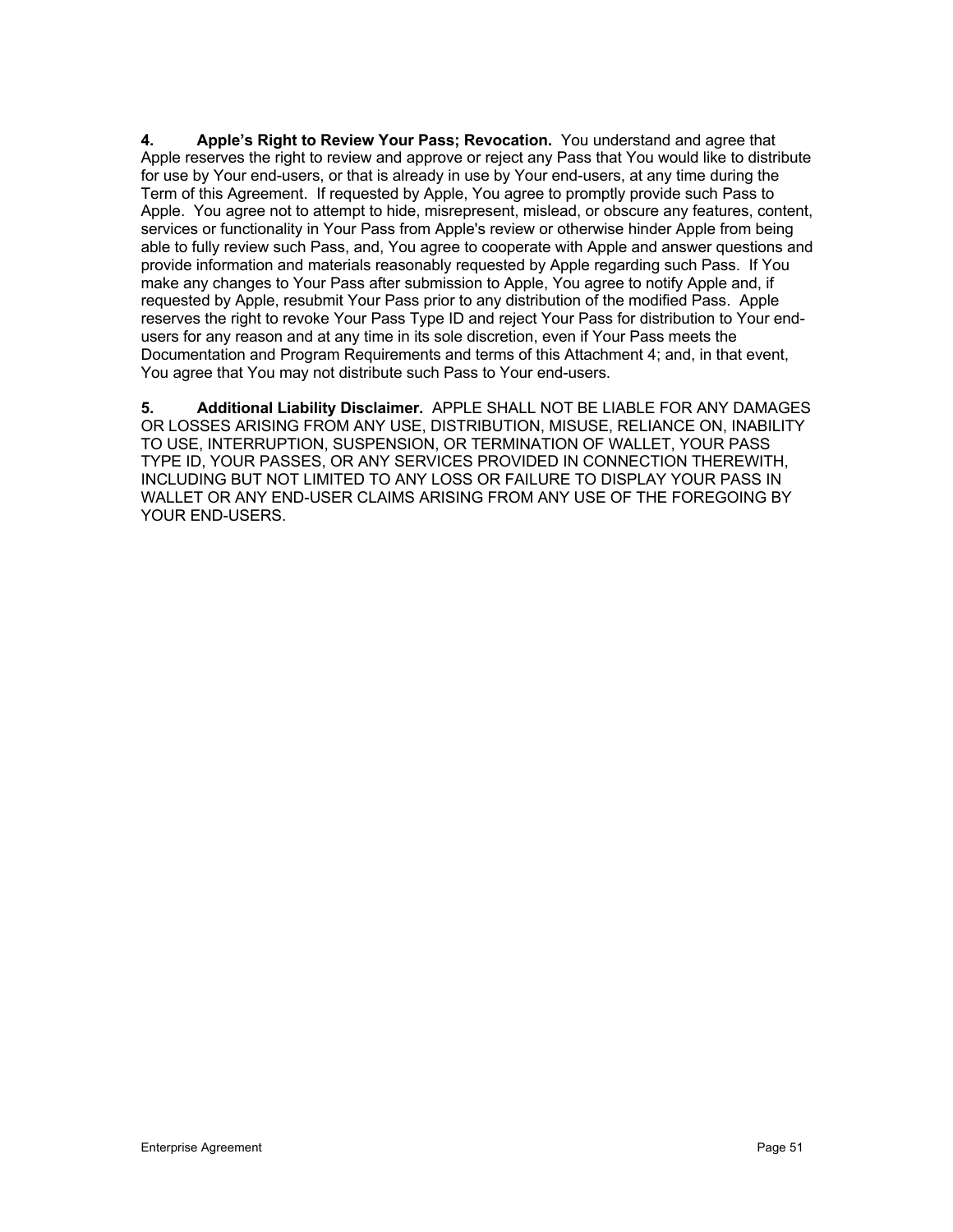### **Attachment 5 (to the Agreement) Additional Terms for the use of the Apple Maps Service**

The following terms are in addition to the terms of the Agreement and apply to any use of the Apple Maps Service in Your Internal Use Application, website, or web application.

### **1. Use of the Maps Service**

**1.1** Your Internal Use Application may access the Apple Maps Service only via the MapKit API, Apple Maps Server API or through MapKit JS, and Your website or web application may access the Apple Maps Service only via MapKit JS or Apple Maps Server API. You agree not to access the Apple Maps Service or the Map Data other than through the MapKit API, Apple Maps Server API or MapKit JS, as applicable, and You agree that Your use of the Apple Maps Service in Your Internal Use Applications, websites, or web applications must comply with the Program Requirements.

**1.2** You will use the Apple Maps Service and Map Data only as necessary for providing services and functionality for Your Internal Use Application, website, or web application. You agree to use the Apple Maps Service, MapKit API, Apple Maps Server API, and MapKit JS only as expressly permitted by this Agreement (including but not limited to this Attachment 5) and the MapKit, Apple Maps Server API, and MapKit JS Documentation, and in accordance with all applicable laws and regulations. MapKit JS may not be used in Your website and/or application running on non-Apple hardware for the following commercial purposes: fleet management (including dispatch), asset tracking, enterprise route optimization, or where the primary purpose of such website and/or application is to assess vehicle insurance risk.

**1.3** You acknowledge and agree that results You receive from the Apple Maps Service may vary from actual conditions due to variable factors that can affect the accuracy of the Map Data, such as weather, road and traffic conditions, and geopolitical events.

# **2. Additional Restrictions**

**2.1** Neither You nor Your Internal Use Application, website or web application may remove, obscure or alter Apple's or its licensors' copyright notices, trademarks, logos, or any other proprietary rights or legal notices, documents or hyperlinks that may appear in or be provided through the Apple Maps Service.

**2.2** You will not use the Apple Maps Service in any manner that enables or permits bulk downloads or feeds of the Map Data, or any portion thereof, or that in any way attempts to extract, scrape or reutilize any portions of the Map Data. For example, neither You nor Your Internal Use Application may use or make available the Map Data, or any portion thereof, as part of any secondary or derived database.

**2.3** Except to the extent expressly permitted herein, You agree not to copy, modify, translate, create a derivative work of, publish or publicly display the Map Data in any way. Further, You may not use or compare the data provided by the Apple Maps Service for the purpose of improving or creating another mapping service. You agree not to create or attempt to create a substitute or similar service through use of or access to the Apple Maps Service.

**2.4** Your Internal Use Application, website, or web application may display the Map Data only as permitted herein, and when displaying it on a map, You agree that it will be displayed only on an Apple map provided through the Apple Maps Service. Further, You may not surface Map Data within Your Internal Use Application, website, or web application without displaying the corresponding Apple map (e.g., if You surface an address result through the Apple Maps Service, You must display the corresponding map with the address result).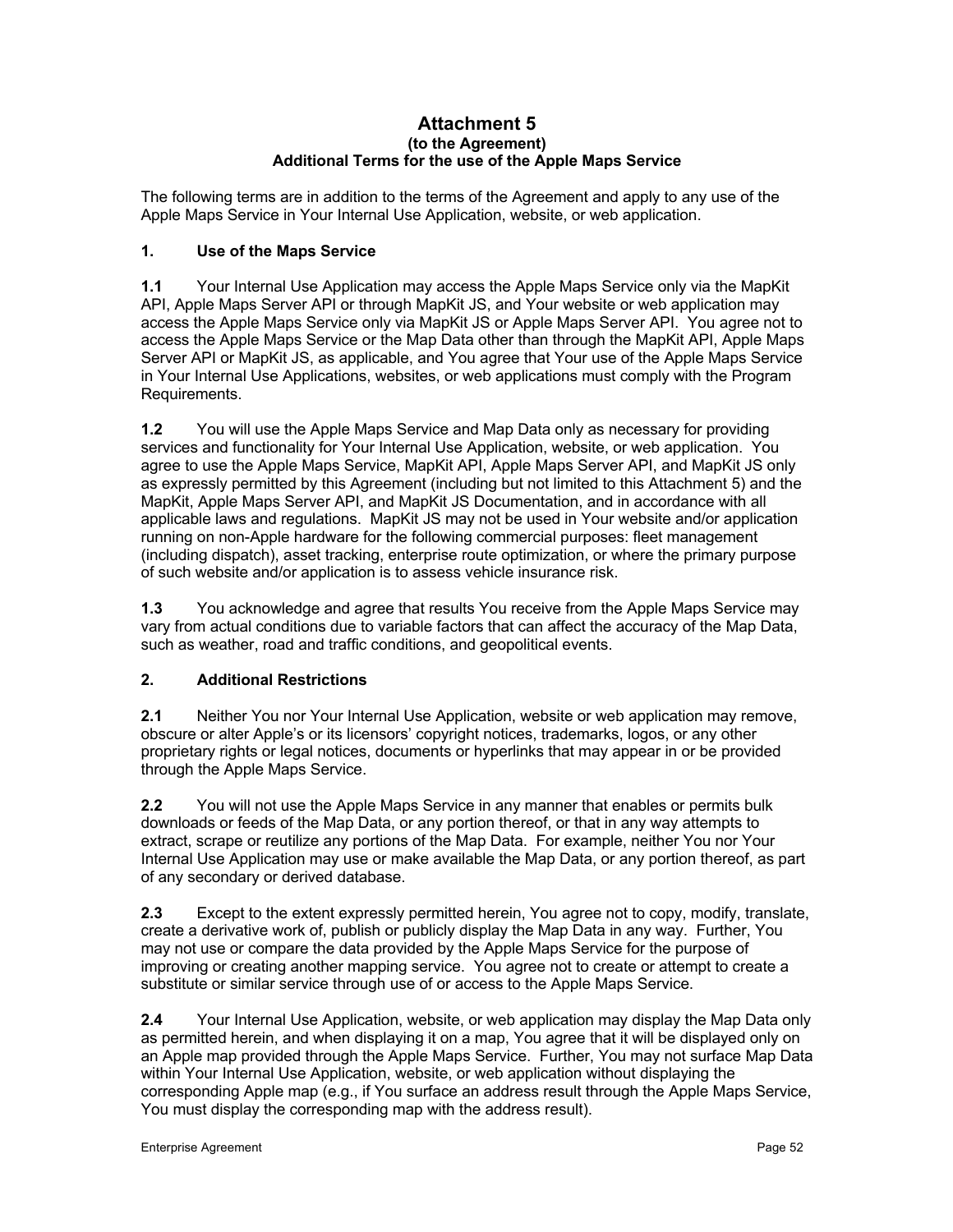**2.5** Unless otherwise expressly permitted in writing by Apple, Map Data may not be cached, pre-fetched, or stored by You or Your Internal Use Application, website, or web application other than on a temporary and limited basis solely as necessary (a) for Your use of the Apple Maps Service as permitted herein or in the MapKit or MapKit JS documentation, and/or (b) to improve the performance of the Apple Maps Service with Your Internal Use Application, website, or web application, after which, in all cases, You must delete any such Map Data.

**2.6** You may not charge any fees to end-users solely for access to or use of the Apple Maps Service through Your Internal Use Application, website, or web application, and You agree not to sell access to the Apple Maps Service in any other way.

**2.7** You acknowledge and agree that Apple may impose restrictions on Your usage of the Apple Maps Service (e.g., limiting the number of transactions Your Internal Use Application can make through the MapKit API or Apple Maps Server API) or may revoke or remove Your access to the Apple Maps Service (or any part thereof) at any time in its sole discretion. Further, You acknowledge and agree that results You may receive from the Apple Maps Service may vary from actual conditions due to variable factors that can affect the accuracy of Map Data, such as road or weather conditions.

**3. Your Acknowledgements.** You acknowledge and agree that:

**3.1** Apple may at any time, with or without prior notice to You (a) modify the Apple Maps Service and/or the MapKit API, Apple Maps Server API or MapKit JS, including changing or removing any feature or functionality, or (b) modify, deprecate, reissue or republish the MapKit API, Apple Maps Server API or MapKit JS. You understand that any such modifications may require You to change or update Your Internal Use Applications at Your own cost. Apple has no express or implied obligation to provide, or continue to provide, the Apple Maps Service and may suspend or discontinue all or any portion of the Apple Maps Service at any time. Apple shall not be liable for any losses, damages or costs of any kind incurred by You or any other party arising out of or related to any such service suspension or discontinuation or any such modification of the Apple Maps Service, MapKit API, Apple Maps Server API or MapKit JS.

**3.2** The Apple Maps Service may not be available in all countries, regions or languages, and Apple makes no representation that the Apple Maps Service is appropriate or available for use in any particular location. To the extent You choose to provide access to the Apple Maps Service in Your Internal Use Applications or through the MapKit API, Apple Maps Server API or MapKit JS, You do so at Your own initiative and are responsible for compliance with any applicable laws.

**4. Apple's Right to Review Your MapKit and/or MapKit JS Implementation.** You understand and agree that Apple reserves the right to review and approve or reject Your implementation of MapKit and/or MapKit JS in Your Application, website, or web applications, at any time during the Term of this Agreement. If requested by Apple, You agree to promptly provide information regarding Your implementation of MapKit and/or MapKit JS to Apple. You agree to cooperate with Apple and answer questions and provide information and materials reasonably requested by Apple regarding such implementation. Apple reserves the right to revoke Your access to MapKit and/or Your MapKit JS keys and similar credentials at any time in its sole discretion, even if Your use of MapKit and/or MapKit JS meets the Documentation and Program Requirements and terms of this Attachment. By way of example only, Apple may do so if Your MapKit and/or MapKit JS implementation places an excessive and undue burden on the Apple Maps Service, obscures or removes the Apple Maps logo or embedded links when displaying a map, or uses the Apple Maps Service with corresponding offensive or illegal map content.

**5. Additional Liability Disclaimer.** NEITHER APPLE NOR ITS LICENSORS OR SERVICE PROVIDERS SHALL BE LIABLE FOR ANY DAMAGES OR LOSSES ARISING FROM